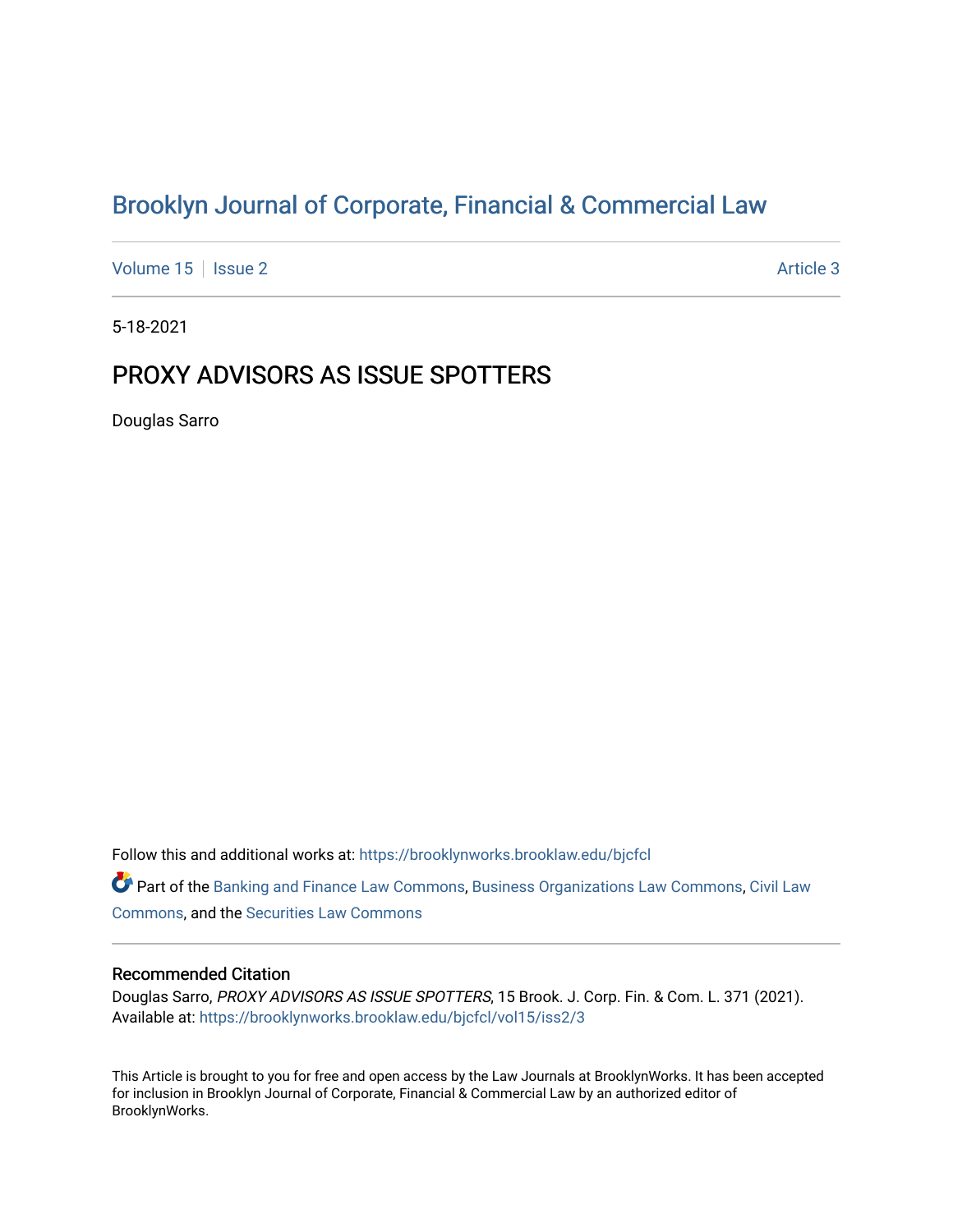## PROXY ADVISORS AS ISSUE SPOTTERS

Douglas Sarro\*

#### ABSTRACT

When institutional investors hire proxy advisors to prepare reports on matters up for vote at public company shareholder meetings, are they interested primarily in acquiring a bottom-line recommendation on how to vote, on which they can then blindly rely? Or in acquiring information that will help them make their own voting decisions? Supporters of controversial reforms introduced by the Securities and Exchange Commission (SEC) in 2019 and 2020 gravitate toward the former position, arguing that reform is needed to discourage undue reliance on proxy advisor recommendations. Opponents gravitate toward the latter position, arguing that additional regulation generally is unnecessary given that institutional investors already review their proxy advisors' work product and make their own voting decisions.

This article argues that neither of these positions presents a full picture of proxy advisors' role in shareholder voting, and puts forward a more nuanced account that better reflects existing empirical evidence: institutional investors tend to use proxy advisors first and foremost as issue spotters, helping them distinguish (i) controversial matters that require a review of the proxy advisor's analysis and potentially other information sources from(ii) non-controversial matters where they can vote in line with the proxy advisor's recommendation without undertaking further review. On this account, proxy advisors do influence shareholder voting, but this influence derives primarily from their ability to direct institutional investors' attention away from some proposals and toward others, rather than from institutional investors' following their recommendations in lockstep.

This account casts one common criticism of proxy advisors' standards that they reflect a one-size-fits-all approach to corporate governance that results in recommendations that do not reflect each public company's unique circumstances—in a new light that exposes potential problems unaddressed by the SEC's reforms. At the same time, it casts doubt on the usefulness of many of the reforms introduced by the SEC, which appear to be predicated on the flawed assumption that blind reliance on proxy advisor recommendations is a serious problem.

<sup>\*</sup> Bombardier Scholar and Graduate Fellow in Capital Markets Research, University of Toronto Faculty of Law (douglas.sarro@utoronto.ca). The author previously was an associate at Sullivan & Cromwell LLP in New York. Many thanks to Rory Gillis, Anthony Niblett, Poonam Puri, Michael Thom and Ed Waitzer for helpful discussions and comments on earlier drafts of this article. All errors are my own.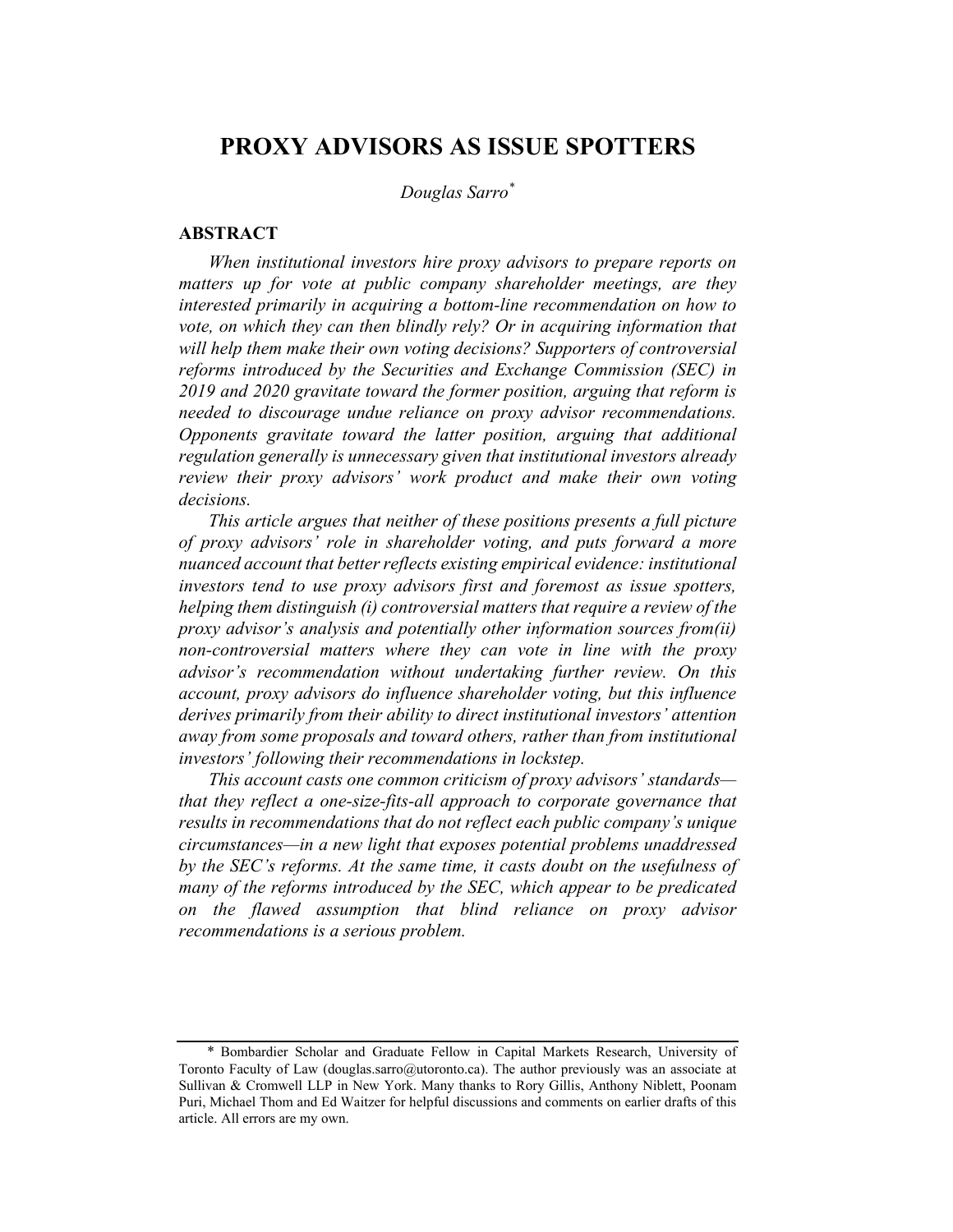#### INTRODUCTION

When institutional investors hire proxy advisors to prepare reports on matters up for vote at public company shareholder meetings,  $\frac{1}{1}$  are they interested primarily in acquiring a bottom-line recommendation on how to vote, on which they can then blindly rely? Or are they more interested in acquiring a digestible summary of relevant background information that will help them make their own voting decisions?

Proponents of heightened proxy advisor regulation—like the controversial reforms introduced by the Securities and Exchange Commission (SEC) in 2019 and  $2020^2$ —gravitate toward the former position. For example, the U.S. Chamber of Commerce told Congress that institutional investors "frequently follow [proxy advisors'] recommendations automatically," <sup>3</sup> and then-SEC Commissioner Daniel Gallagher has expressed concern that institutional investors are "engaging in rote reliance on proxy advisory firm recommendations."4 According to this account, proxy advisors—particularly their market leader, Institutional Shareholder Services (ISS)—act as "de facto standard setters" exercising effective control of public companies' corporate governance despite having no economic stake in them.<sup>5</sup> This mismatch, the account continues, necessitates new rulemaking that discourages institutional investors from blindly relying on proxy advisor recommendations.<sup>6</sup>

Opponents of increased proxy advisor regulation gravitate toward the latter position, with the Council of Institutional Investors stating that institutional investors typically use proxy advisor research "solely as a supplement to their own evaluation of agenda items."<sup>7</sup> According to this

<sup>1.</sup> A proxy advisor might be hired by the institutional investor directly, or indirectly through an agent of the institutional investor. For example, a mutual fund will hire an investment adviser to manage its assets, including by exercising voting rights attaching to these assets, and the investment adviser will hire a proxy advisor to advise it on how best to exercise these voting rights.

<sup>2</sup>. See infra notes 66–69 and accompanying text.

<sup>3.</sup> Statement of the U.S. Chamber of Commerce on Examining the Market Power and Impact of Proxy Advisory Firms at 8 (June 5, 2013), https://docs.house.gov/meetings/BA/BA16/2013 0605/100958/HHRG-113-BA16-Wstate-PittH-20130605.pdf [https://perma.cc/NZN2-RD3J] [hereinafter U.S. Chamber of Commerce].

<sup>4.</sup> Daniel M. Gallagher, Comm'r, SEC, Remarks at Soc'y of Corp. Sec'ys. & Governance Prof'ls, Seattle, WA (July 11, 2013), https://www.sec.gov/news/speech/spch071113dmghtm [https: //perma.cc/VD5Q-DAUM].

<sup>5.</sup> Letter from Tom Quaadman, Executive Vice President, Ctr. for Capital Mkts. Competitiveness, to Vanessa A. Countryman, Sec'y, SEC at 1 (Jan. 31, 2020), https://www.sec.gov /comments/s7-22-19/s72219-6730872-207435.pdf [https://perma.cc/2Y82-AHDW]; U.S. Chamber of Commerce, supra note 3, at 8.

<sup>6.</sup> Timothy M. Doyle, The Realities of Robo-Voting, AM. COUNCIL FOR CAP. FORMATION 1, 10 (Nov. 2018) https://accfcorpgov.org/wp-content/uploads/ACCF-RoboVoting-Report\_11\_8\_ FINAL.pdf [https://perma.cc/5BEU-X57W].

<sup>7.</sup> Letter via Email from Glenn Davis, Senior Research Assoc., Council of Institutional Inv'rs, to Elizabeth M. Murphy, Sec'y, SEC, at 6 (Oct. 14, 2010), https://www.sec.gov/comments/s7-14- 10/s71410-80.pdf [https://perma.cc/UXU9-2EE4] [hereinafter CII Letter].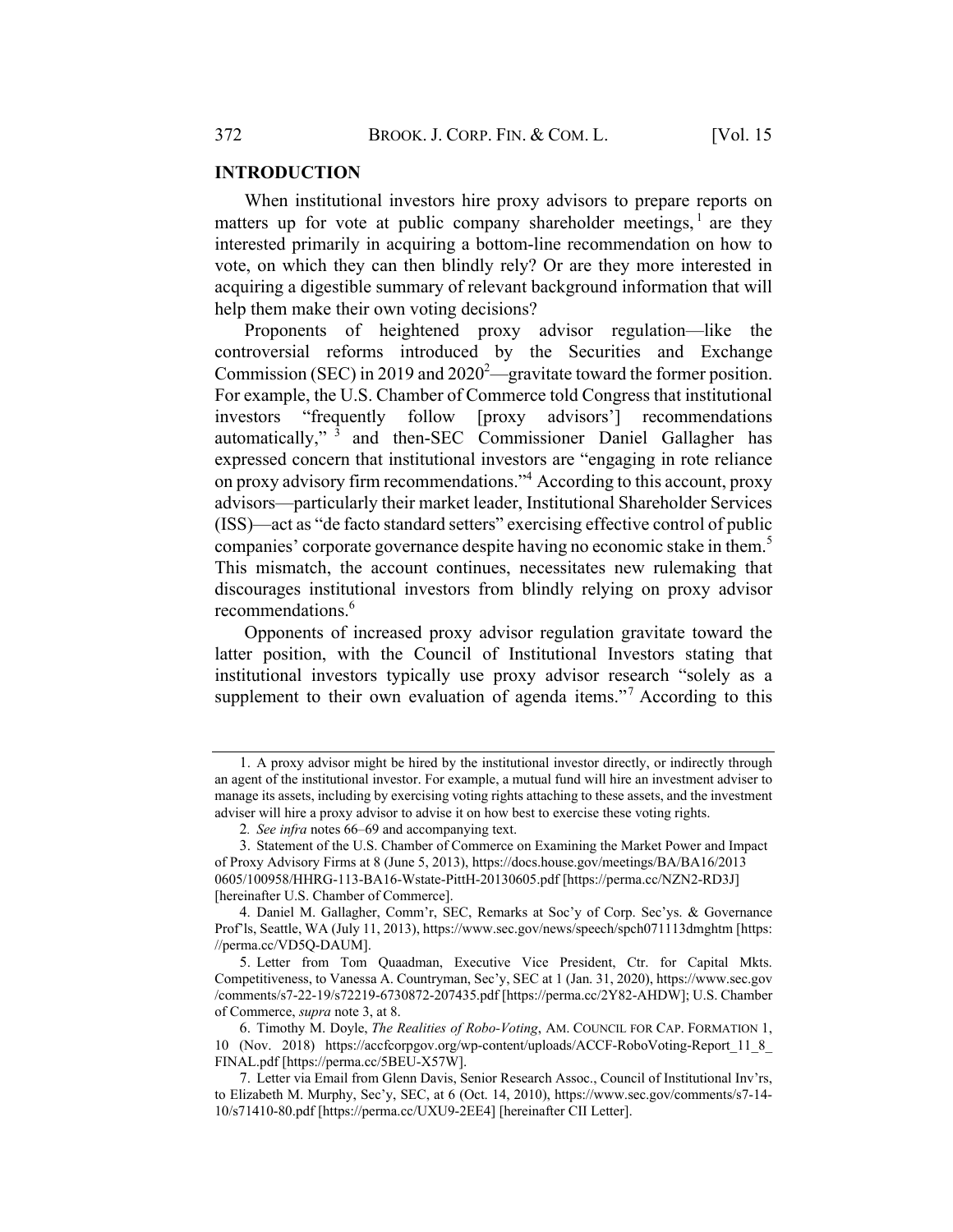account, additional regulation of these "research providers"<sup>8</sup> is at best unnecessary given that institutional investors already review their proxy advisors' work product and make their own voting decisions. And at worst, it could impair the quality of shareholder oversight of public companies' management by making proxy advisor research more costly or difficult to obtain and use.<sup>9</sup>

Neither of these narratives seems to present a full picture of proxy advisors' role in shareholder voting. Judging from empirical research looking at the relationships between proxy advisor recommendations and shareholder voting, the difference between the average levels of shareholder support received by proposals endorsed by ISS and those opposed by ISS is too small—and varies too greatly depending on the type of proposal up for vote—to be consistent with the notion that all, or even most, institutional investors blindly rely on ISS's recommendations. And while a minority of institutional investors likely do blindly rely on ISS recommendations, assertions that this minority could be large enough to materially influence voting outcomes appear overblown. Proponents of this weakened version of the blind reliance narrative focus on institutions' assets under management (AUM) as a measure of voting influence at public companies, even though AUM includes holdings of fixed income and other non-equity asset classes (which do not carry voting rights) and private equity (equity investments in companies that are not publicly traded and, accordingly, are not covered by proxy advisors). When one focuses on these investors' collective holdings of U.S. public equities—which appear to amount to well under 2% of U.S. public market capitalization, based on a review of these investors' public disclosures—it becomes difficult to see how these holdings could materially influence voting outcomes. $10$ 

Turning to the narrative that institutional investors use proxy advisors merely as research providers—that is, aggregators of information these investors use to make their own voting decisions—surveys of institutional investors suggest that it is implausible that these investors apply equal scrutiny to every proposal that comes up for a shareholder vote.<sup> $11$ </sup> These investors cite limited resources and the compressed time frame in which most U.S. shareholder meetings occur as serious constraints on their ability to make informed voting decisions.<sup>12</sup> This evidence suggests investors likely are taking shortcuts to make voting decisions.

<sup>8.</sup> Letter from Kenneth A. Bertsch, Exec. Dir., Council of Institutional Inv'rs, et al., to the Hon. Jay Clayton, Chairman, SEC, et al., at 2 (Oct. 15, 2019), https://www.sec.gov/comments/4-725/4725-6308155-193468.pdf [https://perma.cc/KC4D-ZBSC].

<sup>9</sup>. Id.

<sup>10</sup>. Infra Part II.B.

<sup>11</sup>. Infra Part II.C.

<sup>12</sup>. Id.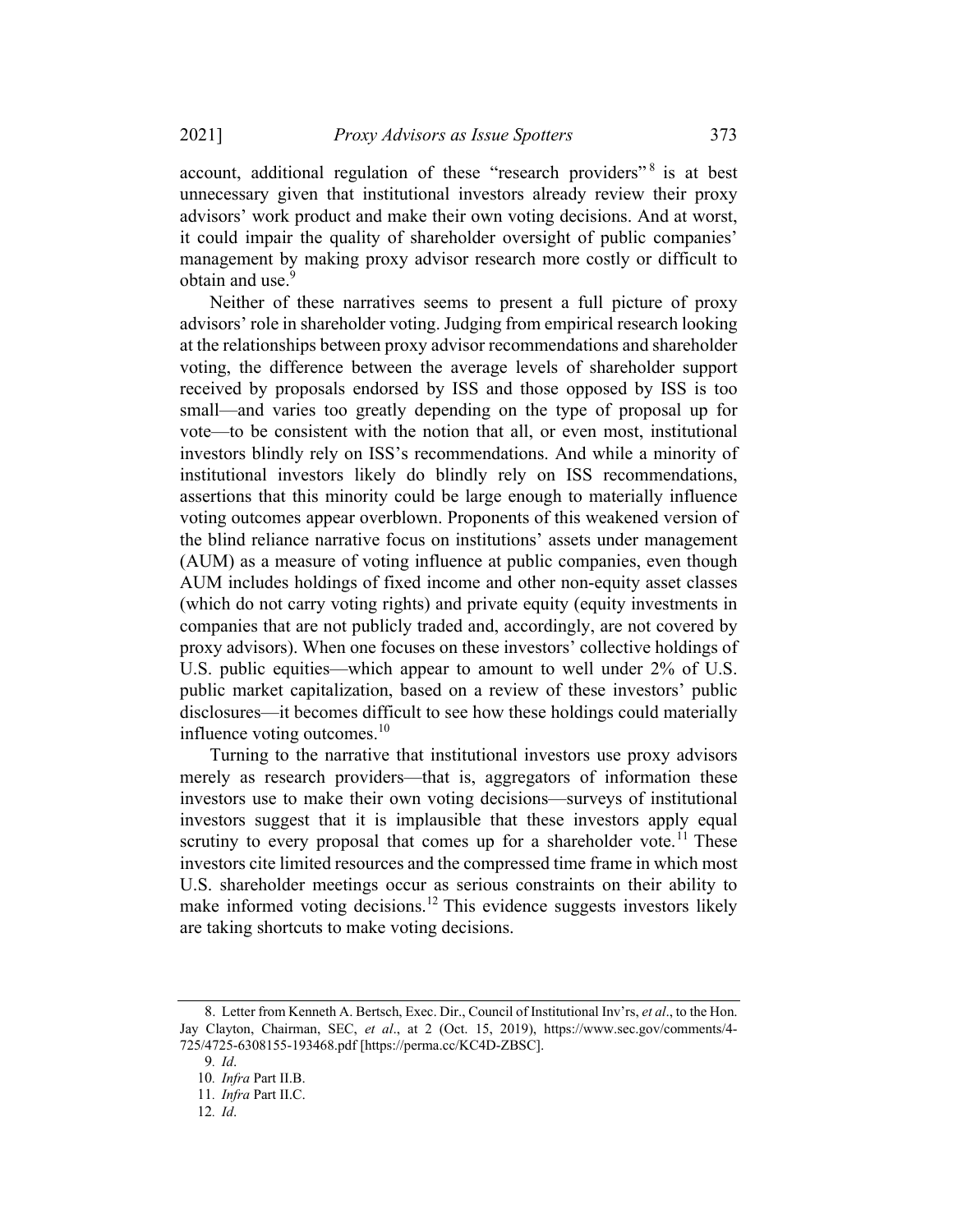More nuanced accounts of proxy advisors' role in shareholder voting have received little attention,  $13$  and their implications for proxy advisor regulation even less.<sup>14</sup> This article aims to remedy these gaps by expanding on these accounts and exploring implications for reform. These implications should be relevant to any review of the SEC's reforms under the Biden Administration,<sup>15</sup> as well as the Administration's review of the related (and similarly controversial)<sup>16</sup> late 2020 rulemaking by the Department of Labor (DOL) on proxy voting by pension and other fiduciaries that are subject to the Employee Retirement Income Security Act of 1974 (ERISA).<sup>17</sup>

This article argues that institutional investors tend to use proxy advisors as issue spotters that help them distinguish controversial matters from noncontroversial ones. When a proxy advisor's recommendation aligns with that of management, this signals that the vote is non-controversial and that the investor can rely on the advisor's recommendation without reviewing the proxy advisor's research or undertaking further analysis. In these circumstances, the investor takes a shortcut to reach a quick, inexpensive voting decision, and its behavior aligns with what the blind reliance narrative would predict. When a proxy advisor's recommendation opposes

<sup>13.</sup> For examples of these accounts, on which this article aims to elaborate, see Stephen Choi, Jill Fisch & Marcel Kahan, Who Calls the Shots? How Mutual Funds Vote on Director Elections, 3 HARV. BUS. L. REV. 35, 65 (2013) [hereinafter Choi, Fisch & Kahan, Who Calls the Shots?] ("ISS's recommendations are influential because they focus shareholder attention, but not because shareholders follow those recommendations blindly"); Yonca Ertimur, Fabrizio Ferri & David Oesch, Understanding Uncontested Director Elections, 64 MGMT. SCI. 3400, 3402 (2018).

<sup>14.</sup> Rather, partisans on both sides of the debate have tended to cast empirical evidence on proxy advisor influence as supporting their side of the debate. See, e.g., DOYLE, supra note 6, at 6; Letter from Kevin Cameron, Exec. Chair, & Nichol Garzon-Mitchell, Senior Vice President & Gen. Counsel, Glass, Lewis & Co., LLC, to Vanessa A. Countryman, Sec'y, SEC, at 29 (Feb. 3, 2020), https://www.sec.gov/comments/s7-22-19/s72219-6745349-207938.pdf [https://perma.cc/ND9K-KH2D] [hereinafter Glass Lewis Letter].

<sup>15.</sup> See John C. Coffee, Jr., Biden and the SEC: Some Possible Agendas, The CLS Blue Sky Blog (Dec. 2, 2020), https://clsbluesky.law.columbia.edu/2020/12/02/biden-and-the-sec-somepossible-agendas/ [https://perma.cc/5KJZ-ET2W] (predicting that a review of the SEC's proxy advisor reforms will be an area of focus under the Biden Administration).

<sup>16</sup>. See, e.g., Robert A.G. Monks & Nell Minow, ValueEdge Advisors, Proxy Voting by ERISA Fiduciaries, HARV. L. SCH. F. ON CORP. GOVERNANCE (Oct. 22, 2020), https://corpgov. law.harvard.edu/2020/10/22/proxy-voting-by-erisa-fiduciaries/ [https://perma.cc/UB4Z-PLFK]; Letter from James C. Allen, Head, & Karina Karakulova, Sr. Manager, Capital Mkts. Pol'y – Americas, CFA Inst., to Office of Regulations and Interpretations, Employee Benefits Security Admin., Dept. of Labor, at 2 (Oct. 5, 2020), https://www.cfainstitute.org/-/media/documents/ comment-letter/2020-2024/20201005.ashx [https://perma.cc/5ZB8-JXVY]; DOL Issues Final Proxy Voting Rule, GROOM L. GRP. (Dec. 22, 2020), https://www.groom.com/resources/dol-issuesfinal-proxy-voting-rule [https://perma.cc/9AV2-NRG4].

<sup>17.</sup> Press Release, U.S. Dep't of Lab., US Department of Labor Releases Statement on Enforcement of its Final Rules on ESG Investments, Proxy Voting by Employee Benefit Plans (Mar. 10, 2021), https://www.dol.gov/newsroom/releases/ebsa/ebsa20210310 [https://perma.cc/3YNP-L7Y6] [hereinafter DOL Press Release]; Fiduciary Duties Regarding Proxy Voting and Shareholder Rights, 85 Fed. Reg. 55,219 (proposed Sept. 4, 2020) [hereinafter DOL Proposed Rules]; Fiduciary Duties Regarding Proxy Voting and Shareholder Rights, 85 Fed. Reg. 81,658 (Dec. 16, 2020) [hereinafter DOL Final Rules]. This rulemaking is discussed briefly in infra Part I.D.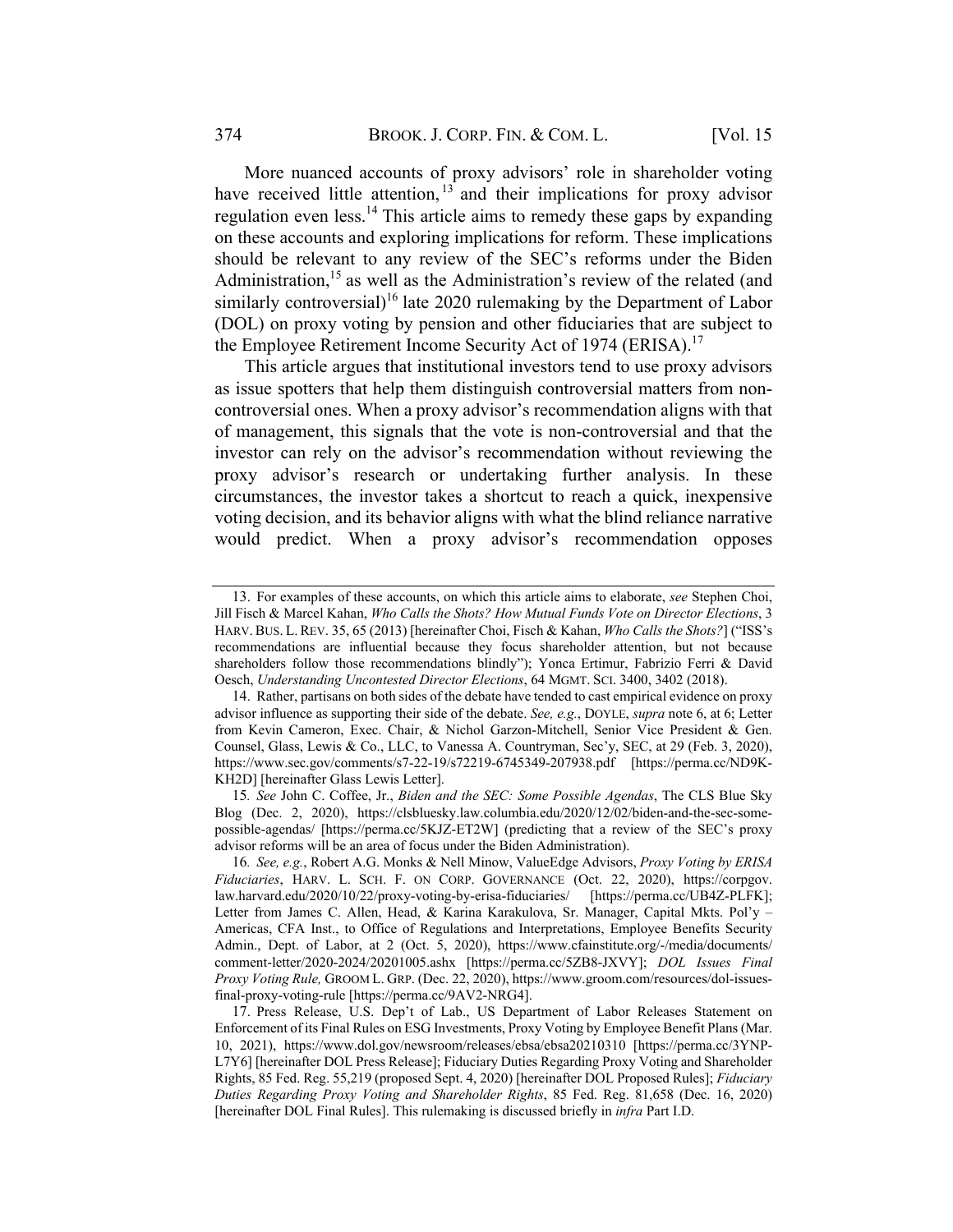management's recommendation, thissignals that the vote is controversial and that the investor should examine the research presented in the proxy advisor's report, as well as other relevant information, to reach its own voting decision. In these circumstances, the investor's behavior aligns with what the research provider narrative would predict. On this account, proxy advisors do influence shareholder voting, but this influence derives primarily from their ability to direct institutional investors' attention away from some proposals and toward others, not from institutional investors' following proxy advisors' recommendations in lockstep. This account is consistent with an assumption that investors will tend to conserve the scarce resources they have to spend on making voting decisions for those votes that are most in need of independent analysis.

Adopting this account has at least three significant implications for proxy advisor regulation. First, it turns on its head a frequent criticism of proxy advisors' standards—reflected in the SEC's reforms—that their "one-sizefits-all" approach to corporate governance fails to account for the circumstances of individual companies and investors' diverse objectives.<sup>18</sup> Critics say this tends to result in too many negative recommendations (i.e., recommendations to vote against the recommendations made by company management). <sup>19</sup> One-size-fits-all standards that err on the side of recommending against management will not lead to perfect recommendations on how to vote, but they can serve to weed out the easy cases—where the obvious answer is to vote with management—so that investors can focus their attention on the closer cases that require companyspecific analysis, carried out in light of the investor's objectives. Rather than demonstrating the need for the types of reforms introduced by the SEC, these standards can be viewed as reflecting institutional investors' prudent use of proxy advisors as issue spotters. Proxy advisors' voting standards run into trouble only if they result in too few negative recommendations. Despite evidence suggesting this problem exists, potentially in part due to efforts by public company managers to game or otherwise evade these standards,  $2^{0}$  the SEC appears to have overlooked it in developing its package of reforms. This risk could be mitigated with guidance encouraging institutional investors to review records of their past votes to identify potential weaknesses in their proxy advisor's voting standards and work with the proxy advisor to resolve  $th$ <sub>em.</sub> $21$ 

<sup>18</sup>. See, e.g., CTR. FOR CAPITAL MKTS. COMPETITIVENESS & NASDAQ, PROXY SEASON 2018: EXAMINING DEVELOPMENTS & LOOKING FORWARD 3 (2018), https://www.centerforcapital markets.com/wp-content/uploads/2018/10/ProxySeasonSurvey\_v3\_Digital.pdf [https://perma.cc/6YNH-FJ6R].

 $19.$  Id.

<sup>20</sup>. See infra Part IV.B.

<sup>21.</sup> Technically, such SEC guidance would apply only to investment advisers. However, since such guidance would be grounded in investment advisers' duty to exercise voting rights prudently,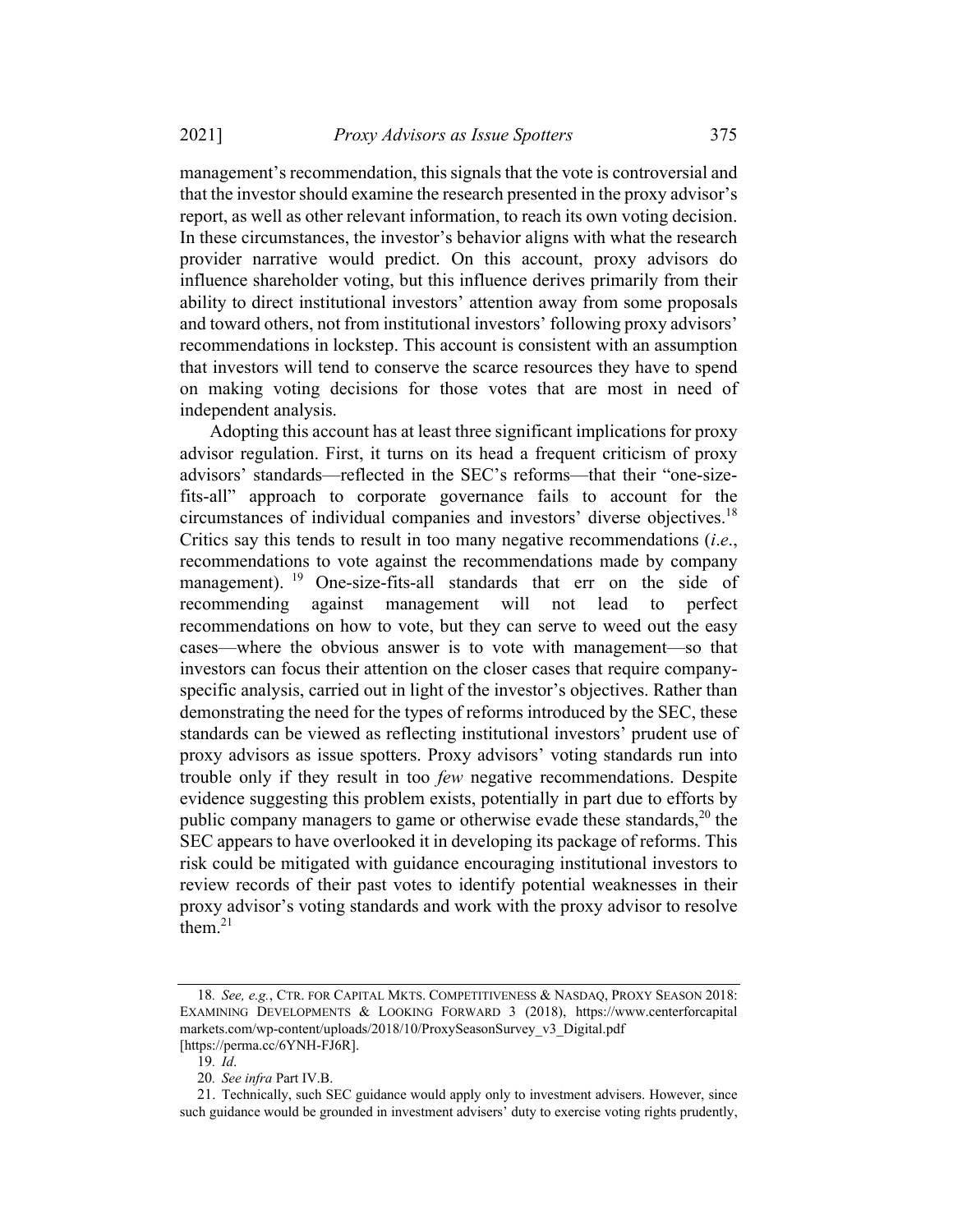Second, this account points toward a more focused regulatory approach to the presentation and delivery of proxy advisor recommendations and related communications than that adopted by the SEC. Reforms should focus on helping institutional investors access new signals about the quality of proxy advisors' recommendations of which they would not otherwise have been aware, instead of merely reminding them of obvious risks—such as potential inaccuracies and conflicts of interest—that most investors already address by, among other things, scrutinizing recommendations on controversial matters. The SEC's overbroad approach appears to flow from the flawed assumption that institutional investors will blindly rely on proxy advisor recommendations unless they are presented with unambiguous signals that the value of these recommendations ought to be discounted.

Third, this account suggests that, instead of promulgating guidance that could be viewed as effectively prescribing what steps all institutional investors ought to take before casting votes, the SEC should focus its attention on the small minority of institutional investors that appear to vote in lockstep with proxy advisor recommendations. The SEC could reiterate that investment advisers can agree with their clients not to exercise voting rights to the extent they believe the costs of doing so likely will exceed the benefits and add that in assessing these costs investment advisers should consider the cost of independently reviewing proxy advisor recommendations on controversial matters.

Part I of this article provides background on proxy advisors and the evolution of their regulation in the United States. Part II critiques the blind reliance and research provider accounts of proxy advisor influence in light of empirical evidence. Part III introduces the argument that institutional investors use proxy advisors as issue spotters, describing the contexts in which proxy advisors are most likely to play this role and the limited circumstances where they seem unlikely to play this role. Part IV describes the policy implications that flow from this account of proxy advisor influence.

## I. A BRIEF HISTORY OF PROXY ADVISORS AND THEIR REGULATION

Proxy advisors provide two core services to institutional investors: they analyze and make voting recommendations on matters presented for shareholder vote in a proxy statement (on the basis of guidelines developed by the proxy advisor or customized by the client), and they provide administrative machinery to facilitate investors' casting and tracking their

a duty that is shared by other institutional investors, other institutional investors likely would look to such guidance in determining how to comply with this duty. See infra Part II.A.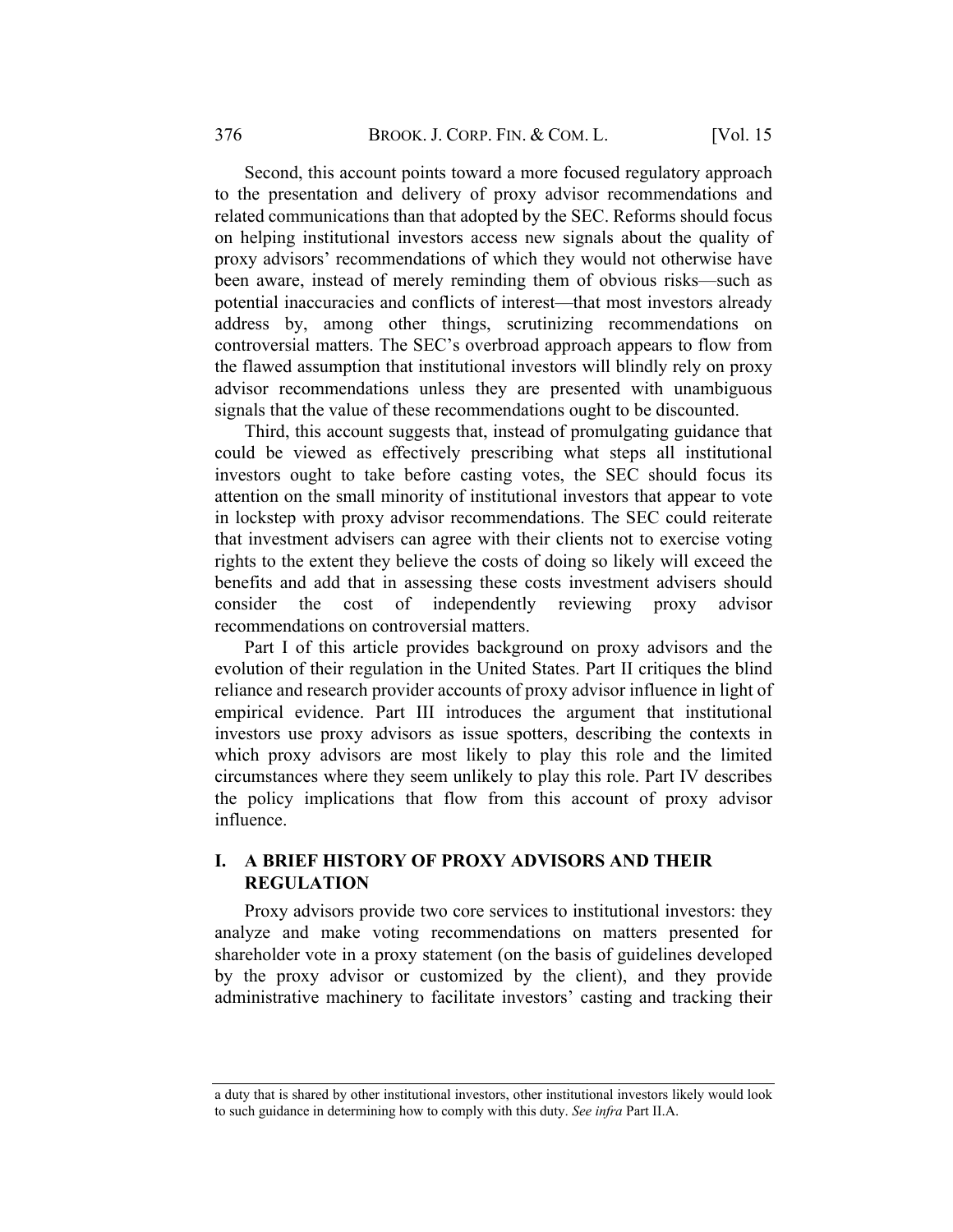votes. <sup>22</sup> Some proxy advisors also offer consulting services to public companies (also referred to as "issuers") on corporate governance or executive compensation matters, typically aimed at gauging or increasing the likelihood that management proposals on these matters will receive shareholder approval.<sup>23</sup> ISS is the world's leading proxy advisor, with the largest client base and broadest coverage of public companies.<sup>24</sup> Glass Lewis follows ISS with respect to client base and depth of company coverage.<sup>25</sup>

Public company management teams seek shareholder approval on a wide variety of matters at annual shareholder meetings. First and foremost, they need shareholders to elect management's slate of director nominees to the board.<sup>26</sup> Even if the slate is running unopposed, shareholders can express their displeasure with one or more of the nominees by voting to "Withhold" their vote for the nominee(s).<sup>27</sup> In addition, public companies generally are required to seek shareholder approval of newly adopted equity compensation plans, <sup>28</sup> and to hold non-binding shareholder votes to approve executive compensation (referred to as "say-on-pay" votes) every year, every two years, or every three years<sup>29</sup> (as determined by shareholders every six years in a "say-on-frequency" vote).<sup>30</sup> Shareholders also are entitled to bring nonbinding proposals up for vote at each annual meeting.<sup>31</sup> These shareholder proposals address matters as diverse as executive compensation, corporate governance, climate change, and labor rights. Activist investors also may use shareholder meetings to initiate a contest for corporate control by running a rival slate of director nominees against the slate of nominees aligned with management (a "proxy contest").

<sup>22</sup>. See, e.g., Institutional S'holder Servs., Proxy Voting Services, https://www.issgovernance. com/solutions/proxy-voting-services/ [https://perma.cc/VTY8-43MK]; Institutional S'holder Servs., Custom Policy and Research, https://www.issgovernance.com/solutions/governanceadvisory-services/custom-policy-research/ [https://perma.cc/Z4PQ-W6TB].

<sup>23</sup>. See generally ISS Corp. Sols., https://www.isscorporatesolutions.com [https://perma.cc/ W4FD-NTXZ].

<sup>24</sup>. See Asaf Eckstein & Sharon Hannes, A Long/Short Incentive Scheme for Proxy Advisory Firms, 53 WAKE FOREST L. REV. 787, 793 (2018); U.S. GOV'T ACCOUNTABILITY OFF., CORPORATE SHAREHOLDER MEETINGS: PROXY ADVISORY FIRMS' ROLE IN VOTING AND CORPORATE GOVERNANCE PRACTICES 6–7 (2016), https://www.gao.gov/assets/690/681050.pdf [https://perma.cc/P7KJ-Z66S].

<sup>25.</sup> Eckstein & Hannes, *supra* note 24, at 793; U.S. GOV'T ACCOUNTABILITY OFF., *supra* note 24, at 6–7.

<sup>26</sup>. See, e.g., DEL. CODE ANN., tit. 8, § 211(b) (2009).

<sup>27.</sup> If the company has adopted a majority voting policy, a director that receives a majority of "Withhold" votes generally must offer their resignation.

<sup>28.</sup> NYSE AMERICAN COMPANY GUIDE § 711; NASDAQ RULE 5635(c).

<sup>29.</sup> 17 C.F.R. § 240.14a-21(a) (2011).

<sup>30.</sup> 17 C.F.R. § 240.14a-21(b) (2011).

<sup>31.</sup> 17 C.F.R. § 240.14a-8 (2011).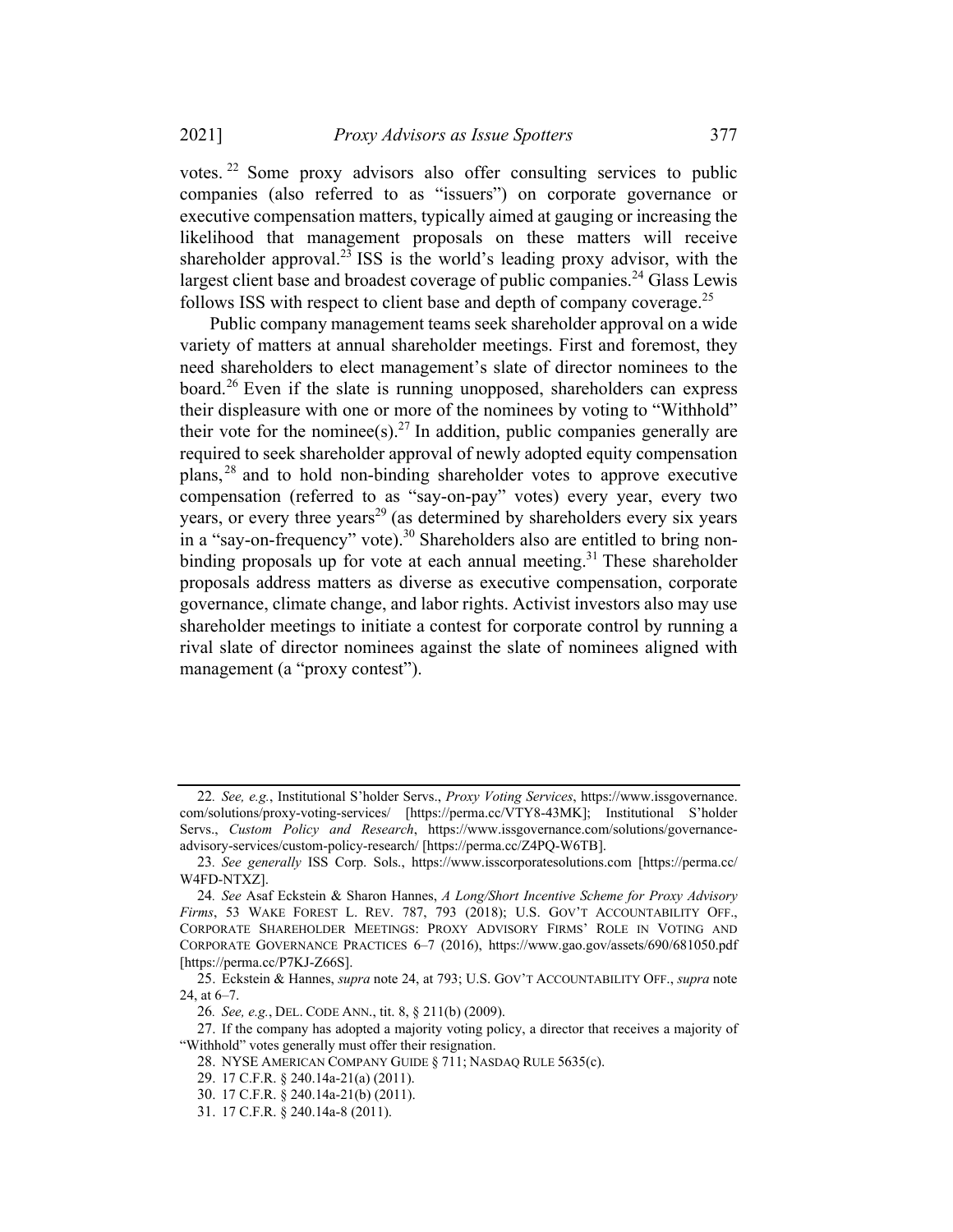#### A. THE AVON LETTER AND THE RISE OF PROXY ADVISORS

Historically, shareholder votes were not controversial affairs. Shareholder custom was to vote in accordance with the recommendations of management—if a shareholder was dissatisfied with management, they had an easy remedy available in selling their shares.<sup>32</sup> This custom of investor deference to management eroded significantly over the 1980s, with the rise of mutual funds and other institutional investors that had the resources to scrutinize and reach independent views on matters up for vote, and that accordingly began using the shareholder voting process to express these views.<sup>33</sup> These institutional investors increasingly turned to proxy advisors and other consultants and organizations to support these activities.<sup>34</sup>

But the rise of proxy advisors was not a result of market changes alone. It was in large part a product of regulation.<sup>35</sup> The DOL's 1988 "Avon Letter" is widely viewed as having provided the opening salvo. The letter opined that "decision[s] as to how proxies should be voted" by the investment managers of pension and health plans (overseen by the DOL pursuant to ERISA) "are fiduciary acts of plan asset management."36 Accordingly, in the DOL's view, managers must exercise these voting rights in accordance with their fiduciary duties: "prudently, solely in the interest of the plan's participants and beneficiaries, and for the exclusive purpose of providing benefits to participants and beneficiaries."37 ISS, founded three years earlier, promised to help managers vote proxies prudently and cost-effectively with research and recommendations that managers otherwise might have been expected to produce independently.<sup>38</sup>

36. Letter from Allan Lebowitz, Dep. Ass't Sec'y of the Pension Welfare Benefits Admin. at the U.S. Dep't of Lab., to Helmuth Fandl, Chairman of the Ret. Bd., Avon Products, Inc., 1988 WL 897696 at \*2 (Feb. 23, 1988).

38. One of ISS's co-founders, Robert A.G. Monks, laid much of the foundation for the Avon Letter in his prior role as a senior official in the DOL. R. FRANKLIN BALOTTI, JESSE A.

<sup>32.</sup> Bayless Manning, The Shareholder's Appraisal Remedy: An Essay for Frank Coker, 72 YALE L.J. 223, 261 (1962).

<sup>33.</sup> Edward B. Rock, The Logic and (Uncertain) Significance of Institutional Shareholder Activism, 79 GEO. L.J. 445, 447–50 (1991).

<sup>34</sup>. Id. at 450.

<sup>35.</sup> Regulation also may have prevented alternative channels for producing the services proxy advisors now provide, such as institutional investor trade groups, from arising. See Andrew F. Tuch, Proxy Advisor Influence in a Comparative Light, 99 B.U. L. REV. 1459, 1496–1500 (2019) (suggesting that less stringent rules regarding shareholder coordination in the United Kingdom may explain why institutional investor trade groups play a dominant role in setting corporate governance norms and why, as a result, proxy advisors appear less influential than in the United States).

<sup>37</sup>. Id. at \*3 n.4. The Avon Letter was followed by the DOL's Interpretive Bulletin No. 94-2 (codified at 29 C.F.R. § 2509.94-2), which among other things restated the views set out in the Avon Letter. This guidance was updated in 2008 and 2016. Interpretive Bulletin Relating to Exercise of Shareholder Rights, 73 Fed. Reg. 61,731 (Oct. 17, 2008); Interpretive Bulletin Relating to the Exercise of Shareholder Rights and Written Statements Including Proxy Voting Policies or Guidelines, 81 Fed. Reg. 95,879 (Dec. 29, 2016). The DOL revisited the issue with new rules promulgated in December 2020. Infra Part I.D.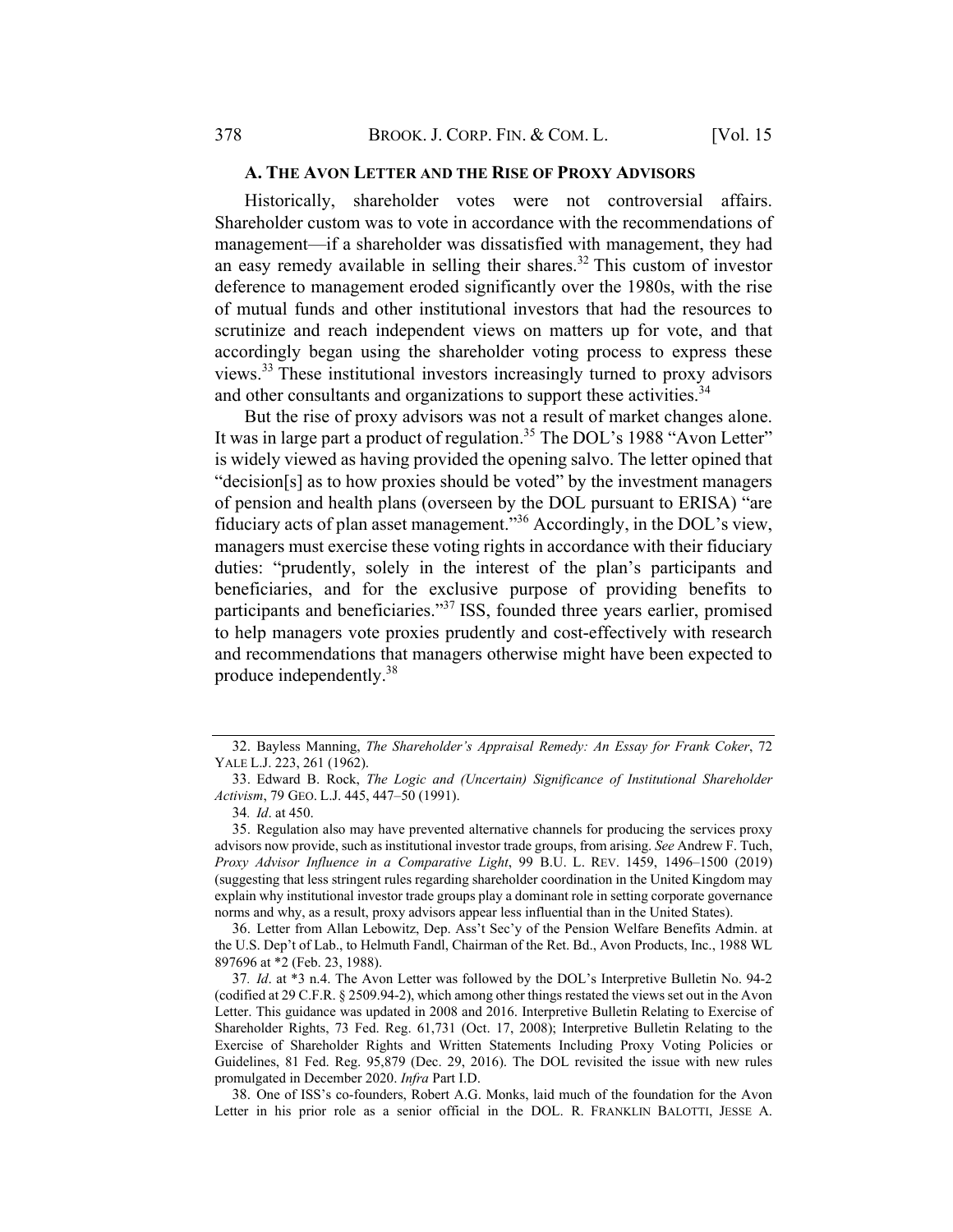In a 2003 rulemaking (the Proxy Voting Rules),<sup>39</sup> the SEC confirmed its view that investment advisers that manage the assets of mutual funds and other investment companies are subject to similar obligations:

The federal securities laws do not specifically address how an adviser must exercise its proxy voting authority for its clients. Under the Advisers Act, however, an adviser is a fiduciary that owes each of its clients duties of care and loyalty with respect to all services undertaken on the client's behalf, including proxy voting.40

The Proxy Voting Rules fleshed out this obligation with new Rule 206(4)-6 under the Investment Advisers Act of 1940 (the Advisers Act)<sup>41</sup> requiring investment advisers to adopt written policies and procedures reasonably designed to ensure they vote proxies in the best interests of clients. <sup>42</sup> The Proxy Voting Rules' adopting release also suggested that retaining a proxy advisor is not only permissible, but desirable as a means of demonstrating that an investment adviser's vote is not driven by conflicts of interest: "an adviser could demonstrate that the vote was not a product of a conflict of interest if it voted client securities, in accordance with a predetermined policy, based upon the recommendations of an independent third party."<sup>43</sup>

In addition to encouraging demand for proxy advisory services, regulation operated on the supply side, removing legal barriers to the provision of proxy advisory services. One such barrier was uncertainty over whether proxy advisors' reports are subject to the proxy solicitation rules promulgated under the Securities Exchange Act of 1934 (the Exchange Act)<sup>44</sup>—in particular, Rule 14a-3's requirement that any solicitation be accompanied by a proxy statement.<sup>45</sup> In a 1992 rulemaking,  $46$  the SEC created a new exemption from these rules and clarified the scope of another. Proxy advisors that provide only research services to their clients could rely

FINKELSTEIN, GREGORY P. WILLIAMS & ALAN MILLER, MEETINGS OF STOCKHOLDERS § 12.5.1 (3d ed. 2021).

<sup>39.</sup> Proxy Voting by Investment Advisers, 68 Fed. Reg. 6585 (Feb. 7, 2003).

<sup>40</sup>. Id. at 6586.

<sup>41.</sup> 15 U.S.C. §§ 80b-1 to 80b-21.

<sup>42.</sup> 17 C.F.R. § 275.206(4)-6(a) (2003). The Proxy Voting Rules also require investment advisers to disclose information to their clients about those policies and procedures, and how these clients can find out how the adviser has voted their proxies. Proxy Voting by Investment Advisers, supra note 39, at 6585. The rulemaking also introduced new Rule 204-2 under the Advisers Act, requiring advisers to retain records of, among other things, votes they cast on behalf of clients and any documents advisers prepared that were material to or memorialized the basis for their voting decision. Id. at 6588. A companion rulemaking required investment companies to file annual voting records with the SEC on Form N-PX, and to provide disclosure about how they vote proxies relating to portfolio securities they hold. Disclosure of Proxy Voting Policies and Proxy Voting Records by Registered Management Investment Companies, 68 Fed. Reg. 6564, 6569 (Feb. 7, 2003).

<sup>43.</sup> Proxy Voting by Investment Advisers, supra note 39, at 6588.

<sup>44.</sup> 15 U.S.C. §§ 78a–78qq.

<sup>45.</sup> 17 C.F.R. § 240.14a-3(a) (1974).

<sup>46.</sup> Regulation of Communications Among Shareholders, 57 Fed. Reg. 48,276 (Oct. 22, 1992).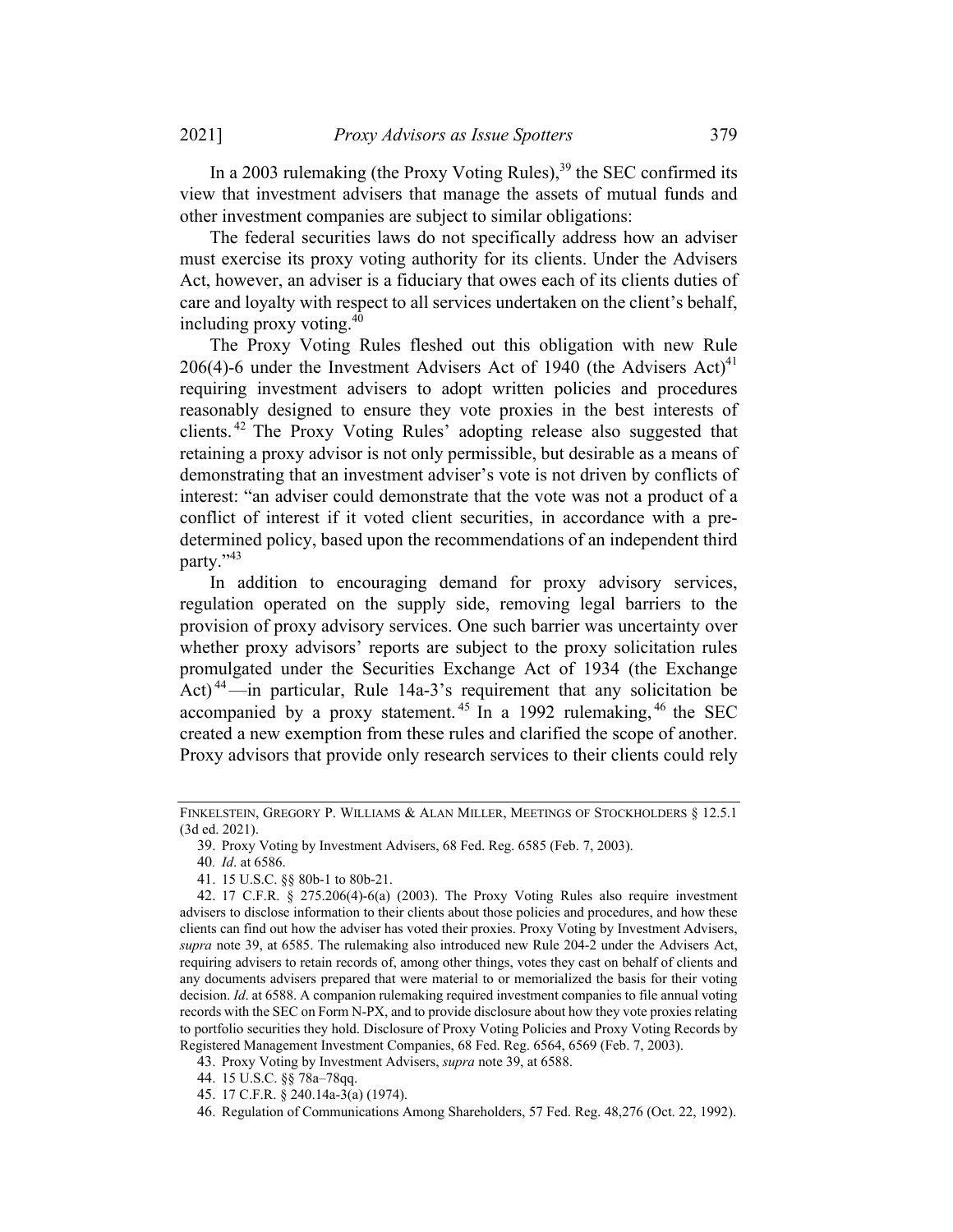on new Rule 14a-2(b)(1), which exempts most communications with shareholders from the proxy solicitation requirements so long as the person making the communication does not seek authority to act as proxy for these shareholders.<sup>47</sup> Proxy advisors that offer clients a platform for casting votes in tandem with research services could rely on revised Rule 14a-2(b)(3), which exempts voting advice furnished by a person that "renders financial advice in the ordinary course of business," subject to compliance with certain disclosure and other rules relating to possible conflicts of interest.<sup>48</sup>

A second relevant development was SEC guidance effectively permitting proxy advisors to generate additional revenue by advising issuers on how to align their corporate governance practices with their voting standards. In two no-action letters delivered in 2004, the SEC staff (the Staff) clarified expectations about how investment advisers should respond to potential conflicts of interest between proxy advisors and their issuer clients so as to comply with their obligation under the Proxy Voting Rules to exercise voting rights in the best interests of their clients. In a letter delivered to a representative of the proxy advisor Egan-Jones (the Egan-Jones Letter),  $49$  the Staff stated that investment advisers must assure themselves that a proxy advisor can make recommendations "in an impartial manner and in the best interests of the adviser's clients" before following the proxy advisor's recommendations.50 One means of assuring themselves of a proxy advisor's independence, the Staff added, would be to require the proxy advisor to disclose "any relevant facts" concerning its relationship with an issuer, "such as the amount of the compensation that the firm has received or will receive" from that issuer.<sup>51</sup> In a subsequent letter delivered to a representative of ISS (the ISS Letter),<sup>52</sup> the Staff opined that advisers could, alternatively, gain this assurance by undertaking "a thorough review of the proxy voting firm's conflict procedures and the effectiveness of their implementation."<sup>53</sup> The ISS Letter is significant because it indicates that an investment adviser can rely on a proxy advisor's recommendations without inquiring into whether proxy advisor provided services to the issuer that is the subject of these recommendations, so long as the proxy advisor provides assurances that it has implemented procedures sufficient to address any conflicts of interest that

51. Id. at \*4.

<sup>47.</sup> 17 C.F.R. § 240.14a-2(b)(1) (2010).

<sup>48.</sup> 17 C.F.R. § 240.14a-2(b)(3) (2010). While Rule 14a-2(b)(3) preceded the 1992 rulemaking, the SEC staff had taken the position that proxy advisors do not provide "financial advice" to their clients (due to their advising only on the exercise of voting rights). Institutional S'holder Servs., Inc., SEC No-Action Letter, 1991 WL 179448 (Dec. 15, 1988). The 1992 rulemaking reversed this position. Regulation of Communications Among Shareholders, supra note 46, at 48,282 n.41.

<sup>49.</sup> Egan-Jones Proxy Servs., SEC No-Action Letter, 2004 WL 1201240 (May 27, 2004).

<sup>50</sup>. Id. at \*3.

<sup>52.</sup> Institutional S'holder Servs., Inc., SEC No-Action Letter, 2004 WL 2093360 (Sept. 15, 2004).

<sup>53</sup>. Id. at \*2.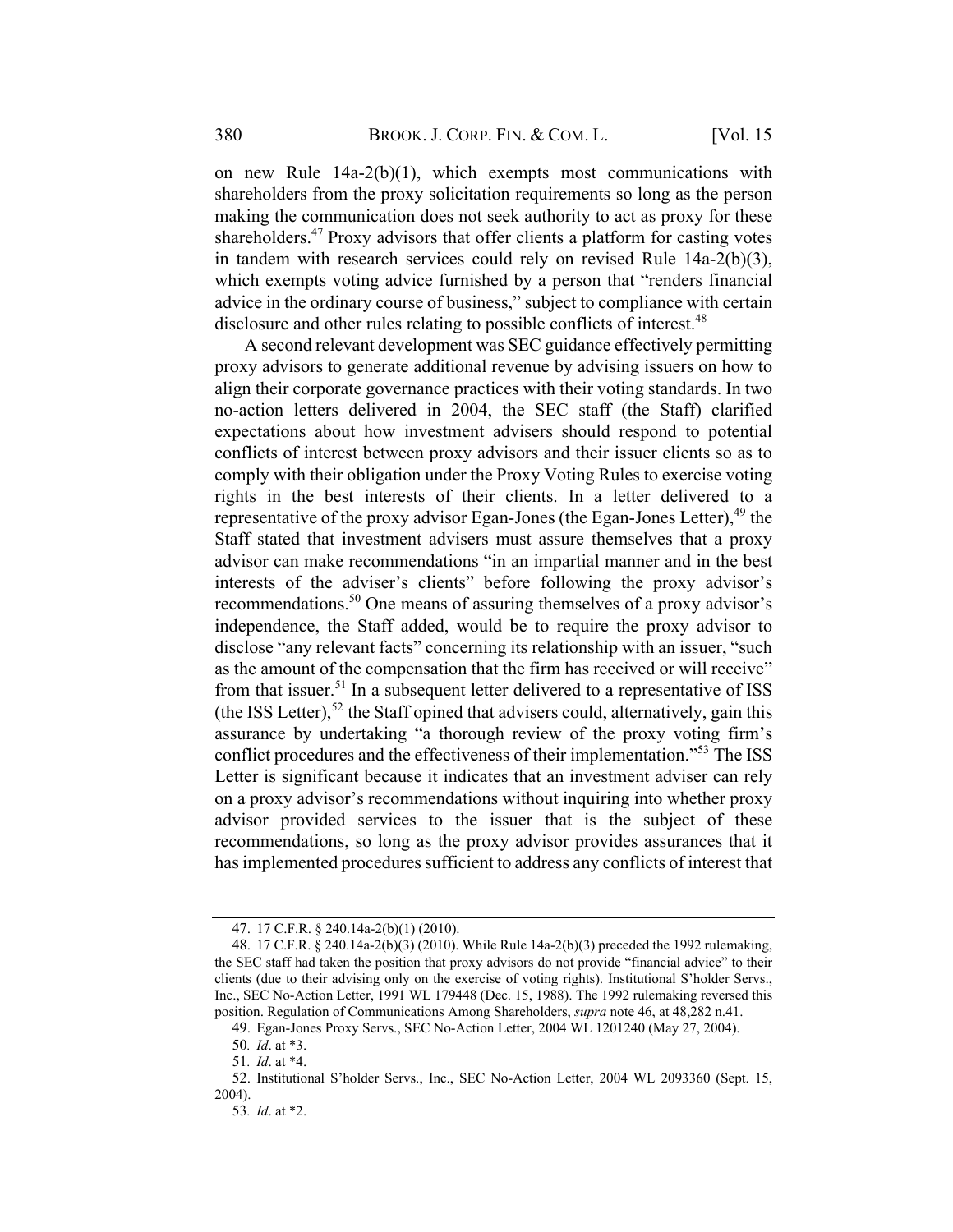could arise from such a relationship (e.g., separating staff providing proxy voting recommendations to advisers from staff providing governance advice to issuers). <sup>54</sup> While this SEC guidance is addressed only to investment advisers, other institutional investors are likely to regard this guidance as reflective of their respective fiduciary obligations to their clients.<sup>55</sup>

## B. THE SEC COURSE CORRECTS WITH STAFF LEGAL BULLETIN NO. 20

Over the decade following the ISS and Egan-Jones Letters, market and regulatory developments further increased proxy advisors' importance in corporate democracy. First, corporate governance trends, such as majority voting policies for board elections and "say-on-pay" votes approving executive compensation, along with rising shareholder activism, increased the stakes of shareholder votes.<sup>56</sup> Second, revisions to NYSE Rule 452 adopted in 2009 limiting brokers' ability to vote uninstructed shares in uncontested director elections removed a key constituency on which corporate management typically could rely for support—brokers tended to vote their clients' shares in accordance with management recommendations without seeking outside advice (in the absence of specific voting instructions from their clients).<sup>57</sup> Third, the continued growth of institutional investors meant an ever greater percentage of votes cast at shareholder meetings would be cast by clients of proxy advisors.<sup>58</sup>

Critics offered at least three reasons why institutional investors' apparent reliance on proxy advisors might be misplaced: (i) conflicts of interest arising from proxy advisors' providing services to both investors and issuers may lead them to provide biased voting advice that favors their issuer clients; (ii) their methodologies for generating voting recommendations reflect a dubious one-size-fits-all approach to governance that fails to recognize that good governance may mean different things for different companies in different contexts; and (iii) proxy advisors' recommendations may be based on mistaken or otherwise flawed understandings of relevant information.<sup>59</sup>

<sup>54</sup>. Id.

<sup>55</sup>. See Roberta S. Karmel, Should a Duty to the Corporation be Imposed on Institutional Shareholders?, 60 BUS. LAW. 1, 2 (2004) ("Institutional shareholders are not investing their own capital, but the capital of others to whom they owe fiduciary duties.").

<sup>56.</sup> Michael Cappucci, The Proxy War Against Proxy Advisors, 16 N.Y.U. J.L. & BUS. 579, 614–15 (2020). A majority voting policy generally requires director nominees to resign if they fail to receive a majority of votes "For" their election (i.e., as a result of shareholders voting to "Withhold" support for the nominee), even if the election was uncontested.

<sup>57</sup>. Id. at 615.

<sup>58</sup>. Id. at 582–83.

<sup>59.</sup> See, e.g., CTR. ON EXEC. COMP., A CALL FOR CHANGE IN THE PROXY ADVISORY INDUSTRY STATUS QUO: THE CASE FOR GREATER ACCOUNTABILITY AND OVERSIGHT 42–61, WALL ST. J. (2011),

http://online.wsj.com/public/resources/documents/ProxyAdvisoryWhitePaper02072011.pdf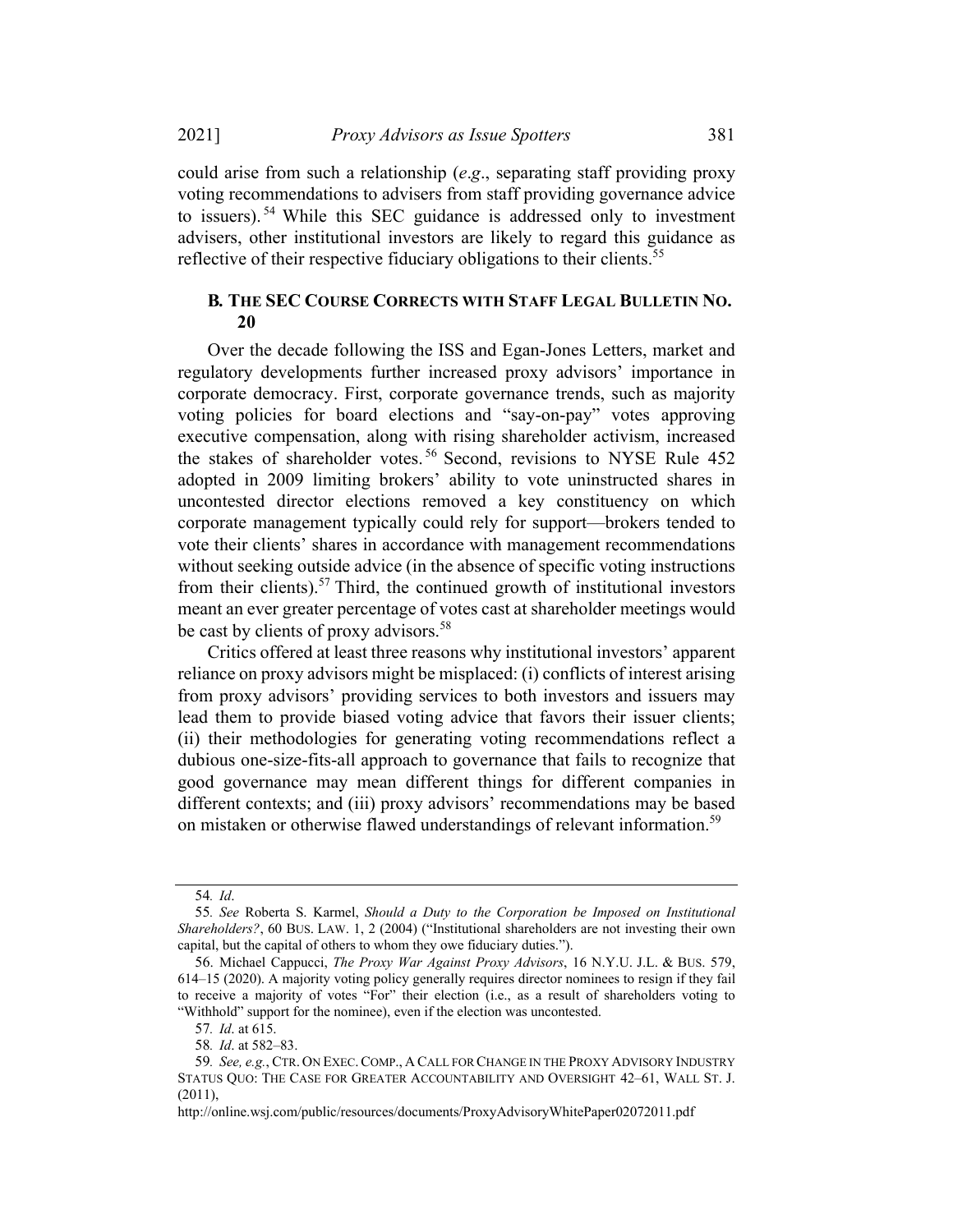Staff Legal Bulletin No. 20 (SLB 20), $^{60}$  issued in 2014, may be viewed as a response to these concerns. SLB 20 provided additional guidance on investment advisers' due diligence obligations with respect to their relationships with proxy advisors. The Staff opined that an adviser's obligations to its clients require it to conduct diligence on a proxy advisor to ensure the proxy advisor has "the capacity and competency to adequately analyze proxy issues," both prior to hiring the proxy advisor and on an ongoing basis.<sup>61</sup> This diligence review should cover "the adequacy and quality of the proxy advisory firm's staffing and personnel" as well as its policies and procedures for ensuring the accuracy and independence of its recommendations.62 The Staff also suggested that investment advisers should review their voting policies and procedures at least annually, and that this review could include "periodically sampling proxy votes to review whether they complied with the investment adviser's proxy voting policy and procedures."63 In short, SLB 20 made clear the Staff's view that purchasing and relying on proxy advisor recommendations is not enough to satisfy investment advisers' obligations under the Proxy Voting Rules; investment advisers must also bear the ongoing, additional cost of monitoring their proxy advisors. The Staff added that if an investment adviser believes undertaking these costs is not in its clients' best interests, then the adviser can agree with its clients that it will not vote some or all of the shares it holds on behalf of its clients.<sup>64</sup>

#### C. POST-2016 SEC REFORMS

Following the 2016 U.S. presidential election and subsequent nomination and confirmation of Jay Clayton as SEC Chairman, the SEC announced a series of measures rolling back previous guidance and proposing to substitute new, more burdensome proxy advisor regulation and guidance. This began with the withdrawal of the ISS and Egan-Jones Letters in September 2018,<sup>65</sup> and was followed by the introduction of two new interpretive releases in August 2019, <sup>66</sup> and proposed rules (the Proposed Rules) published in

<sup>[</sup>https://perma.cc/SR7Z-K6UR]; Paul Rose, The Corporate Governance Industry, 32 J. CORP. L. 101, 120–33 (2007).

<sup>60.</sup> SEC Staff Legal Bulletin No. 20 (IM/CF) (June 30, 2014), https://www.sec.gov /interps/legal/cfslb20.htm [https://perma.cc/J4FJ-5NN9] [hereinafter SLB 20].

<sup>61</sup>. Id. at Question 3.

<sup>62</sup>. Id.

<sup>63</sup>. Id. at Question 1.

<sup>64</sup>. Id. at Question 2.

<sup>65.</sup> Public Statement, SEC, Statement Regarding Staff Proxy Advisory Letters (Sept. 13,

<sup>2018),</sup> https://www.sec.gov/news/public-statement/statement-regarding-staff-proxy-advisoryletters [https://perma.cc/9RRL-2FU7].

<sup>66.</sup> Commission Interpretation and Guidance Regarding the Applicability of the Proxy Rules to Proxy Voting Advice, 84 Fed. Reg. 47,416 (Sept. 10, 2019) [hereinafter Proxy Advisor Guidance (2019)]; Commission Guidance Regarding Proxy Voting Responsibilities of Investment Advisers, 84 Fed. Reg. 47,420 (Sept. 10, 2019) [hereinafter Investment Adviser Guidance (2019)].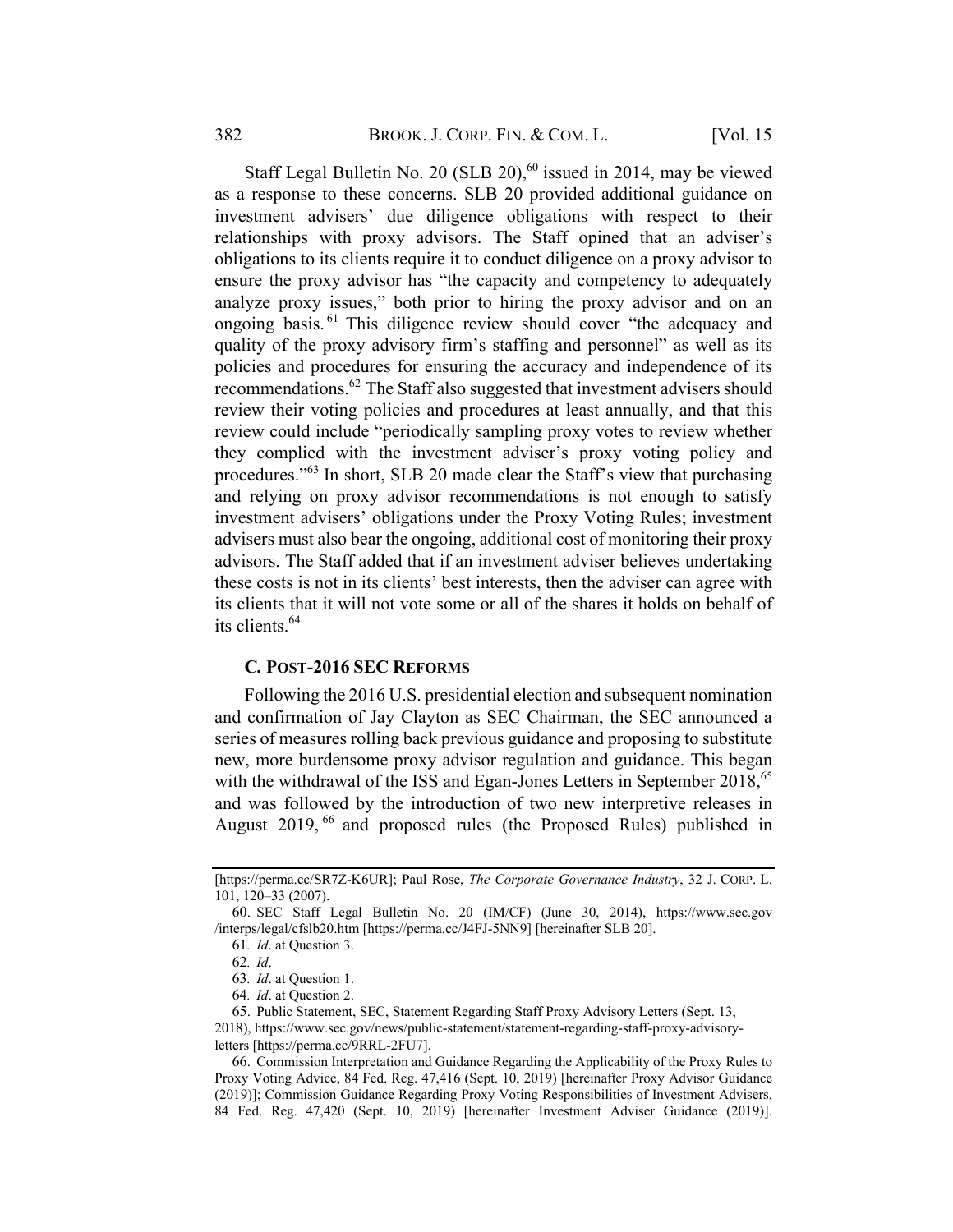November 2019, $67$  with corresponding final rules (the Final Rules) published, together with an additional interpretive release,<sup>68</sup> in July 2020.<sup>69</sup>

Together, these actions may be seen as targeting three broad concerns: (i) institutional investors do not have the information necessary to evaluate whether a proxy advisor's conflicts of interest may be affecting the objectivity of its recommendations, (ii) institutional investors that hire proxy advisors to provide both research and voting services (the latter of which often entails "pre-populating" an investor's electronic proxy forms to reflect the proxy advisor's voting recommendations) are not quality checking the pre-populated forms before casting their votes, and (iii) institutional investors are unduly relying on proxy advisor recommendations that are inaccurate or otherwise flawed.

The withdrawal of the Egan-Jones and ISS Letters removed the comfort these letters had provided that investment advisers could rely on proxy advisors' recommendations without inquiring into conflicts of interest specific to these recommendations. The August 2019 interpretive releases went further by suggesting that proxy advisors should provide, and investment advisers should request, information about a proxy advisor's material conflicts of interest regardless of whether the proxy advisor has measures in place to prevent these conflicts from affecting its objectivity.<sup>70</sup> This view was codified in the Final Rules.<sup>71</sup>

One of the SEC's August 2019 interpretive releases suggested that, as part of their obligation to prudently exercise their voting rights, investment advisers could sample votes that have been pre-populated by a proxy advisor to ensure compliance with the investment adviser's policies and procedures before these votes are cast.<sup>72</sup> More generally, the SEC added that investment advisers could subject proxy contests and other matters relating to corporate control to a "higher degree of analysis" than other proposals, and adopt

Interpretive releases, though issued by the Commission (rather than the Staff), are a form of guidance, and accordingly are not legally binding or subject to notice-and-comment.

<sup>67.</sup> Amendments to Exemptions from the Proxy Rules for Proxy Voting Advice, 84 Fed. Reg. 66,518 (proposed Dec. 4, 2019) (to be codified at 17 C.F.R. pt. 240) [hereinafter Proposed Rules].

<sup>68.</sup> Supplement to Commission Guidance Regarding Proxy Voting Responsibilities of Investment Advisers, 85 Fed. Reg. 55,155 (Sept. 3, 2020) [hereinafter Supplemental Investment Adviser Guidance (2020)].

<sup>69.</sup> Exemptions from the Proxy Rules for Proxy Voting Advice, 84 Fed. Reg. 55,082 (Sept. 3, 2020) (to be codified at 17 C.F.R. pt. 240) [hereinafter Final Rules]. Proxy advisors will be expected to comply with the Final Rules beginning December 1, 2021. Id. at 55,122.

<sup>70.</sup> Investment Adviser Guidance (2019), supra note 66, at 47,425; Proxy Advisor Guidance (2019), supra note 66, at 47,419.

<sup>71.</sup> 17 C.F.R. §§ 240.14a-2(b)(9)(i)(A), 240.14a-9, Note (e) (2020). The SEC's basis for directly regulating proxy advice is that proxy advice constitutes a solicitation of a proxy under Rule 14a-1, and as a result must (i) fall within the Rule  $14a-2(b)(1)$  or  $(b)(3)$  exemptions from the general requirement that such solicitations be accompanied by a proxy statement, and (ii) comply with the Rule 14a-9 antifraud rules. See Proxy Advisor Guidance (2019), supra note 66, at 47,417; 17 C.F.R. § 240.14a-1(l)(1)(iii)(A) (2020).

<sup>72.</sup> Investment Adviser Guidance (2019), supra note 66, at 47,424.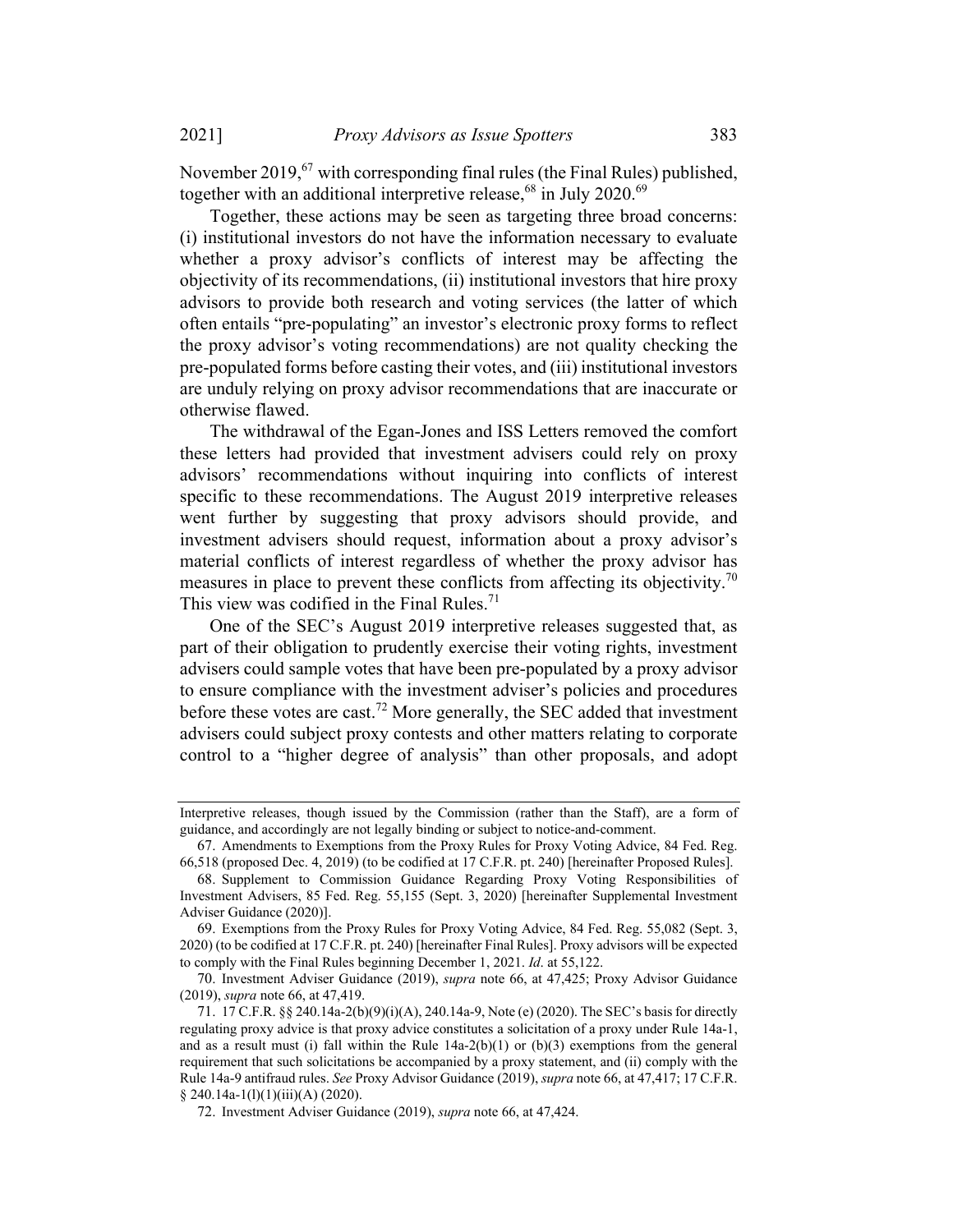policies and procedures "that provide for consideration of additional information that may become available" about proposals after they receive their proxy advisor's recommendation, such as supplemental proxy filings by the issuer in response to the recommendation.  $\frac{73}{13}$  The SEC's July 2020 interpretive release expanded on this latter point, stating that investment advisers should consider having policies and procedures in place to ensure that any material information filed by an issuer in response to a proxy advisor recommendation factors into their decision-making process before they vote, provided that information is filed "sufficiently in advance of the submission deadline."<sup>74</sup>

The Proposed Rules also conditioned proxy advisors' reliance on the Rule  $14a-2(b)(1)$  and  $(b)(3)$  exemptions on their implementation of a series of processes that generally would give issuers (i) an opportunity to review and comment on a draft version of the proxy advisor's report, (ii) early access to the final report before it is sent to the proxy advisor's clients, and (iii) the ability to require the proxy advisor to include in its report a hyperlink to the issuer's response to that report, if any.<sup>75</sup> The Final Rules walked these proposals back somewhat, requiring instead that proxy advisors adopt policies and procedures reasonably designed to (i) ensure issuers receive copies of their reports no later than the time these reports are disseminated to clients, and (ii) provide clients with a mechanism through which they can be made aware of the issuer's response in a timely manner before the relevant shareholder meeting.<sup>76</sup> For example, if the issuer notifies the proxy advisor that it intends to file such a response as additional soliciting materials, the proxy advisor can pass this notice along to clients, and then pass along a hyperlink to the response when available.<sup>77</sup> Finally, the Final Rules implemented the proposal made in the Proposed Rules to amend the Note to Rule 14a-9 to state that a proxy advisor's failure to disclose to its clients material information about its methodology and conflicts of interest could render its advice materially misleading.<sup>78</sup>

<sup>73</sup>. Id.

<sup>74.</sup> Supplemental Investment Adviser Guidance (2020), supra note 68, at 55,156.

<sup>75.</sup> Proposed Rules, supra note 67, at 66,530–34, 66,538.

<sup>76.</sup> Final Rules, supra note 69, at 55,108–13; 17 C.F.R. § 240.14a-2(b)(9)(ii) (2020). The proxy advisor can condition its providing copies of such reports on the issuer filing its proxy statement at least 40 days before the meeting date and agreeing that it will use any report provided to it only for internal purposes or in connection with the solicitation. 17 C.F.R.  $\S$  240.14a-2(b)(9)(iii) (2020). These requirements do not apply to voting recommendations developed on the basis of a "custom" voting policy adopted by the investor. 17 C.F.R.  $\S$  240.14a-2(b)(9)(v) (2020). What constitutes a "custom" voting policy may prove to be a matter for debate, given that custom voting policies are anecdotally believed to be, for the most part, highly similar to proxy advisors' standard form policies. Adam O. Emmerich, Wachtell, Lipton, Rosen & Katz, Initial Perspectives and Implications of SEC Proxy Advisory Reform, HARV. L. SCH. F. ON CORP. GOVERNANCE (Aug. 8, 2020), https://corpgov.law.harvard.edu/2020/08/08/initial-perspectives-and-implications-of-secproxy-advisory-reform/ [https://perma.cc/73AT-Y24X].

<sup>77.</sup> 17 C.F.R. § 240.14a-2(b)(9)(iv) (2020).

<sup>78.</sup> Final Rules, supra note 69, at 55,118–19; 17 C.F.R. § 240.14a-9, Note (e) (2020).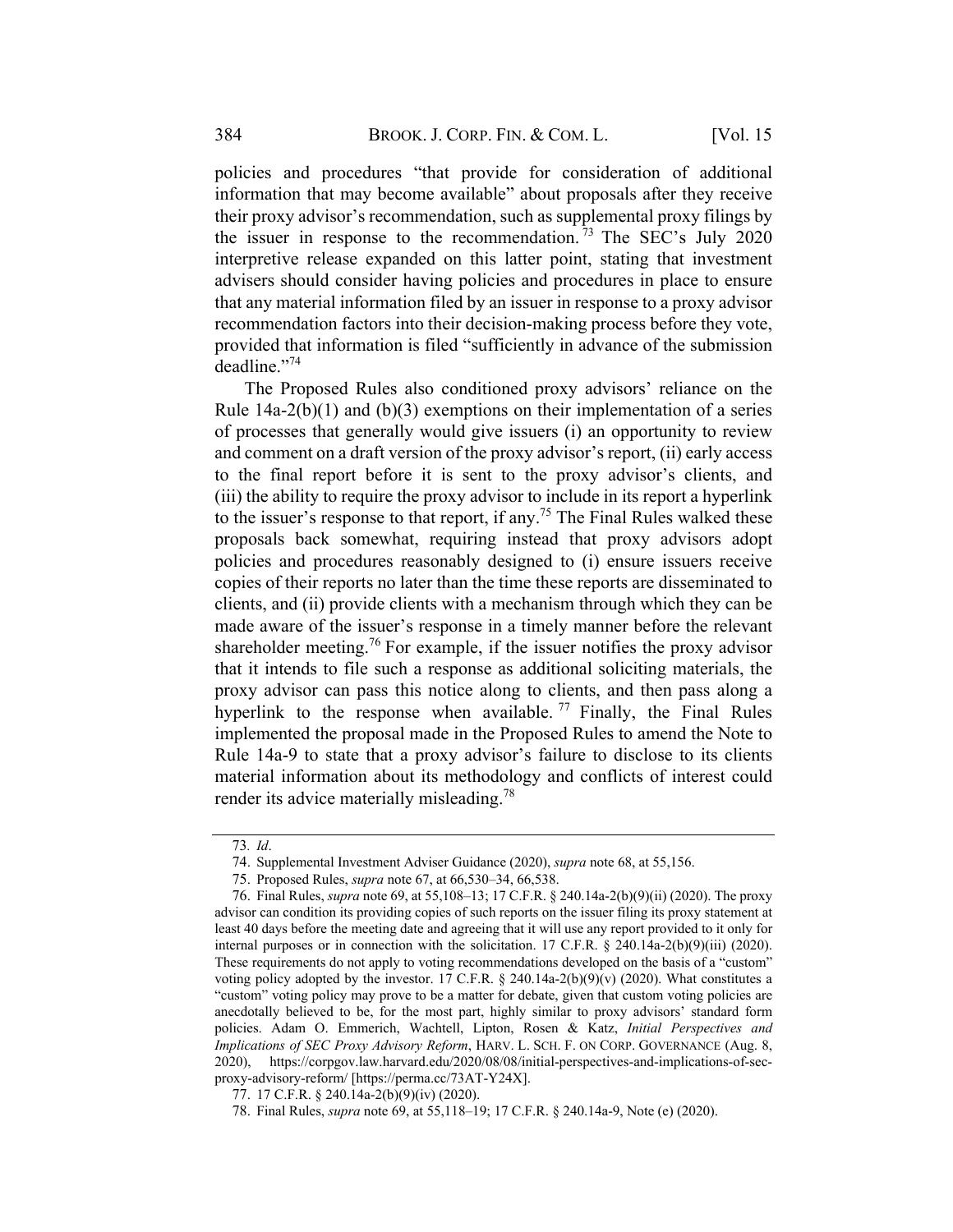2021] Proxy Advisors as Issue Spotters 385

Taken together, these measures appear to reflect a belief that institutional investors, or at least some substantial minority of institutional investors, are blindly relying on proxy advisors' recommendations and that regulatory action is needed to stop them from continuing to do so. On this view, additional disclosures regarding conflicts of interest are necessary because institutional investors cannot be relied on to demand sufficient information to judge the objectivity of proxy advisors' recommendations on their own, additional guidance regarding pre-populated votes is necessary to stop institutional investors from allowing their votes to be automatically cast in ways that do not reflect their true preferences and do not reflect all information material to their voting decisions, and mechanisms requiring proxy advisors to communicate issuers' responses to their reports to their institutional investor clients are necessary because these investors cannot be relied upon to seek out this information on their own.

#### D. POSTSCRIPT: THE DOL'S DECEMBER 2020 RULEMAKING

While this article focuses on the SEC's 2019 and 2020 reforms, a brief mention of the DOL's subsequent rulemaking on proxy voting by ERISA fiduciaries is warranted. Citing concerns about a "misunderstanding that exists on the part of some stakeholders that ERISA fiduciaries are required to vote all proxies,"<sup>79</sup> and "that fiduciaries may be over-relying on proxy advisory firms as a result of such confusion, by implementing advisory firms' voting recommendations without attention to whether the firms' policies are consistent with the economic interests of the plan,"<sup>80</sup> particularly when it comes to shareholder proposals reflecting "environmental, social, or public policy agendas,"81 the DOL, led by then-Secretary Eugene Scalia, introduced new requirements governing the exercise of voting rights by ERISA fiduciaries. The DOL's final rules restrict fiduciaries' discretion to consider environmental, social, and governance factors when exercising voting rights and require them to, among other things, "[c]onsider any costs involved" in voting and "[e]valuate material facts that form the basis for any particular proxy vote or other exercise of shareholder rights" (e.g., management's response to a negative proxy advisor recommendation).<sup>82</sup> Fiduciaries that choose to retain a proxy advisor are required to exercise "prudence" in selecting a proxy advisor and monitoring that proxy advisor's activities.<sup>83</sup> Fiduciaries are barred from adopting a practice of following their proxy advisor's recommendations without determining that the advisor's voting standards are consistent with the proxy voting principles listed in the final

<sup>79.</sup> DOL Final Rules, supra note 17, at 81,660.

<sup>80.</sup> DOL Final Rules, supra note 17, at 81,662.

<sup>81.</sup> DOL Proposed Rules, supra note 17, at 55,222.

<sup>82.</sup> 29 C.F.R. § 2550.404a-1(e)(2)(ii) (2020).

<sup>83.</sup> 29 C.F.R. §§ 2550.404a-1(e)(2)(ii)(F), 2550.404a-1(e)(2)(iii) (2020). The rules do not prescribe what specific steps a fiduciary should take to monitor these activities.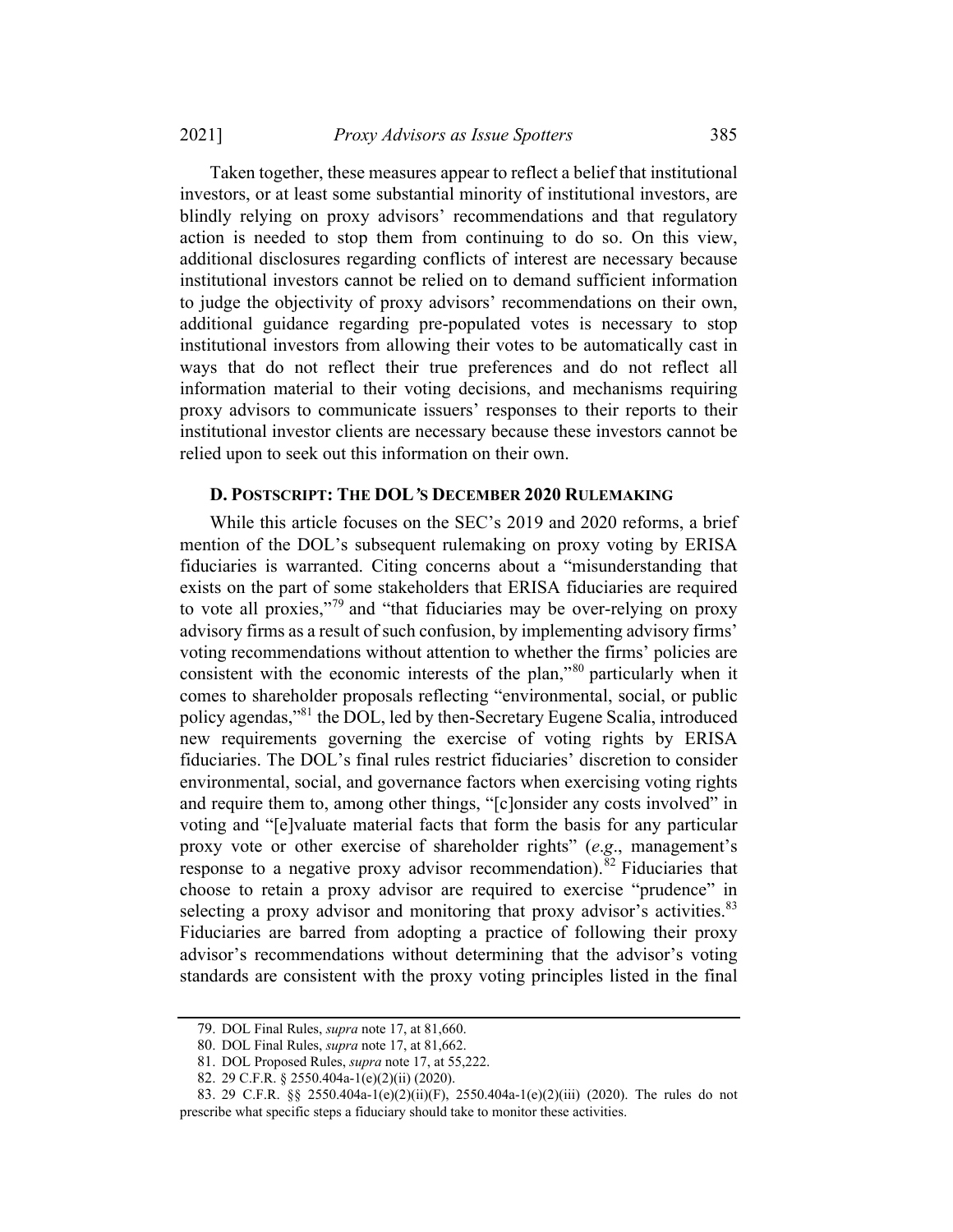rules.<sup>84</sup> The rules also provide fiduciaries with safe harbors allowing them to adopt a policy of casting votes only on particular types of high-stakes proposals (e.g., proposals affecting corporate control), or refraining from voting when the plan's holdings in the relevant company fall below a given portion of the plan's assets, or both, without giving rise to doubt over whether these practices satisfy their fiduciary responsibilities under ERISA.<sup>85</sup> Firms will have until 2022 to begin complying with the new rules.<sup>86</sup>

The rushed timing of the rulemaking—proposals were published on August 31 with a 30-day window for submitting comments, and were finalized in mid-December—leaves the impression that the DOL was racing to finalize these rules before the expiration of President Trump's term. Under President Biden, the DOL announced in March 2021 that it would be revisiting the new rules, and would not be enforcing them in the interim,  $87$ opening the way for a more fulsome consideration of these rules' possible effects on institutional investors' exercise of their voting rights.

## II. EVALUATING THE MAINSTREAM NARRATIVES OF PROXY ADVISOR INFLUENCE

Returning to the SEC's package of reforms, if either of the following two versions of the blind reliance narrative are true, the reforms would appear warranted. The first is a strong version of the narrative, which claims that it is typical for institutional investors to blindly rely on proxy advisor recommendations. The second is a weak version of the narrative, which suggests that even if only a minority of institutional investors blindly follow proxy advisor recommendations, this minority is large enough to be material to the outcome of a shareholder vote. Proponents of both versions of this narrative cite empirical evidence to support their claims. For example, the U.S. Chamber of Commerce cites the significant swings in investor opinion that tend to accompany a negative recommendation from a proxy advisor (e.g., a recommendation to vote against a proposal submitted by management) as "an obvious reflection of the fact that ISS' and Glass Lewis' institutional clients frequently follow these firms' recommendations automatically." <sup>88</sup> The American Council for Capital Formation (ACCF), while shying away from making general claims about institutional investors' reliance on ISS recommendations, emphasizes the potential influence exercised by a minority of investors that appear to vote in full alignment with ISS recommendations: "firms representing trillions of [dollars of] assets

<sup>84.</sup> 29 C.F.R. § 2550.404a-1(e)(2)(iv) (2020).

<sup>85.</sup> 29 C.F.R. § 2550.404a-1(e)(3) (2020).

<sup>86.</sup> 29 C.F.R. § 2550.404a-1(g)(3) (2020).

<sup>87.</sup> DOL Press Release, supra note 17.

<sup>88.</sup> U.S. Chamber of Commerce, supra note 3, at 8.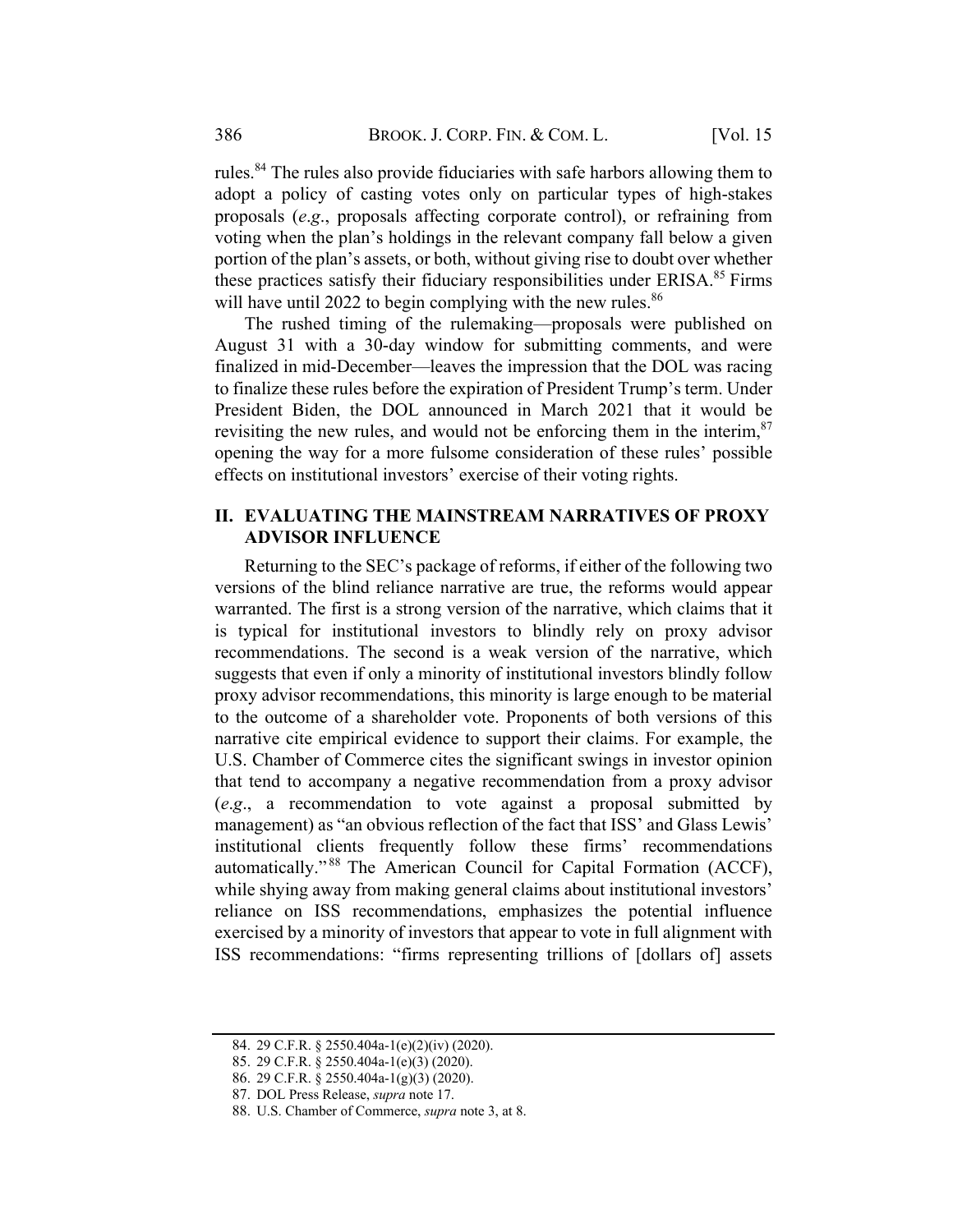2021] Proxy Advisors as Issue Spotters 387

under management are voting their shares almost exactly in line with proxy advisors' recommendations."<sup>89</sup>

Opponents of additional proxy advisor regulation paint a markedly different picture of proxy advisors' role in the voting process. They characterize proxy advisors' role as that of research provider—far from dictating the outcomes of shareholder votes, they merely collect and organize information that institutional investors use to make voting decisions.  $\frac{90}{2}$ According to this account, voting decisions are made by institutional investors, not proxy advisors, and accordingly claims that proxy advisor recommendations effectively dictate the outcomes of shareholder votes are mistaken.

This Part critiques each of these narratives in light of empirical evidence. With respect to the strong version of the blind reliance narrative, it notes that the vote swings empirical researchers have associated with ISS recommendations fall well short of even a conservative measure of ISS's total client base, suggesting that a significant bloc of ISS's clients can be expected, on any given vote, to break with ISS and vote with management when ISS and management issue opposing recommendations. This is not consistent with the strong version of the blind reliance narrative. With respect to the weak version of the blind reliance narrative, it accepts that a minority of institutional investors appear to blindly follow ISS recommendations, but takes issue with the notion that AUM provides an accurate measure of these investors' voting influence. It uses these investors' SEC filings on Form 13F and other disclosures to arrive at what should be a more accurate estimate of these investors' voting influence and concludes that these investors' holdings of U.S. public equities appear too small to have a material impact on the outcomes of shareholder votes at U.S. public companies. Finally, while it appears that the research provider narrative has at least some power in explaining how institutional investors use proxy advisors, it may not explain all, or even most, of the voting decisions investment advisers make. Surveys of institutional investors highlighting their limited resources for independently evaluating every voting decision they are required to make,  $91$ together with institutional investors' near-unanimous support for management proposals that are endorsed by  $ISS$ ,  $92$  suggest that it is implausible that institutional investors apply independent scrutiny to every proposal that comes up for a shareholder vote.

<sup>89.</sup> Doyle, supra note 6, at 5–7.

<sup>90</sup>. See, e.g., Glass Lewis Letter, supra note 14, at 29.

<sup>91</sup>. Infra Part II.C.

<sup>92</sup>. Infra Part II.C, Table 3.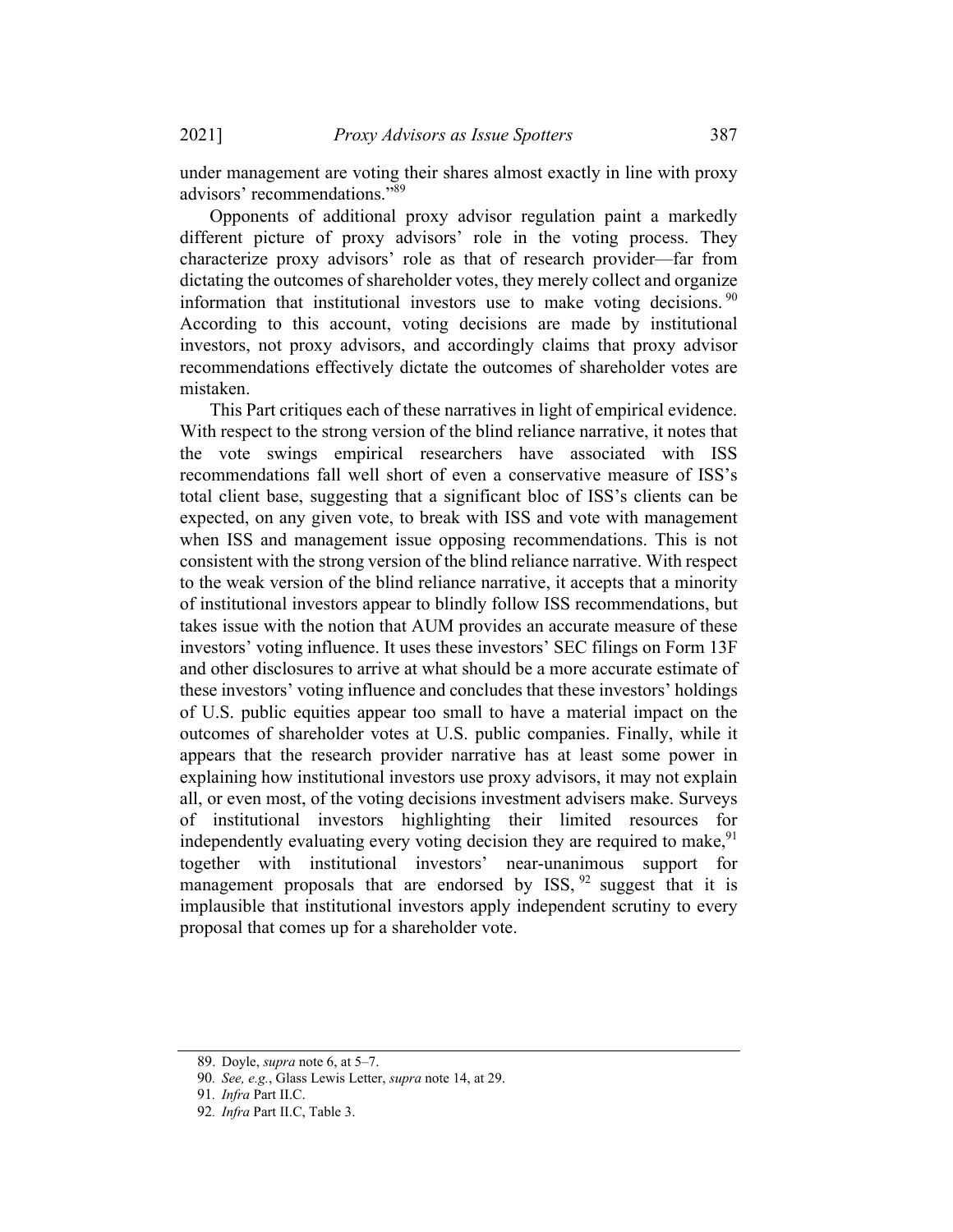#### A. THE STRONG VERSION OF THE BLIND RELIANCE NARRATIVE

If ISS's clients tend to blindly rely on its recommendations (regardless of the nature of the recommendation), then most of its clients will vote in favor of proposals that ISS supports, and vote against proposals that ISS opposes. As such, the difference between the average level of support received by ISS-supported proposals and ISS-opposed proposals should approximate the proportion of the vote controlled by ISS's client base. In theory, we could arrive at a rough measure of this figure by dividing the total public equity assets managed by ISS's clients by the global market capitalization of public equities. The challenge is that, while ISS disclosed that it had over 2,000 institutional investor clients as of  $2020$ ,<sup>93</sup> it has not published a recent estimate of the size of its clients' public equity investments. The U.S. Government Accountability Office, however, published an estimate of this amount in June 2007—\$25.5 trillion—based on information provided by ISS. $94$  This figure represents roughly 40–50% of the global market capitalization of public equities at the time, depending on whether one uses December 31, 2006, or December 31, 2007, as a reference point.<sup>95</sup>

This 40–50% range likely understates the potential impact of ISS's recommendations on shareholder voting, at a minimum for votes occurring in 2007 or later. First, proxy advisors' clients are institutional investors, which are significantly more likely to exercise their voting rights than other investors.<sup>96</sup> As such, their voting influence should be larger than reflected in their share of equity holdings. Second, ISS's client base appears to have, at a minimum, held flat since 2007, and more likely has expanded since this time. Over this period, it added approximately 300 new clients,  $97$  and it remains acknowledged as the clear market leader in the provision of proxy advice.<sup>98</sup> Because Glass Lewis, widely viewed as second to ISS in market share, does publish estimates of its own clients' public equity assets, it is possible to arrive at a floor for measuring the size of ISS's current client base. Glass Lewis's most recent estimate was over \$35 trillion,<sup>99</sup> representing roughly

<sup>93.</sup> Cappucci, supra note 56, at 590.

<sup>94.</sup> U.S. GOV'T ACCOUNTABILITY OFF., CORPORATE SHAREHOLDER MEETINGS: ISSUES RELATING TO FIRMS THAT ADVISE INSTITUTIONAL INVESTORS ON PROXY VOTING 5 (2007), https://www.gao.gov/products/gao-07-765 [https://perma.cc/7A77-LDQL].

<sup>95.</sup> World Bank, Market capitalization of listed domestic companies (current US\$), https://data.worldbank.org/indicator/CM.MKT.LCAP.CD [https://perma.cc/K84Q-UJA9].

<sup>96.</sup> BROADRIDGE & PRICEWATERHOUSECOOPERS, PROXYPULSE: 2019 PROXY SEASON REVIEW 5 (2019), https://www.broadridge.com/\_assets/pdf/broadridge-proxypulse-2019-review. pdf [https://perma.cc/7H82-HPC8].

<sup>97.</sup> Compare U.S. GOV'T ACCOUNTABILITY OFF., supra note 94, at 13 (estimating that ISS had approximately 1,700 clients as of 2007), with Cappucci, supra note 56, at 590 (citing ISS estimate that it had over 2,000 clients as of 2020).

<sup>98</sup>. See, e.g., Eckstein & Hannes, supra note 24, at 793.

<sup>99</sup>. Company Overview, GLASS LEWIS, https://www.glasslewis.com/company-overview/ [https://perma.cc/8YWM-YK6K].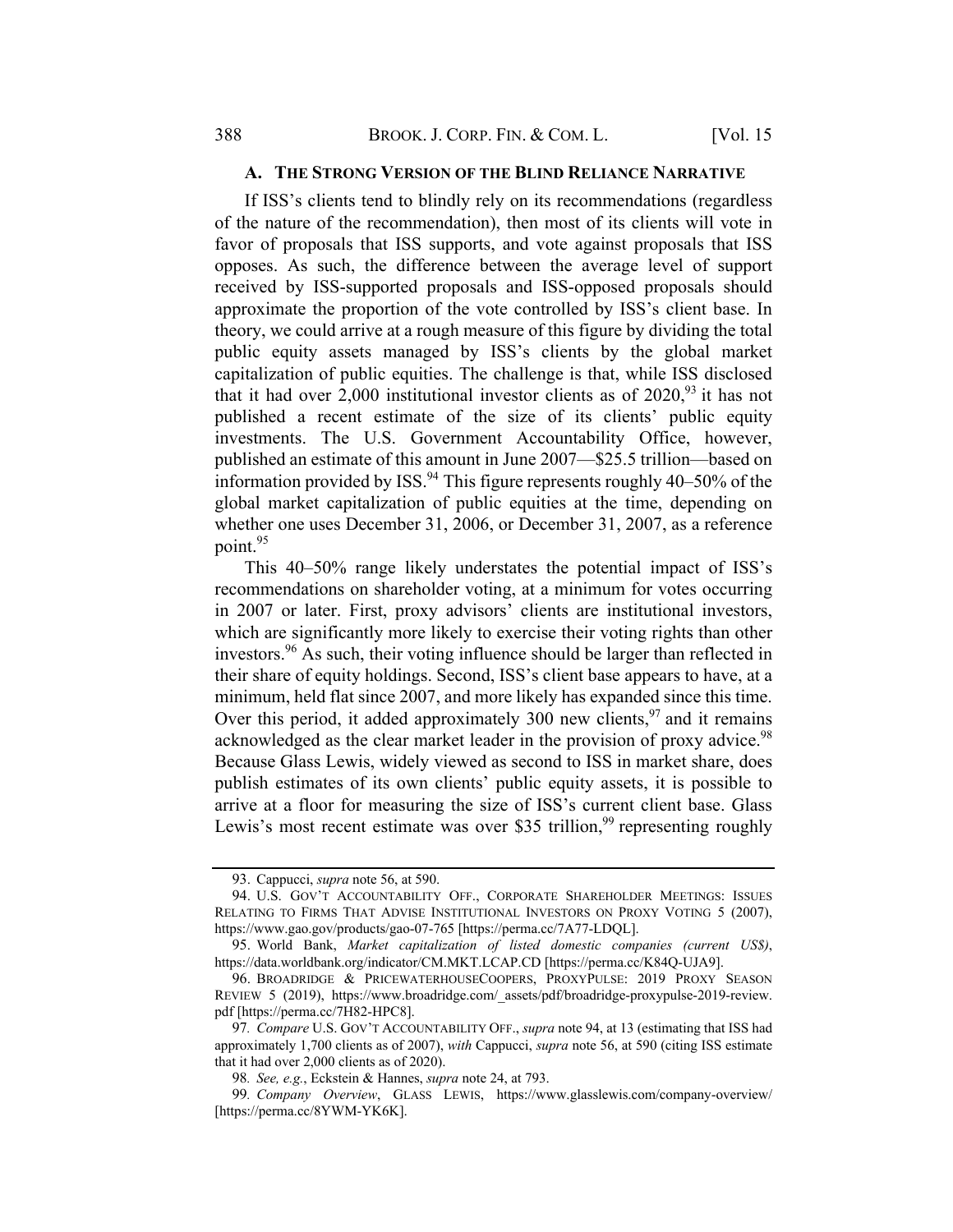$42\%$  of global market capitalization as of the end of  $2019$ ,  $100$  falling within our 40–50% range. The DOL's 2020 rulemaking provides a measure of additional confidence that this range is a conservative one, as it claimed offhand that ISS "controls approximately 60 percent of the market"—the DOL did not, however, describe how it arrived at this figure or how it chose to define "control" or "the market."<sup>101</sup>

There are two complicating factors, however. One is that some of ISS's clients have adopted custom proxy voting policies and rely on ISS to develop recommendations based on these policies rather than ISS's in-house policies. Thus, at least some of ISS's clients' divergence from general ISS recommendations may reflect clients' blind reliance on ISS's application of these custom policies rather than clients' independent review of ISS recommendations. Anecdotal evidence that these custom voting policies tend to diverge only in minor ways from proxy advisors' general guidelines, $102$ however, provides a degree of comfort that clients with custom voting policies will not receive radically different sets of proxy advisor recommendations than their peers. A second complicating factor is that, assuming ISS's client base tends to grow over time, the 40–50% threshold applied here may overestimate ISS's potential influence in votes that occurred prior to 2007. This threshold may be of especially limited value for votes that occurred prior to the adoption of the Proxy Voting Rule in 2003 and the issuance of the ISS and Egan-Jones Letters in 2004, as these developments are regarded as pivotal in encouraging institutional investors to hire proxy advisors.<sup>103</sup>

With these cautions in mind, the table below introduces 11 studies looking at the impact proxy advisors' recommendations have on shareholder voting, segmented by the type of proposal forming the focus of each study. The table lists the types of proposals and time periods reviewed in each study and, to the extent described in the study, (i) the difference between the average level of shareholder support garnered by proposals receiving a favorable ISS recommendation and the average support garnered by

<sup>100.</sup> Jesse Pound, Global stock markets gained \$17 trillion in value in 2019, CNBC (Dec. 24, 2019), https://www.cnbc.com/2019/12/24/global-stock-markets-gained-17-trillion-in-value-in-2019.html [https://perma.cc/BQ2C-W83L] (citing data from Deutsche Bank Research).

<sup>101.</sup> DOL Proposed Rule, supra note 17, at 55,222. For example, does "the market" mean all investors, or just institutional investors? Does it refer to the U.S. only, or the world? What does "control" mean? Simply that investors have hired ISS as their proxy advisor, or something more? The DOL's rule proposal did not offer a response to any of these questions.

<sup>102.</sup> Letter from Darla C. Stuckey, President & CEO, Soc. for Corp. Gov., to Vanessa A. Countryman, Sec'y, SEC, at 8 n. 8 (Feb. 3, 2020), https://www.sec.gov/comments/s7-22- 19/s72219-6743687-207853.pdf [https://perma.cc/W2U5-2XBN] [hereinafter Society for Corporate Governance Letter]. See also Frank M. Placenti, Squire Patton Boggs, Are Proxy Advisors really a Problem? HARV. L. SCH. F. ON CORP. GOVERNANCE (Nov. 7, 2018), https://corpgov.law.harvard.edu/2018/11/07/are-proxy-advisors-really-a-problem [https://perma.cc/X72W-N424].

<sup>103</sup>. See, e.g., Eckstein & Hannes, supra note 24, at 795; Cappucci, supra note 56, at 587.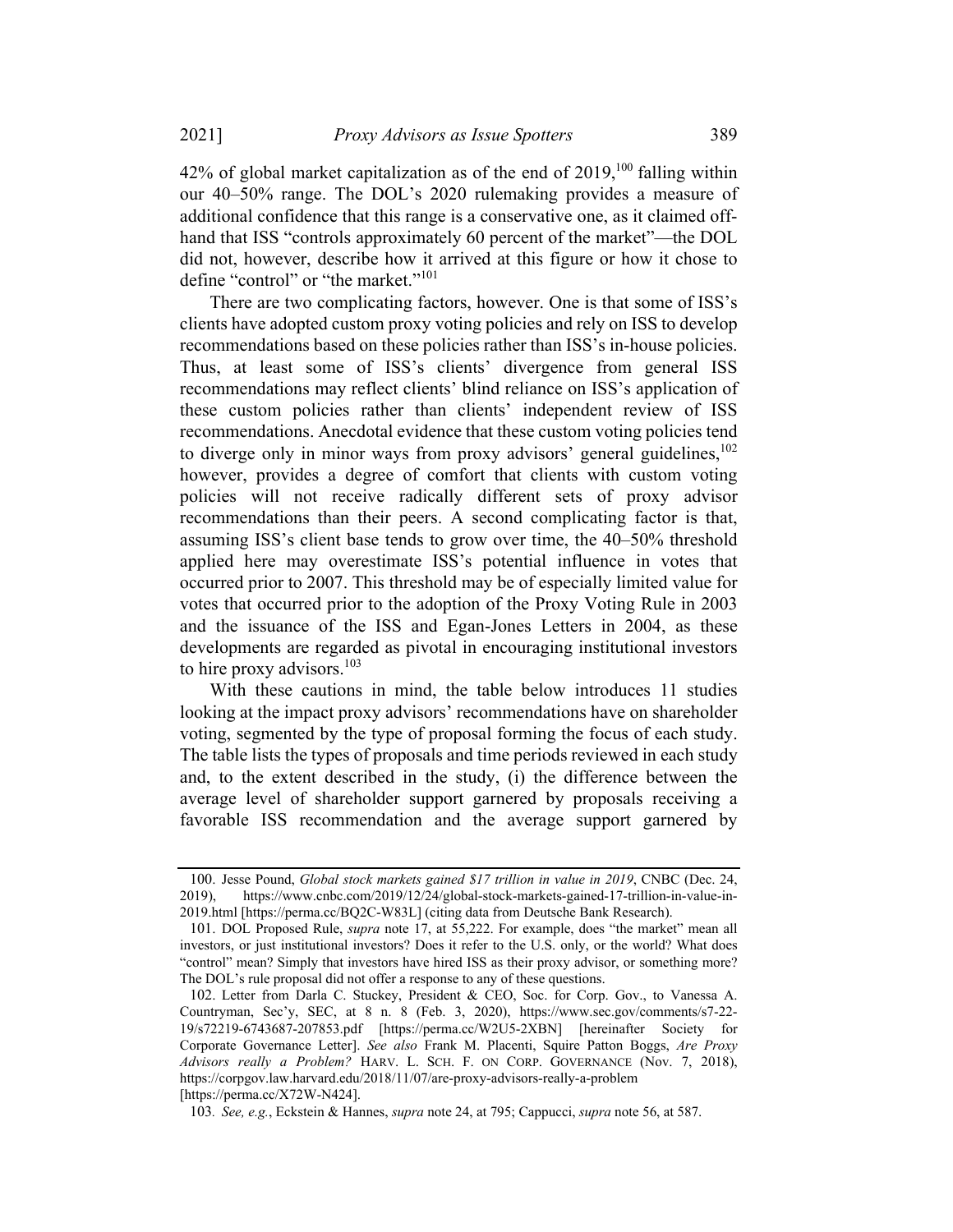proposals receiving an unfavorable recommendation, and (ii) any correlations the study's authors found between ISS recommendations and level of support. Studies that examine more than one type of proposal are listed more than once. Reflecting the diminished relevance of the 40–50% threshold for votes occurring prior to 2007, and the likely significance of the 2003 Proxy Voting Rule and the 2004 Egan-Jones and ISS Letters for proxy advisors' growth, I have excluded from consideration studies that look exclusively at votes occurring prior to these regulatory developments.

| Proposal    | <b>Authors (Year)</b>       | <b>Time</b>   | <b>Possible Effects of Negative ISS</b> |                         |
|-------------|-----------------------------|---------------|-----------------------------------------|-------------------------|
| <b>Type</b> |                             | Period        | Recommendation                          |                         |
|             |                             |               | <b>Difference</b>                       | <b>Correlation with</b> |
|             |                             |               | in Average                              | <b>Level of Support</b> |
|             |                             |               | <b>Support</b>                          |                         |
| Uncontested | Cai, Garner &               | 2003-2005     | $-18.7\%$                               | $-8.5\%$ / $-20.7\%$    |
| directors'  | Walkling $(2009)^{104}$     |               |                                         |                         |
| elections   | Choi, Fisch &               | 2005–2006     | $-20.3%$                                | $-6.4\%$ to $-13.1\%$   |
|             | Kahan $(2010)^{105}$        |               |                                         |                         |
|             | Ertimur, Ferri &            | $2003 - 2010$ | $-21.1\%$                               | $-20.6\%$ to $-20.8\%$  |
|             | Oesch (2018) <sup>106</sup> |               |                                         |                         |
|             | Copland, Larcker &          | 2017          | $-18.3\%$                               | N/A                     |
|             | Tayan $(2018)^{107}$        |               |                                         |                         |
| Say-on-pay  | Thomas, Palmiter &          | $2003 - 2010$ | $-19%$                                  | N/A                     |
|             | Cotter $(2012)^{108}$       |               |                                         |                         |
|             | Malenko & Shen              | 2010-2011     | $-24.3%$                                | $-25%$                  |
|             | $(2016)^{109}$              |               |                                         |                         |

Table 1: Studies Measuring ISS Influence on Voting Outcomes

<sup>104.</sup> Jie Cai, Jacqueline L. Garner & Ralph A. Walkling, Electing Directors, 64 J. FIN. 2389, 2395, 2401, 2403, 2406–07 (2009). See infra text accompanying notes 121–122 for a description of the two regressions undertaken by the authors (and resulting correlation coefficients).

<sup>105.</sup> Stephen Choi, Jill Fisch & Marcel Kahan, The Power of Proxy Advisors: Myth or Reality?, 59 EMORY L.J. 869, 885, 903, 907 (2010) [hereinafter Choi, Fisch & Kahan, Myth or Reality?].

<sup>106.</sup> Ertimur, Ferri & Oesch, supra note 13, at 3403–04.

<sup>107.</sup> JAMES R. COPLAND, DAVID F. LARCKER & BRIAN TAYAN, PROXY ADVISORY FIRMS: EMPIRICAL EVIDENCE AND THE CASE FOR REFORM 12 (2018), https://media4.manhattan-institute .org/sites/default/files/R-JC-0518-v2.pdf [https://perma.cc/GTT5-3JYH].

<sup>108.</sup> Randall S. Thomas, Alan R. Palmiter & James F. Cotter, Dodd-Frank's Say on Pay: Will it Lead to a Greater Role for Shareholders in Corporate Governance?, 97 CORNELL L. REV. 1213, 1244 (2012). Figures reflect votes on management proposals only; results relating to shareholder proposals are discussed in Part III.B, infra.

<sup>109.</sup> Nadya Malenko & Yao Shen, The Role of Proxy Advisory Firms: Evidence from a Regression-Discontinuity Design, 29 REV. FIN. STUD. 3394, 3399, 3404 (2016).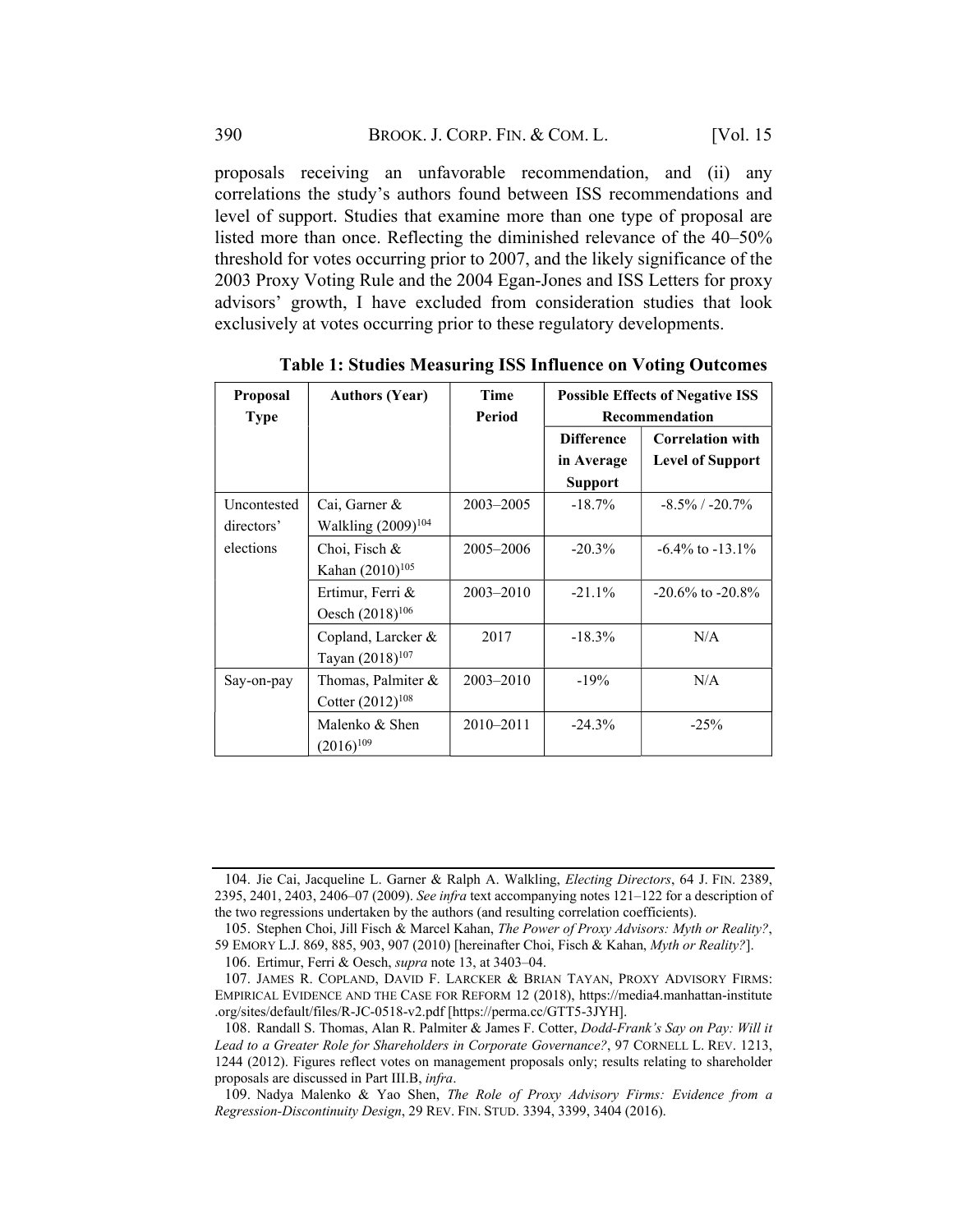2021] Proxy Advisors as Issue Spotters 391

|                   | Cotter, Palmiter &<br>Thomas $(2013)^{110}$          | 2011      | $-28.3\%$ | $-26.7%$  |
|-------------------|------------------------------------------------------|-----------|-----------|-----------|
|                   | Ertimur, Ferri &<br>Oesch (2013) <sup>111</sup>      | 2011      | $-26.8\%$ | $-24.8\%$ |
|                   | Larcker, McCall &<br>Ormazabal<br>$(2014)^{112}$     | 2011      | N/A       | $-22\%$   |
|                   | Fisch, Palia &<br>Davidoff Solomon<br>$(2018)^{113}$ | 2011-2016 | N/A       | $-30.8\%$ |
|                   | Copland, Larcker &<br>Tayan (2018) <sup>114</sup>    | 2017      | $-27.7%$  | N/A       |
| Equity plans      | Copland, Larcker &<br>Tayan (2018) <sup>115</sup>    | 2017      | $-17.3%$  | N/A       |
| Proxy<br>contests | Brav, Jiang, Li &<br>Pinnington<br>$(2019)^{116}$    | 2008-2015 | $-39.7%$  | N/A       |
|                   | Copland, Larcker &<br>Tayan (2018) <sup>117</sup>    | 2017      | $-73%$    | N/A       |

In all these studies except two, the difference in average support depending on whether ISS recommended for or against management fell short of our 40–50% threshold, ranging from 17.3% to 28.3%. The two exceptions are the Brav, Jiang, Li & Pinnington study, which looks exclusively at voting by U.S. mutual funds (making the 40–50% threshold an inappropriately low benchmark given that most mutual funds would be expected to hire a proxy advisor),<sup> $118$ </sup> and the portion of the Copland, Larcker & Tayan study looking at proxy contests, which should be regarded with little weight given how few proxy contests fell within the scope of their study

<sup>110.</sup> James F. Cotter, Alan R. Palmiter & Randall S. Thomas, The First Year of 'Say on Pay' Under Dodd-Frank: An Empirical Analysis and Look Forward, 81 GEO. WASH. L. REV. 967, 989, 991 (2013).

<sup>111.</sup> Yonca Ertimur, Fabrizio Ferri & David Oesch, Shareholder Votes and Proxy Advisors: Evidence from Say on Pay, 51 J. ACCT'G. RES. 951, 976 (2013).

<sup>112.</sup> David F. Larcker, Allan L. McCall & Gaizka Ormazabal, Outsourcing Shareholder Voting to Proxy Advisory Firms, 58 J. L. & ECON. 173, 185 (2013).

<sup>113.</sup> Jill Fisch, Darius Palia & Steven Davidoff Solomon, Is Say on Pay All About Pay? The Impact of Firm Performance, 8 HARV. BUS. L. REV. 101, 117 (2018).

<sup>114.</sup> Copland, Larcker & Tayan, supra note 107, at 12.

<sup>115</sup>. Id.

<sup>116.</sup> Alon Brav, Wei Jiang, Tao Li & James Pinnington, Picking Friends Before Picking (Proxy) Fights: How Mutual Fund Voting Shapes Proxy Contests 17 (European Corp. Governance Inst., Fin. Working Paper No. 601/2019, 2020), https://ssrn.com/abstract=3101473. The 39.7% figure reflects the difference in average support among mutual funds, not investors generally.

<sup>117.</sup> Copland, Larcker & Tayan, supra note 107, at 12.

<sup>118.</sup> Brav, Jiang, Li & Pinnington, *supra* note 116, at 1.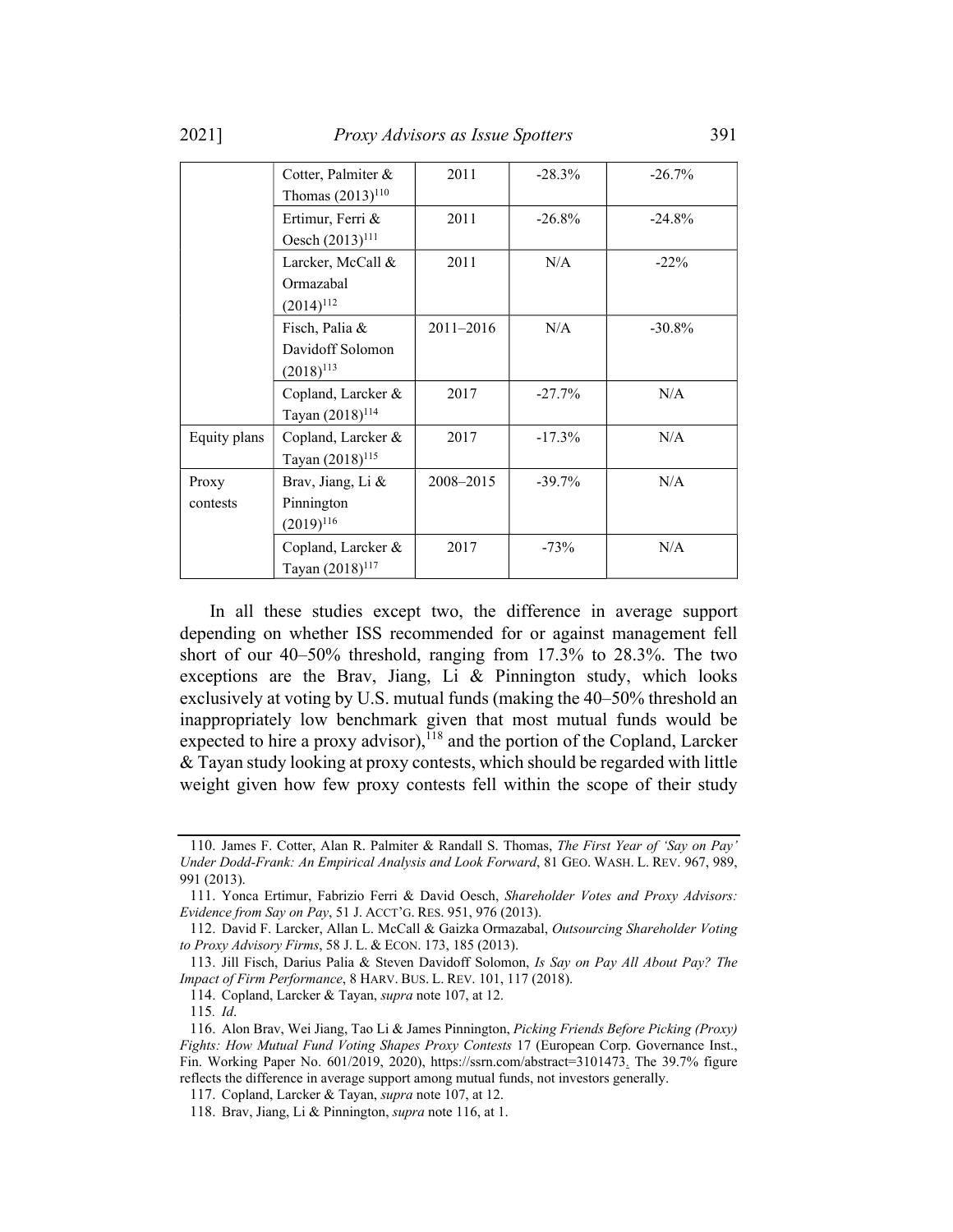$(37).$ <sup>119</sup> Setting these exceptions aside, it appears that a substantial portion of ISS's clients generally can be expected to break with ISS and side with management when ISS issues a negative voting recommendation. Perhaps more importantly, the vote swings observed in the event of a negative recommendation from ISS also seem to vary substantially depending on the nature of the proposal being voted on, with uncontested directors' elections showing vote swings that average between 18.3% and 21.1%, and say-onpay votes showing vote swings averaging largely in the mid-to-high 20s. This suggests many institutional investors place different weights on ISS's recommendations in different circumstances, again inconsistent with the strong version of the blind reliance narrative.

Studies that aim to measure the correlation between ISS recommendations and voting outcomes—controlling for factors that might influence both ISS's recommendation and the subsequent shareholder vote, such as a firm's financial performance and various indicators of good corporate governance, or factors that might influence the vote regardless of ISS's recommendation, such as a recommendation from a different proxy advisor—cast further doubt on this version of the narrative. While their results vary widely, from 6.4% to 30.8%, they all fall short of our 40–50% threshold. What is more, at least one of these studies suggests that investors' likelihood of voting in line with an ISS recommendation depends in part on the rationale ISS offers for its recommendation, suggesting that investors pay attention not only to the direction but also to the reasoning behind ISS's recommendations when casting votes. $120$ 

The strength of the correlation one finds depends on the factors one uses as controls. For example, Cai, Garner & Walkling ran two separate sets of regressions: one focused on company-specific factors that might explain voting outcomes for a slate of management nominees in an uncontested directors' election, and the other focused on director-specific factors that might explain the vote share received by a specific nominee. They found that if ISS recommends "Withhold" in respect of 100% of the director nominees at a company in an uncontested directors' election, the average percentage of "For" votes received by these director nominees should fall by about 20.7 percentage points.121 By contrast, if ISS recommends "Withhold" in respect of a specific director nominee, the percentage of "For" votes received by that nominee should be about 8.5 percentage points lower than that received by

<sup>119.</sup> Copland, Larcker & Tayan, supra note 107, at 12. Proxy contests (contested directors' elections) are rare, which is why other authors looking at voting patterns for proxy contests look at contests occurring over periods of several years. See, e.g., Brav, Jiang, Li & Pinnington, supra note 107, at 1; Cindy R. Alexander, Mark A. Chen, Duane J. Seppi & Chester S. Spatt, Interim News and the Role of Proxy Voting Advice, 23 REV. FIN. STUD. 4419, 4421 (2010).

<sup>120.</sup> Ertimur, Ferri & Oesch, supra note 111, at 980–81.

<sup>121.</sup> Cai, Garner & Walking, supra note 104, at 2401 (holding constant the company-specific factors included in the regression).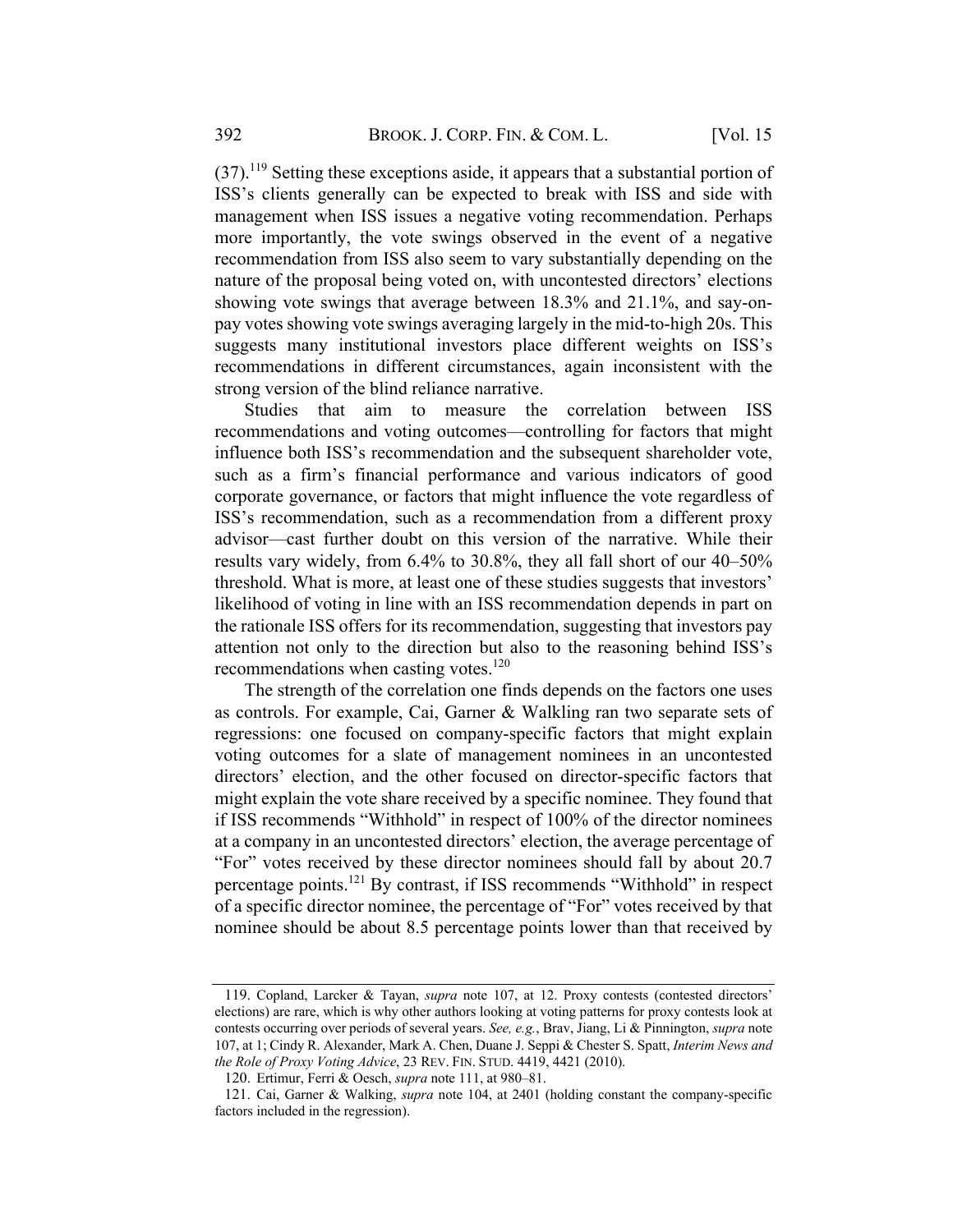2021] Proxy Advisors as Issue Spotters 393

other director nominees at the same company that received a "For" recommendation from ISS.<sup>122</sup>

Studies have taken varying approaches to the "omitted variable" problem that faces any regression model—that the model misses some outside factor that, in this context, would explain both ISS's recommendations and corresponding voting outcomes. Choi, Fisch & Kahan tried to address this problem in their study by taking the following steps. First, they controlled for a series of pre-identified company- and director-specific factors, finding that the marginal impact of a "Withhold" recommendation was 13.1 percentage points.<sup>123</sup> To control for omitted variables that could influence both voting outcomes and ISS recommendations, the authors distinguished between voting patterns of institutional investors (who typically have access to ISS recommendations) and retail investors (who typically do not).<sup>124</sup> Assuming retail investors do not have access to ISS recommendations, any change in their voting patterns associated with a "Withhold" recommendation must be attributable to other factors. After controlling for the influence of these unknown, outside factors, the authors arrived at a drop of 6.4 percentage points associated with institutional investors' reliance on a "Withhold" recommendation.125

Malenko & Shen, looking at say-on-pay votes occurring over 2010– 2011, took a different approach. Over this period, ISS subjected a company's say-on-pay proposal to closer review if the company's one- and three-year total shareholder return fell below the median for that firm's industry.<sup>126</sup> The authors focused on firms falling close to this cut-off: assuming the distribution of companies falling just below and just above this cut-off is random, any difference in say-on-pay voting outcomes among these companies should be attributable to ISS rather than to company-specific factors.<sup>127</sup> The authors found that companies falling within a 10% band below the threshold were 20% more likely to receive an "Against" recommendation from ISS, and received 5% fewer "For" votes, than companies falling within a  $10\%$  band above the threshold. <sup>128</sup> Dividing 5% by 20%, the authors concluded that an "Against" recommendation from ISS can be expected to reduce the amount of "For" votes a say-on-pay plan receives by 25 percentage points.129

The studies described above, while tending to undermine the blind reliance narrative, suggest that ISS recommendations have at least some

<sup>122.</sup> *Id.* at 2407 (holding constant the other director nominee-specific factors in the regression).

<sup>123.</sup> Choi, Fisch & Kahan, Myth or Reality?, supra note 105, at 895.

<sup>124.</sup> The authors note that public disclosure of a proxy advisor recommendation is uncommon outside of a proxy contest. Id. at 901.

<sup>125</sup>. Id. at 903.

<sup>126.</sup> Malenko & Shen, supra note 109, at 3396.

<sup>127</sup>. Id.

<sup>128</sup>. Id. at 3404.

<sup>129</sup>. Id.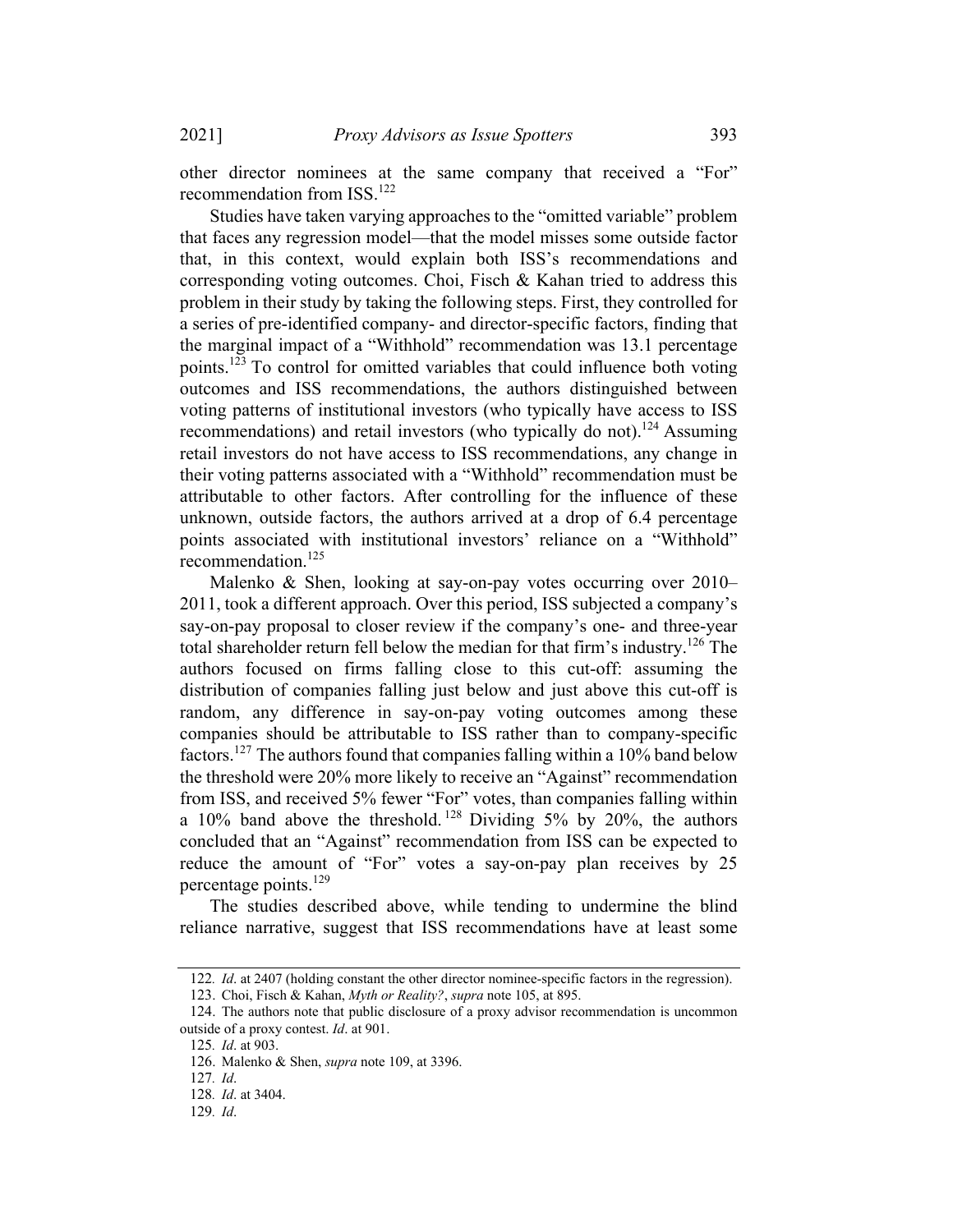power to move investors' votes in ways that cannot be explained by other factors. Choi, Fisch & Kahan, even after their efforts to control both for factors they identified as relevant to shareholder voting and for unidentified factors implied from shifts in retail voting behavior, found that a negative ISS recommendation had a residual influence on voting outcomes.<sup>130</sup> Malenko & Shen's study focusing on seemingly indistinguishable firms lying on opposite sides of an ISS-drawn bright line suggests ISS's influence on voting outcomes might be especially important for borderline cases.<sup>131</sup> I will return to these findings in Part III.A.

#### B. THE WEAK VERSION OF THE BLIND RELIANCE NARRATIVE

Even if blind reliance on ISS recommendations is not the norm, it could reflect the practices of a minority of institutional investors that is sufficiently large to influence voting results in a material way. Materiality in this context means more than influencing whether a proposal is successful or unsuccessful. For example, even if a management proposal (e.g., an uncontested director nomination or a say-on-pay proposal) succeeds, the level of support received may be low enough that management opts to make some form of concession (e.g., by revising its compensation practices, or exploring a change in CEO) to respond to perceived shareholder discontent.<sup>132</sup>

Iliev & Lowry, examining voting patterns by 2,051 mutual funds over 2006–2010, found that over 25% of these funds voted in line with ISS recommendations over 99% of the time, suggesting that these funds had adopted a blanket policy of voting in line with ISS recommendations.<sup>133</sup> Iliev & Lowry also found, however, that these funds had characteristics that made them less likely to be able to materially impact voting outcomes than their peers: these funds tended to be smaller, invest smaller percentages of their net assets in any single issuer, and own smaller percentages of issuer equity than other funds.<sup>134</sup> As the authors observed, it likely is rational for a fund with these characteristics to underinvest in voting—such a fund's ability to influence voting outcomes is relatively low, and even if the fund's votes did

<sup>130.</sup> Choi, Fisch & Kahan, Myth or Reality?, supra note 105, at 903.

<sup>131.</sup> Malenko & Shen, supra note 109, at 3404.

<sup>132</sup>. See, e.g., Cai, Garner & Walkling, supra note 104, at 2390–91; Ertimur, Ferri & Oesch, supra note 111, at 984–86.

<sup>133.</sup> Peter Iliev & Michelle Lowry, Are Mutual Funds Active Voters?, 28 REV. FIN. STUD. 446, 451–52, 454 (2015); see also Stephen Choi & Jill E. Fisch, On Beyond CalPERS: Survey Evidence on the Developing Role of Public Pension Funds in Corporate Governance, 61 VAND. L. REV. 315, 324 (2008) (reporting results of a 2006 survey of U.S. pension funds, including that 20% of respondents reported delegating complete voting authority to ISS or another organization).

<sup>134.</sup> Iliev & Lowry, supra note 133, at 455.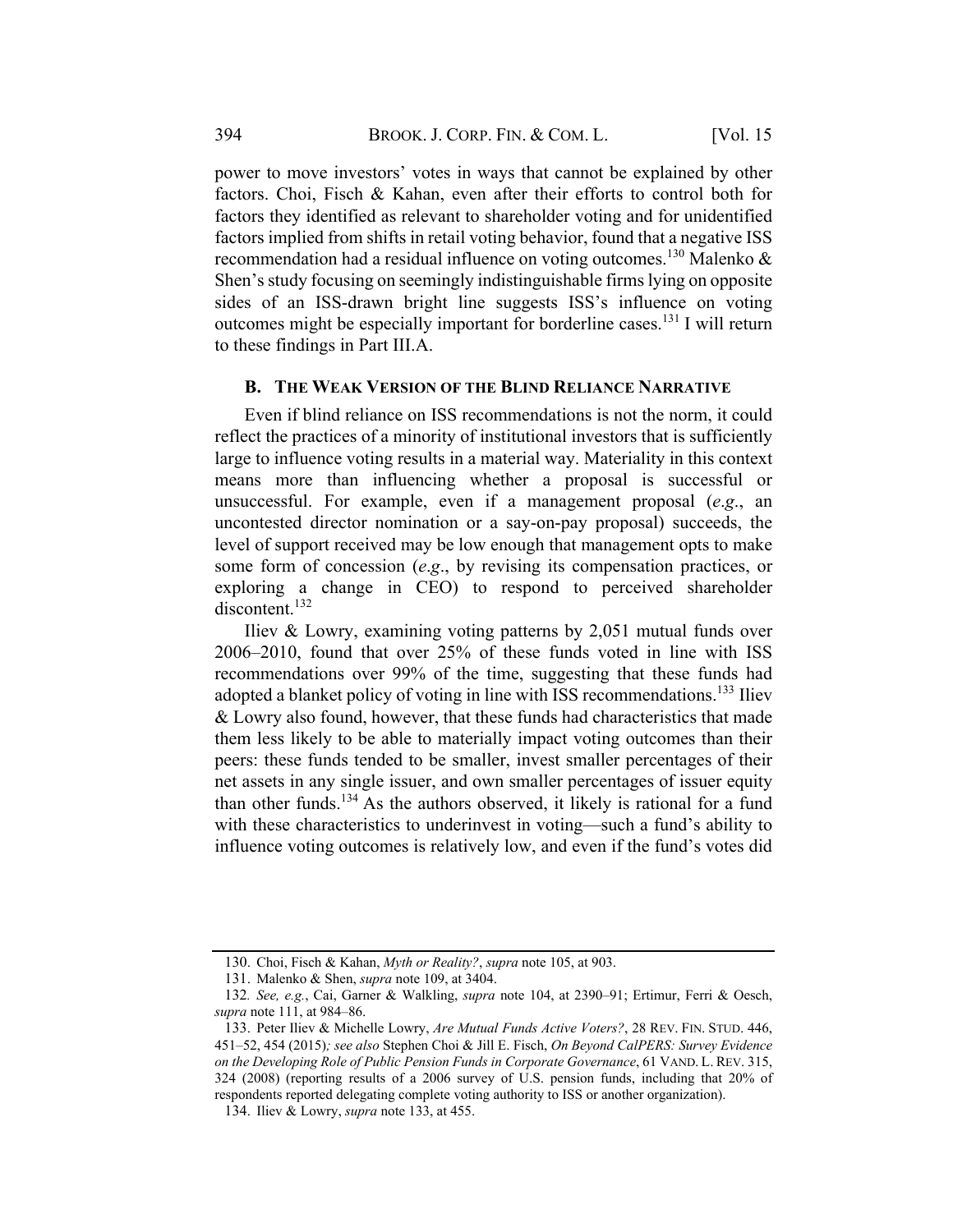affect voting outcomes, the benefit to the fund likely would be too small to have any real impact on the fund's returns.<sup>135</sup>

A 2013 study by Choi, Fisch & Kahan sought to estimate the influence of mutual funds that blindly rely on voting recommendations by looking at these funds' total assets.<sup>136</sup> Taking a sample of 60 mutual fund families, with equal representation from "large," "medium," and "small" fund families, the authors reviewed these fund families' votes on uncontested directors' elections at S&P 1500 companies over  $2005-2006$ .<sup>137</sup> After separating these fund families into "clusters," those "funds that vote largely in lockstep with one another",<sup>138</sup> they found that "fund clusters that follow ISS with respect to more than 99% of all ISS recommendations accounted for a mere 3.04% of the sample assets."<sup>139</sup>

A November 2018 report by the ACCF that looked at voting patterns by mutual funds as well as other institutional investors uncovered findings that, at least at first glance, appear more troubling: 82 institutional investors, representing \$1.37 trillion in AUM, voted in line with ISS recommendations on management and shareholder proposals at least 99% of the time over 2012–2018. <sup>140</sup> The 20 largest institutional investors falling into this group accounted for \$1.2 trillion in AUM alone.<sup> $141$ </sup> The report refers to these investors as "robo-voters," in light of their seemingly automatic reliance on ISS recommendations, and cites the magnitude of these investors' AUM as evidence of their potential influence over shareholder votes.<sup>142</sup> Others appear to have equated AUM with voting influence as well.<sup>143</sup>

AUM is not, however, a reliable measure of voting influence. A fund that invests primarily in fixed income securities (which carry no voting rights) or

<sup>135</sup>. Id. See also Larcker, McCall & Ormazabal, supra note 112, at 183–84; Ertimur, Ferri & Oesch, *supra* note 111, at 981. In addition, that any benefits arising from exercising voting rights would be shared by all investors, regardless of whether they exercise voting rights prudently, dampens all investors' incentives to invest in good governance.

<sup>136.</sup> Choi, Fisch & Kahan, Who Calls the Shots?, supra note 13.

<sup>137</sup>. Id. at 45–46.

<sup>138</sup>. Id. at 48.

<sup>139</sup>. Id. at 53.

<sup>140.</sup> Doyle, supra note 6, at 8. Voting information "was pulled from [ISS's Proxy Insight] platform as of October 13, 2018 and was filtered to include only those funds that had voted on more than 100 resolutions. ISS alignment data on the platform reflects all data available for each investor, which generally dates back as early as July 1, 2012 through the date it was pulled." *Id.* at  $7 \text{ n.5}$ . The "as of" date of the author's measure of AUM is unclear, and may be constrained by the currency of the database or other sources relied on. For example, the private equity firm Blackstone's total AUM is reported as \$368 billion, but this figure was current only as of March 31, 2017, over a year before the study was published. Compare id. at 8, with BLACKSTONE, FIRST QUARTER 2017 EARNINGS MEDIA CALL 2 (Apr. 20, 2017), https://s23.q4cdn.com/714267708/files/doc\_events/BLACKSTO NE-Q1-2017-Media-Call-Transcript.pdf [https://perma.cc/7YKY-9KEV].

<sup>141.</sup> Doyle, supra note 6, at 8.

<sup>142</sup>. Id. at 11.

<sup>143.</sup> See, e.g., Paul Rose, Robovoting and Proxy Vote Disclosure, HARV. L. SCH. F. ON CORP. GOVERNANCE (Nov. 25, 2019), https://corpgov.law.harvard.edu/2019/11/25/ robovoting-and-proxy-vote-disclosure/ [https://perma.cc/J4VB-VWYU].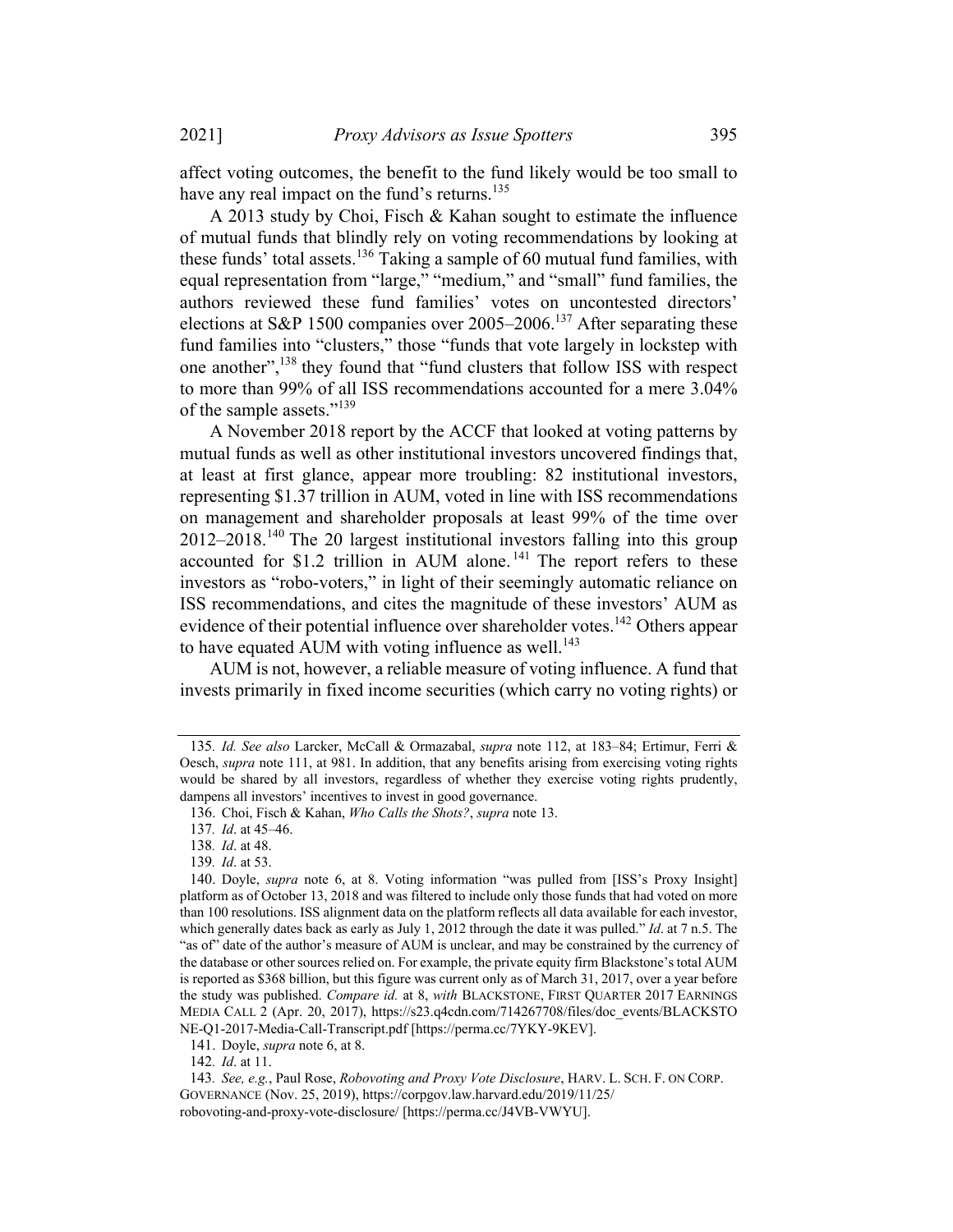private equity (not publicly traded) may have substantial AUM but few votes at public company shareholder meetings. The identities of some of the top robo-voters listed in the ACCF report, including Blackstone (primarily known for investing in private equity) and the Virginia Retirement System and Los Angeles County Employees Retirement Association (both pension funds, which can be expected to invest most of their assets in fixed income securities because they need a stockpile of stable, liquid assets to maintain regular payments to retirees), leads one to expect that these entities' U.S. public equity holdings would represent only a small portion of their AUM.

Because the ACCF lists the 20 largest robo-voters identified in its research (ordered by AUM),<sup>144</sup> it is possible to gain a rough picture of these investors' possible impact on U.S. shareholder meetings by looking at their public filings. Most of these institutional investors file quarterly totals of their holdings of U.S. public equities and certain other securities with the SEC on Form 13F (available online via the SEC's Electronic Data Gathering and Retrieval system (EDGAR)), while some others disclose information about their assets in their annual reports. The table below draws from this data, which are presented as of December 31, 2017, unless noted otherwise.

| <b>Investor</b>                                                       | <b>AUM</b> as stated<br>by ACCF<br>(\$ millions) | <b>Holdings reported on</b><br>Form 13F (or other<br>source as noted)<br>(\$ millions) |
|-----------------------------------------------------------------------|--------------------------------------------------|----------------------------------------------------------------------------------------|
| <b>Blackstone Group</b>                                               | 368,000                                          | 24,564                                                                                 |
| <b>AQR</b> Capital Management LLC                                     | 224,000                                          | 108,193                                                                                |
| United Services Automobile Association                                | 137,000                                          | 36,532                                                                                 |
| Arrowstreet Capital                                                   | 69,952                                           | 42,189                                                                                 |
| Virginia Retirement System                                            | 67,804                                           | 8,467                                                                                  |
| Los Angeles County Employees<br>Retirement Association <sup>(a)</sup> | 56,000                                           | 8,198                                                                                  |
| Baring Asset Management / Barings LLC                                 | 40,000                                           | 7,689                                                                                  |
| Numeric Investors, LLC                                                | 39,800                                           | 15,086                                                                                 |

Table 2: Holdings of Top 20 Institutional Investors that Vote in Line with ISS at least  $99\%$  of the Time<sup>145</sup>

<sup>144.</sup> Doyle, supra note 6, at 8.

<sup>145.</sup> Form 13F holdings include assets over which the manager shares investment discretion with another manager. Holdings reported on Form 13F are available on EDGAR. Holdings attributed to managers that do not file Form 13F were retrieved from the following sources: L.A. CNTY. EMPL RET. ASS'N, IT ALL ADDS UP: 2018 ANNUAL REPORT 88, 90 (2018), https://www.lacera.com/ archives/archivesInvestments/annual\_report\_2018/cafr.pdf [https://perma.cc/TUB7-4ZG8]; ALAMEDA CNTY. EMPL. RET. ASS'N, BUILDING UP YOUR FUTURE: COMPREHENSIVE ANNUAL FINANCIAL REPORT FOR THE YEAR ENDED DECEMBER 31, 2017 45 (2018), https://www.acera.org/ sites/main/files/file-attachments/2018.06.29\_2017\_cafr\_final.pdf [https://perma.cc/MQ73-U9PG]; PENSIONSKASSE SBB, GESCHÄFTSBERICHT 2017 29 (2018), https://spkr.ch/de/file\_upload/9910d3 e523e6b976b37c53319719c471.pdf [https://perma.cc/FA46-VKPL].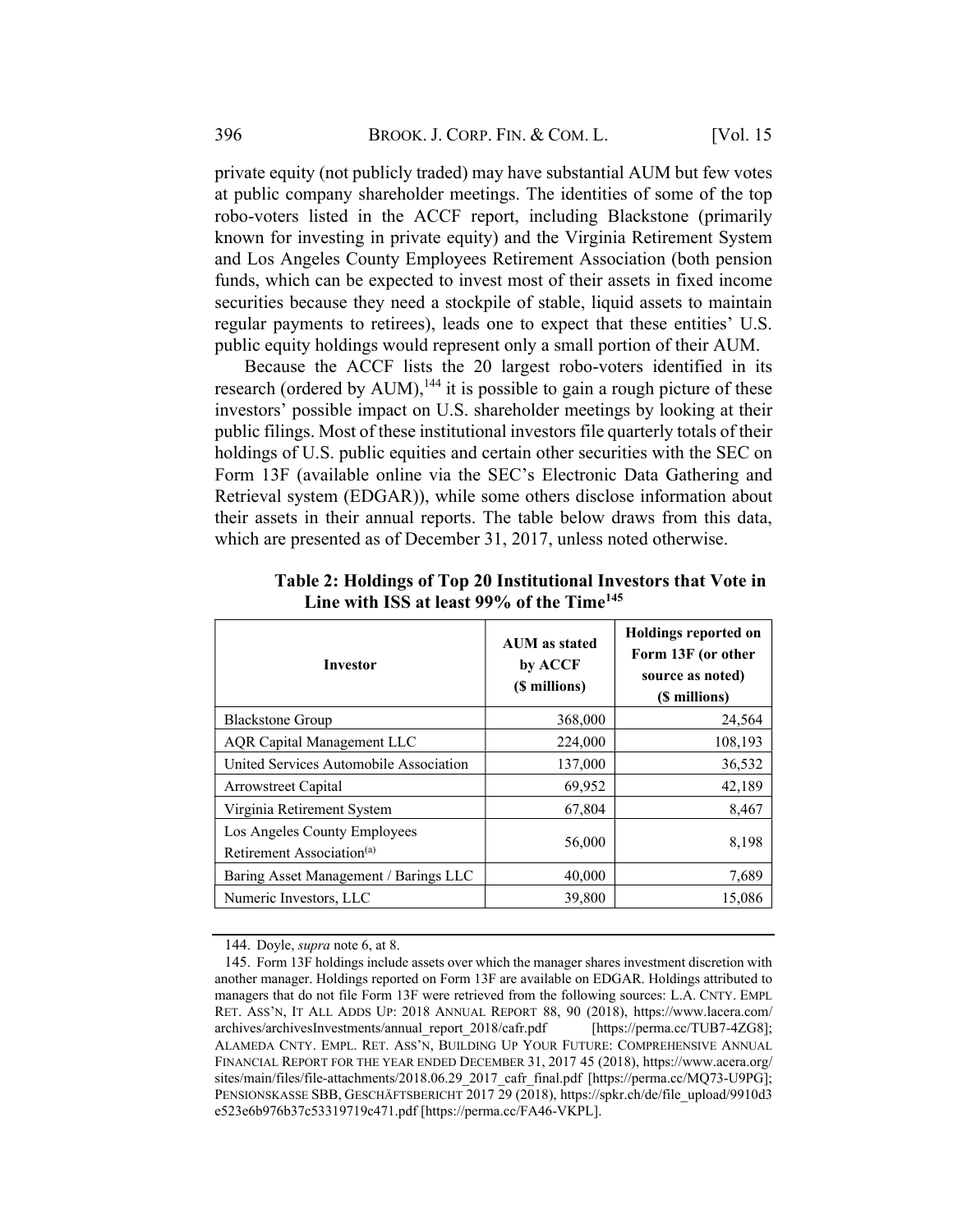2021] Proxy Advisors as Issue Spotters 397

| PanAgora Asset Management, Inc.                                    | 38,400    | 26,651         |
|--------------------------------------------------------------------|-----------|----------------|
| First Trust Portfolios Canada                                      | 28,000    | $28,000^{(b)}$ |
| ProShare Advisors LLC                                              | 23,900    | 14,416         |
| Kentucky Teachers' Retirement System                               | 16,576    | 8,513          |
| Stone Ridge Asset Management                                       | 16,285    | 1,516          |
| Pensionskasse SBB(a), (c)                                          | 16,280    | 1,750          |
| Euclid Advisors LLC <sup>(d)</sup>                                 | 13,500    |                |
| Rafferty Asset Management, LLC                                     | 13,275    | 5,789          |
| Driehaus Capital Management LLC                                    | 8,803     | 2,636          |
| Alameda County Employees' Retirement<br>Association <sup>(a)</sup> | 6,966     | 1,475          |
| <b>DSM Capital Partners LLC</b>                                    | 6,500     | 7,183          |
| Weiss Multi-Strategy Advisers LLC                                  | 5,725     | 3,895          |
| <b>Total</b>                                                       | 1,196,766 | 352,741        |

- a) Information drawn from annual report, as the entity does not file on Form 13F. For the Los Angeles County Employees Retirement Association, the figure presented is the average of the totals it reported as of June 30, 2017, and June 30, 2018 (it reports figures annually as of June 30, the end of its fiscal year).
- b) The Canadian securities filings (available at www.sedar.com) of the funds managed by First Trust's Canadian portfolio manager (FT Portfolios Canada Co.) suggest this entity's AUM is far smaller than the figure obtained by the ACCF. It is possible that this figure includes some portion of the ETF assets managed by the entity's U.S. affiliate, First Trust Advisors L.P. Out of caution, the ACCF's AUM figure has been left in place.
- c) As this entity does not separately disclose its holdings of U.S. public equities, its reported holdings of public equities in developed markets (outside Switzerland) are reflected in this table instead. Figure converted from Swiss francs to U.S. dollars using the exchange rate in effect as of December 31, 2017  $(1 \text{ CHF} = 1.0261 \text{ USD}).$
- d) The entity discontinued filing on Form 13F. Its final Form 13F filing (for Q3 2016) disclosed U.S. public equity holdings of \$0.

The \$352.7 billion total reflected in the table above is less than one-third of the nearly \$1.2 trillion total reached using the AUM figures published by the ACCF, and amounts to only 1.2% of U.S. public market capitalization as of year-end 2017.146 In respect of the other robo-voters too small to be named in the ACCF report, if we were to adopt the extreme assumption that all of these robo-voters' AUM represented investments in U.S. public equities, this would only get us to a total of \$528 billion, or approximately 1.7% of U.S.

<sup>146</sup>. See supra note 95.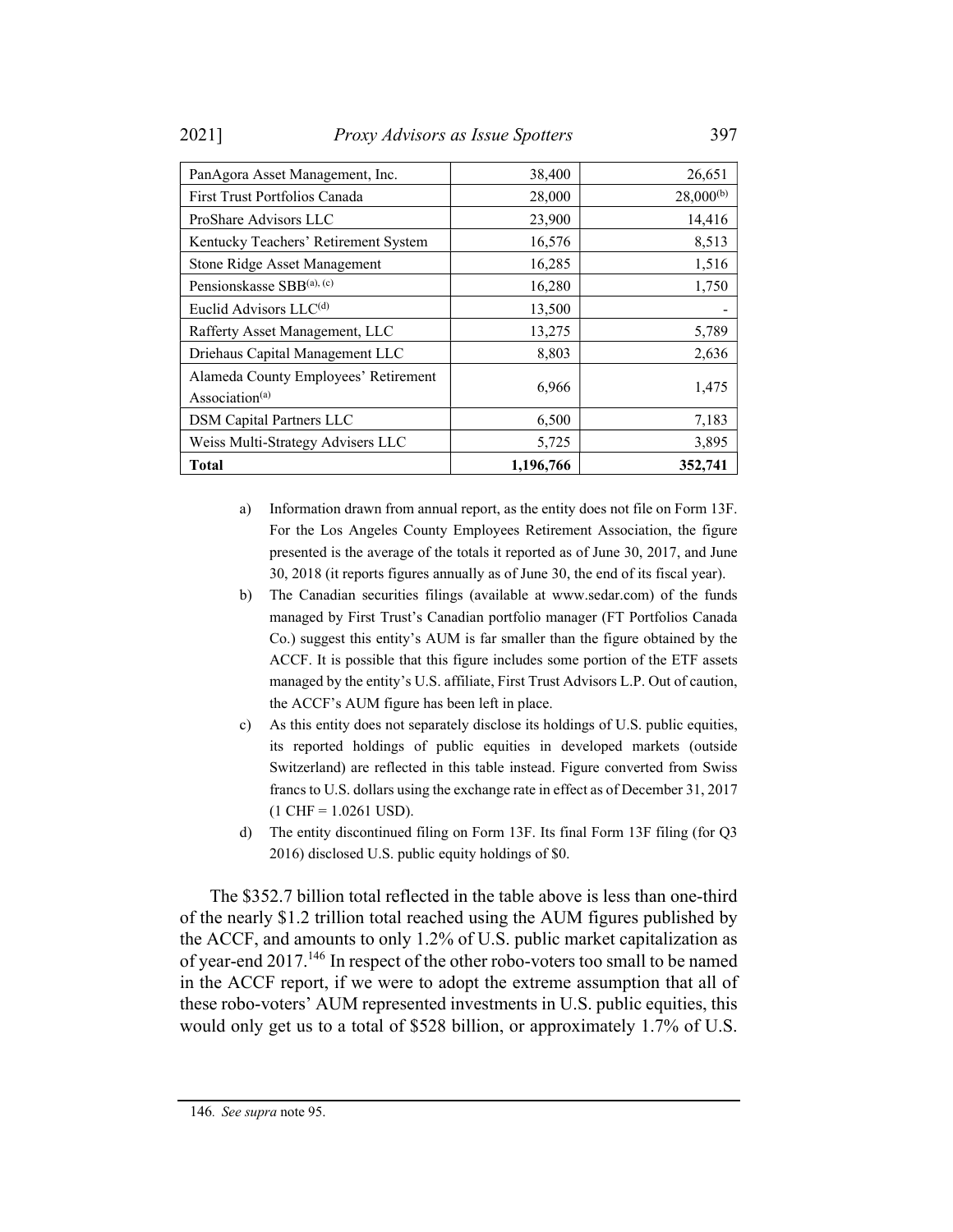public market capitalization—a percentage that seems unlikely to have a material influence on shareholder voting outcomes.

This figure comes with caveats. First, institutional investors' Form 13F filings frequently contain errors.<sup>147</sup> But because evidence suggests these errors are not biased in any particular direction, $148$  it seems reasonable to expect that over- and understatements of investors' holdings would tend to cancel each other out. To the extent errors in investors' Form 13F disclosures result in an understatement of their equity holdings, a second problem with these disclosures likely counteract this result: the types of securities required to be disclosed on Form 13F extend beyond stock in U.S. public companies. Form 13F also requires disclosure of holdings of certain equity options and warrants, closed-end investment companies, and U.S.-listed stocks of non-U.S. issuers.<sup>149</sup> To the extent such holdings are reflected in the table above, this results in an overstatement of these investors' voting power. Some reassurance in this estimate is gained from it being intuitive that investors that blindly rely on ISS recommendations would tend to have little influence on voting outcomes—these investors would blindly rely on ISS recommendations precisely because they know their holdings are too insignificant for them to have any realistic probability of affecting the shareholder vote. If robo-voters were as influential as the proponents of the blind reliance narrative suggest, they presumably would have an incentive to cast informed votes instead of blindly relying on a proxy advisor.<sup>150</sup>

In summary, proponents of the weak version of the blind reliance narrative are right to note that a minority of institutional investors appear to be blindly relying on ISS recommendations, based on their voting behavior. But they are wrong to point to these investors' AUM as evidence that these investors could have a material influence on a shareholder vote. Many types of funds, including pension funds and funds that advertise themselves as having primary expertise in an asset class other than public equities, may have substantial AUM but relatively small public equity holdings. Form 13F filings and other disclosures of institutional investors presumed to be robovoters illustrate the problems with conflating AUM and U.S. public equity holdings, and suggest that robo-voters are unlikely to be material to the outcomes of shareholder votes at U.S. public companies.

#### C. THE PROXY ADVISORS AS RESEARCH PROVIDERS NARRATIVE

The discussion in Parts II.A and II.B lends some support to the proxy advisors as research providers narrative. It drew from institutional investors'

<sup>147.</sup> Anne Anderson & Paul Brockman, An Examination of 13F Filings, 41 J. FIN. RES. 295, 299 (2018).

<sup>148</sup>. Id. at 322–23.

<sup>149.</sup> SEC, Frequently Asked Questions About Form 13F (Feb. 24, 2020), https://www.sec.gov/ divisions/investment/13ffaq.htm [https://perma.cc/3L9G-SQM7].

<sup>150</sup>. See supra notes 133–139 and accompanying text.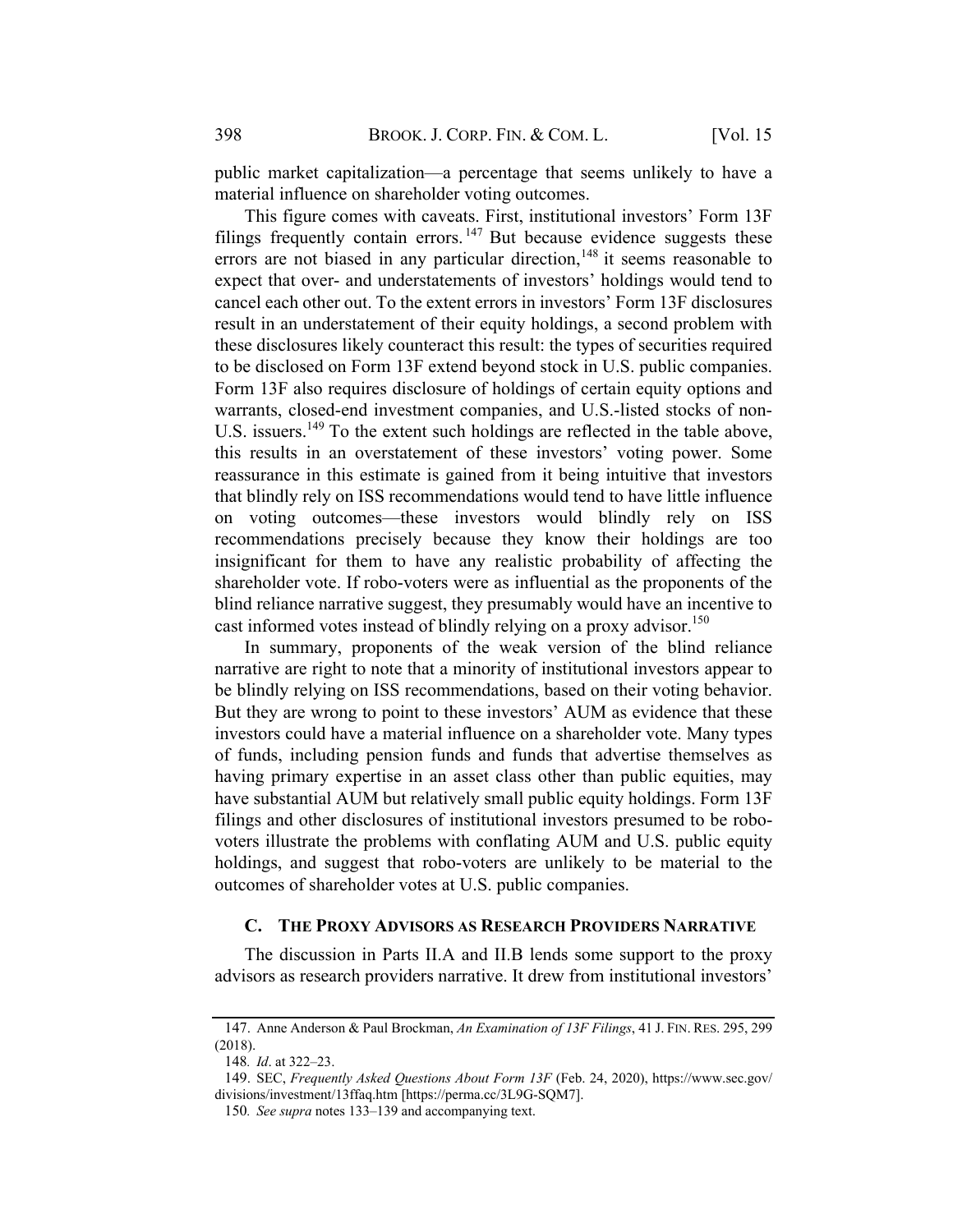voting patterns to suggest that most, though not all, institutional investors disagree with their proxy advisors on some matters. These voting patterns also suggest that institutional investors seem to take different views on different ISS recommendations, depending on the surrounding circumstances. However, there is reason to doubt that this narrative reflects institutional investors' behavior on all, or even most, votes.

First, surveys and other data indicate that smaller institutional investors face significant challenges exercising their voting rights, and that they rely heavily on proxy advisors' recommendations in exercising these rights. In one survey of U.S. pension funds, about half of respondents reported delegating full voting authority to a proxy advisor, to be exercised in accordance either with the proxy advisor's policies or custom policies set by the investor.<sup>151</sup> In neither case can the proxy advisor's role be cast as that of mere research provider. The investor does not leave itself discretion to make a different voting decision based on the information collected by the proxy advisor, or to receive additional information from the issuer or another party that might lead it to disagree with the proxy advisor's recommendation. A 2018 report by BlackRock stated that while some institutional investors "have their own in-house proxy voting and stewardship functions that use the research from proxy advisory firms as an input into their investment stewardship process, … others rely more heavily or even exclusively on the recommendations of proxy advisors for deciding how to vote."152 The report added that "given the large number of votes that take place during proxy season each year, many investors rely heavily on the recommendations of proxy advisors to determine their votes, as they may not have the resources to individually analyze each proposal in detail."<sup>153</sup> The discussion on robovoting in Part II.B is consistent with the notion that some institutional investors, albeit representing a small minority of U.S. public equity holdings, appear to vote in line with proxy advisor recommendations unquestioningly.

Second, and more importantly, there is reason to doubt that even midsize and larger institutional investors would separately scrutinize every proposal that comes up for a vote. Exercising voting rights is far from a costless exercise, and one would expect institutional investors to try to minimize costs. Hiring a proxy advisor to play the role of research provider may go some of the way toward reducing the costs of voting, but even then, the task of making fully informed voting decisions may be overwhelming. To make a fully informed voting decision, an institutional investor presumably would need to review its proxy advisor's report, understand and

<sup>151.</sup> Choi & Fisch, supra note 133, at 324.

<sup>152.</sup> BARBARA NOVICK, MICHELLE EDKINS, TOM CLARK & ALEXIS ROSENBLUM, BLACKROCK, THE INVESTMENT STEWARDSHIP ECOSYSTEM 5–6 (2018), https://www.blackrock.com/ corporate/literature/whitepaper/viewpoint-investment-stewardship-ecosystem-july-2018.pdf [https://perma.cc/DZQ2-A7NY].

<sup>153</sup>. Id.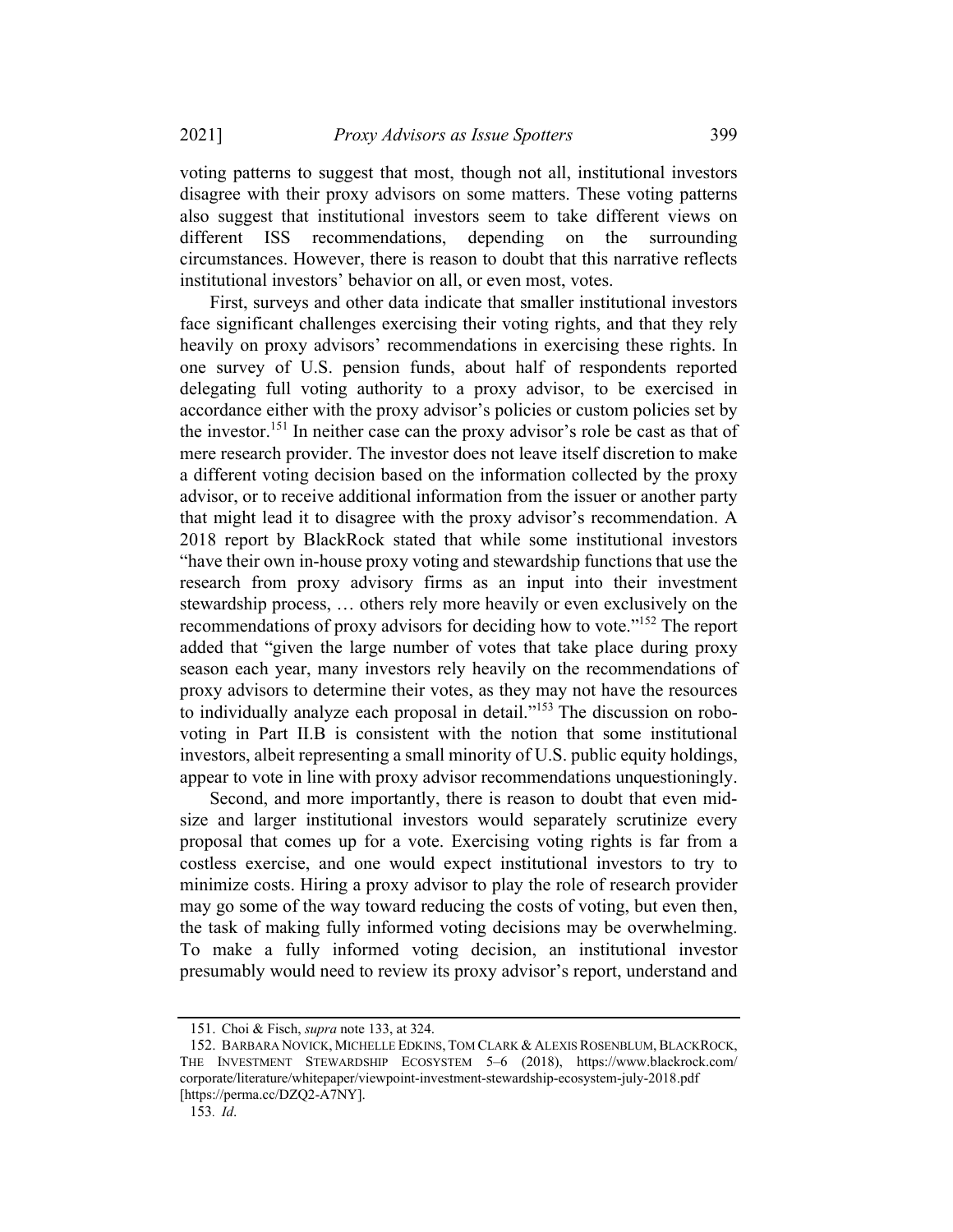evaluate the material assumptions and analyses underlying the report  $(e.g.,)$ selection of compensation peer groups, calculation of financial and other metrics), and review background information in management's proxy statement as well as additional information from management and third parties that may be developed in response to the proxy advisor's report. The challenge of finding staff to undertake this work is compounded by U.S. public companies' tendency to schedule their shareholder meetings within the same four-month proxy season, such that institutional investors are required to make the vast majority of their annual voting decisions within a compressed timespan. <sup>154</sup> One reasonably would expect institutional investors to look for shortcuts.

While these shortcuts are not apparent when one focuses on institutional investors' responses to negative proxy advisor recommendations, shifting focus to positive proxy advisor recommendations offers some clues. Eight of the studies summarized in Table 1 report the average level of support a management proposal received when ISS issued a recommendation to vote for that proposal.

| <b>Proposal</b><br><b>Type</b> | <b>Authors (Year)</b>            | <b>Time Period</b> | <b>Average Level of</b><br><b>Support with</b><br><b>Positive ISS</b><br>Recommendation |
|--------------------------------|----------------------------------|--------------------|-----------------------------------------------------------------------------------------|
| Uncontested                    | Cai, Garner & Walkling (2009)    | $2003 - 2005$      | 96.2%                                                                                   |
| directors'                     | Choi, Fisch & Kahan (2010)       | 2005–2006          | 96.4%                                                                                   |
| elections                      | Ertimur, Ferri & Oesch (2018)    | $2003 - 2010$      | 96.4%                                                                                   |
|                                | Copland, Larcker & Tayan (2018)  | 2017               | 97.2%                                                                                   |
| Say-on-pay                     | Thomas, Palmiter & Cotter (2012) | $2003 - 2010$      | 92.4%                                                                                   |
|                                | Malenko & Shen $(2016)$          | $2010 - 2011$      | 93.2%                                                                                   |
|                                | Cotter, Palmiter & Thomas (2013) | 2011               | 92.6%                                                                                   |
|                                | Ertimur, Ferri & Oesch (2013)    | 2011               | 93.6%                                                                                   |
|                                | Copland, Larcker & Tayan (2018)  | 2017               | 95.3%                                                                                   |
| Equity plans                   | Copland, Larcker & Tayan (2018)  | 2017               | 92.7%                                                                                   |

Table 3: Average Levels of Support for Management Proposals Endorsed by ISS155

All of the studies listed above reported average levels of support of 92% or higher. All three studies that looked at uncontested directors' elections

<sup>154</sup>. See George W. Dent, Jr., A Defense of Proxy Advisors, 2014 MICH. ST. L. REV. 1287, 1312 (2014).

<sup>155.</sup> Data drawn from: Cai, Garner & Walkling, supra note 104, at 2403; Choi, Fisch & Kahan, Myth or Reality?, supra note 105, at 907; Copland, Larcker & Tayan, supra note 107, at 12; Thomas, Palmiter & Cotter, supra note 108, at 1245; Malenko & Shen, supra note 109, at 3403; Cotter, Palmiter & Thomas, *supra* note 110, at 983; Ertimur, Ferri & Oesch, *supra* note 111, at 973.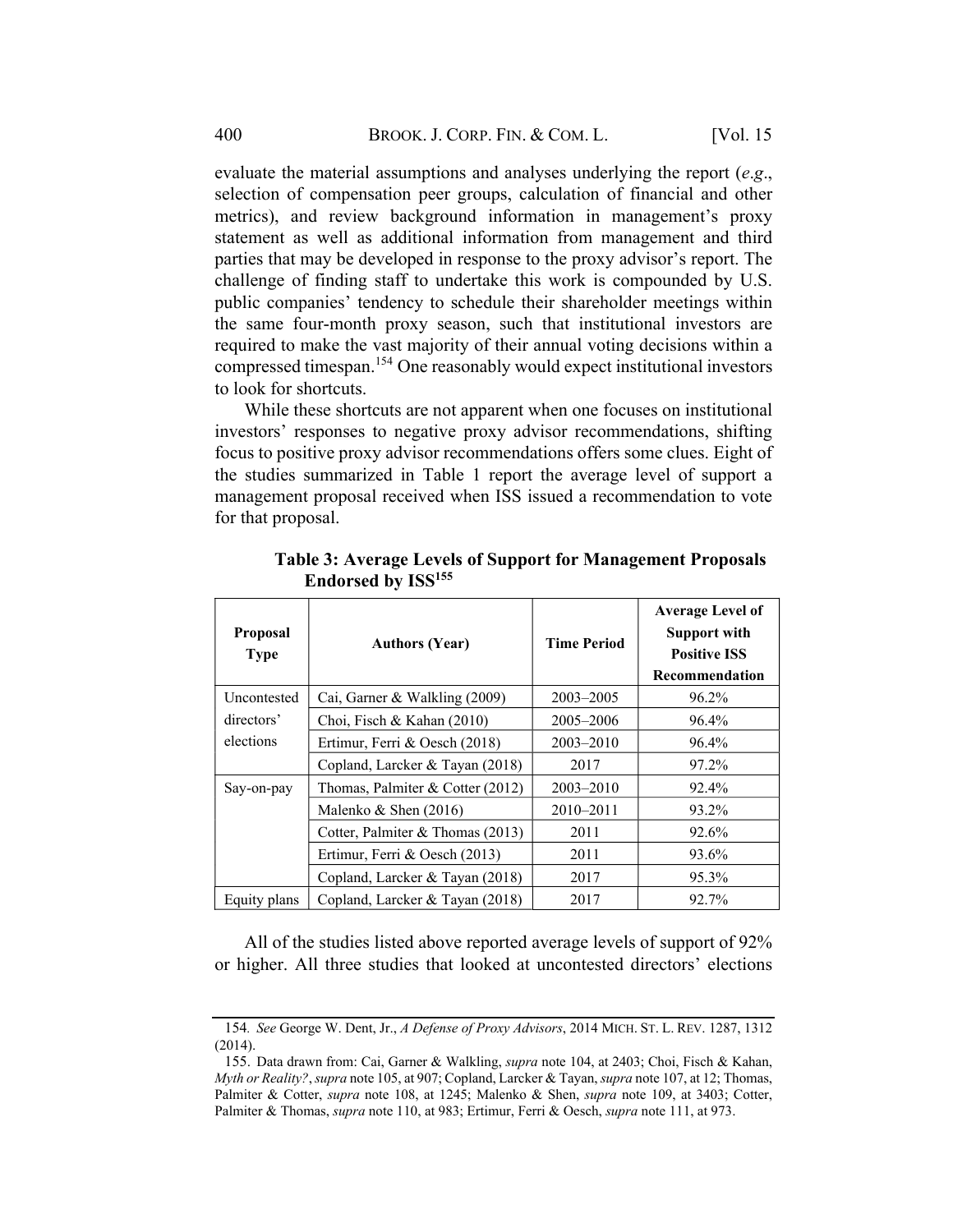reported average levels of support above 96%. To the extent the studies listed in the table above looked at other proxy advisors' recommendations as well as ISS recommendations, they found that average levels of support tended to be slightly higher when both ISS and another firm issued positive recommendations: 97.0% (up 0.6%) in the case of the Choi, Fisch & Kahan study;<sup>156</sup> and 97.5% (up  $0.3\%$ ) (uncontested directors' elections), 96.4% (up  $0.9\%$ ) (say-on-pay), and  $93.2\%$  (up  $0.5\%$ ) (equity plans) in the case of the Copland, Larcker & Tayan study (which looked exclusively at ISS and Glass Lewis recommendations).<sup>157</sup>

If shareholder voting with the assistance of a proxy advisor were a "oneshot game" (i.e., an institutional investor hires a proxy advisor to support its voting over only a single proxy season), it might be rational for the investor to scrutinize every recommendation it receives from its proxy advisor before voting, as it might not feel it has a sufficient basis for trusting that the proxy advisor's recommendations will align with its preferences. <sup>158</sup> But institutional investors and their proxy advisors are in fact in a "repeat game"—institutional investors work with the same proxy advisors, year after year, over multiple proxy seasons, giving them opportunities to adapt their behavior over time in welfare-maximizing ways.<sup>159</sup> A rational investor that observes that it always, or almost always, agrees with its proxy advisor's recommendations when those recommendations fall into a given category (e.g., positive recommendations on management proposals) would not continue incurring costs by undertaking a redundant vote-by-vote review of these recommendations. They would look for shortcuts, like one or more of the following: (i) relying on the proxy advisor's bottom-line recommendations without expending the costs involved in looking behind these recommendations, (ii) customizing its proxy voting policies to address fringe areas where the investor consistently disagrees with its proxy advisor, and (iii) implementing low-cost quality controls (e.g., reviewing a random sample of the proxy advisor's voting recommendations) to provide assurance that the proxy advisor's analyses remain accurate and reflective of the investor's preferences. The proxy advisor, in turn, has an incentive to continue producing recommendations of equivalent quality so that it can keep the investor's business. What is more, such an approach would be in full accord with SEC rules and guidance as they existed prior to the SEC's 2019– 2020 package of reforms.

<sup>156.</sup> Choi, Fisch & Kahan, Myth or Reality?, supra note 105, at 908.

<sup>157.</sup> Copland, Larcker & Tayan, supra note 107, at 12.

<sup>158.</sup> See Robert Axelrod & William D. Hamilton, The Evolution of Cooperation, 211 SCIENCE 1390, 1391 (1981); Robert D. Cooter, Against Legal Centrism, 81 CAL. L. REV. 417, 422-23 (1993) (reviewing ROBERT ELLICKSON, ORDER WITHOUT LAW: HOW NEIGHBORS SETTLE DISPUTES (1991)).

<sup>159.</sup> Axelrod & Hamilton, supra note 158, at 1391; Cooter, supra note 158, at 422–23.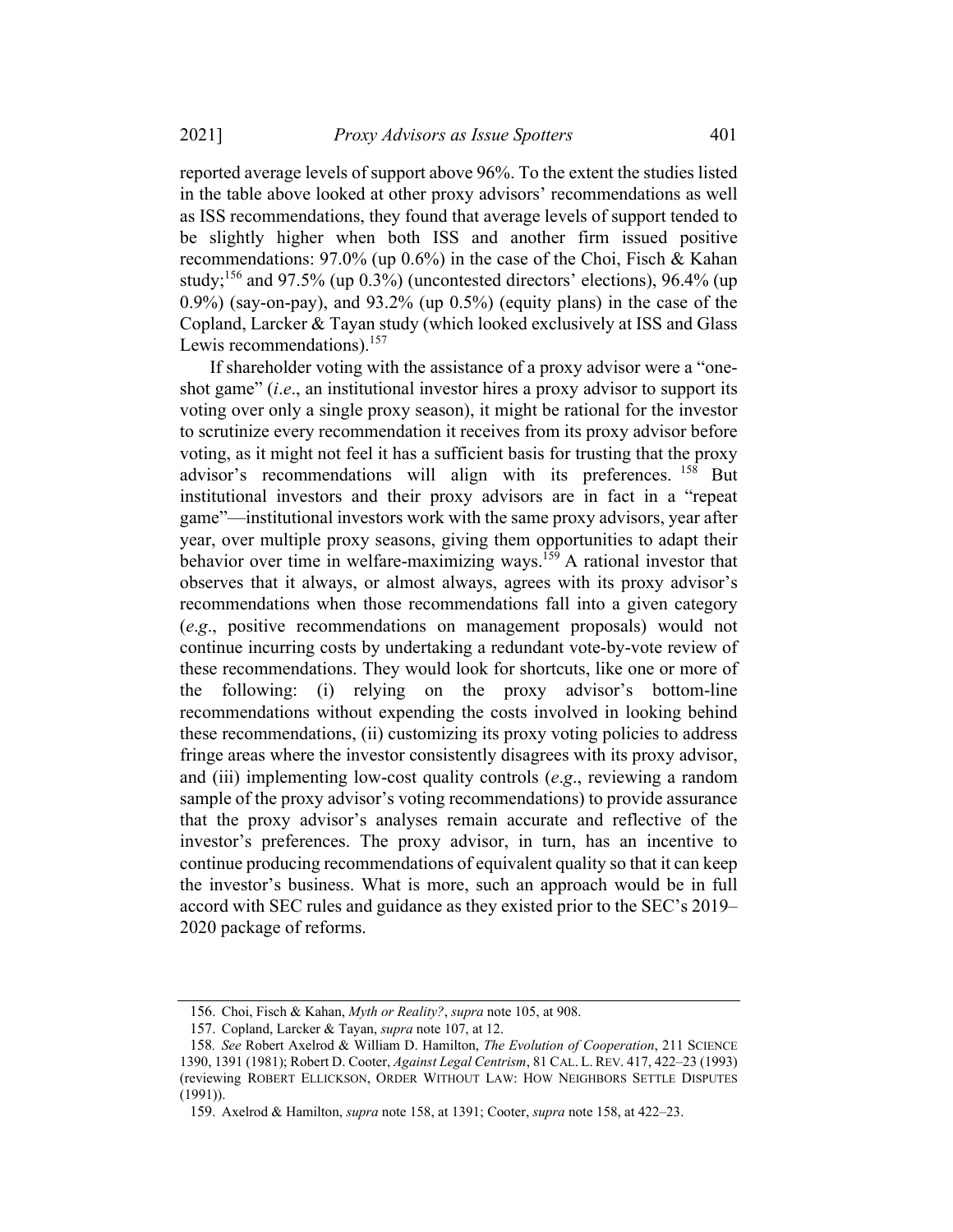In summary, there is reason to doubt that the research provider narrative reflects institutional investors' behavior all or even most of the time. The near-unanimous support management proposals tend to receive when those proposals are endorsed by ISS suggests that investors overwhelmingly agree with each other and with ISS when it comes to this category of proposals, year after year. There would seem to be little point in an institutional investor's fully scrutinizing recommendations that it knows it is highly likely (or perhaps almost certain) to agree with. Instead, one would expect the investor to take shortcuts allowing it to rely on its proxy advisor's recommendations without undertaking separate analysis.

## III. TOWARD A MORE NUANCED ACCOUNT OF PROXY ADVISOR INFLUENCE

I argue that the mainstream accounts of proxy advisors' influence on voting outcomes fall short because they miss a central role that proxy advisors appear to play in most institutional investors' decision-making processes: that of issue spotter.<sup>160</sup> This role comprises helping investors distinguish controversial matters requiring independent analysis from noncontroversial matters that do not require much (or perhaps any) vote-specific analysis beyond that completed by the proxy advisor, thus serving to narrow the universe of voting decisions that require these investors' active attention. On this account, in respect of most types of matters, institutional investors will consider a vote to be controversial if the proxy advisor's recommendation diverges from that of management, and non-controversial if the proxy advisor's recommendation aligns with that of management.

To the extent institutional investors are using proxy advisors as issue spotters, proxy advisors' recommendations have the power to move shareholder votes, but the nature of this power depends on the direction of the recommendation. Recommendations that align with those of management have the effect of taking matters off institutional investors' agendas, all but assuring that a vote will unfold as management had hoped. Recommendations that diverge from those of management carry much less power, as they tend to serve as a signal only that an investor should look at the information underlying the proxy advisor's recommendation as well as relevant outside sources before casting its votes. On this account, analyses pointing to proxy advisors' influence over shareholder voting outcomes are primarily capturing proxy advisors' power to give management a pass by issuing recommendations supportive of management, rather than their power to force a negative outcome for management by issuing recommendations

<sup>160.</sup> I do not argue that all institutional investors use proxy advisors as issue spotters (the robovoters discussed in Part II.B, supra, clearly do not), or that proxy advisors serve only as issue spotters (for example, their research plays a separate role in informing investors' decisions on controversial matters). I argue only that issue-spotting is a role that proxy advisors appear to play in most institutional investors' processes for making voting decisions.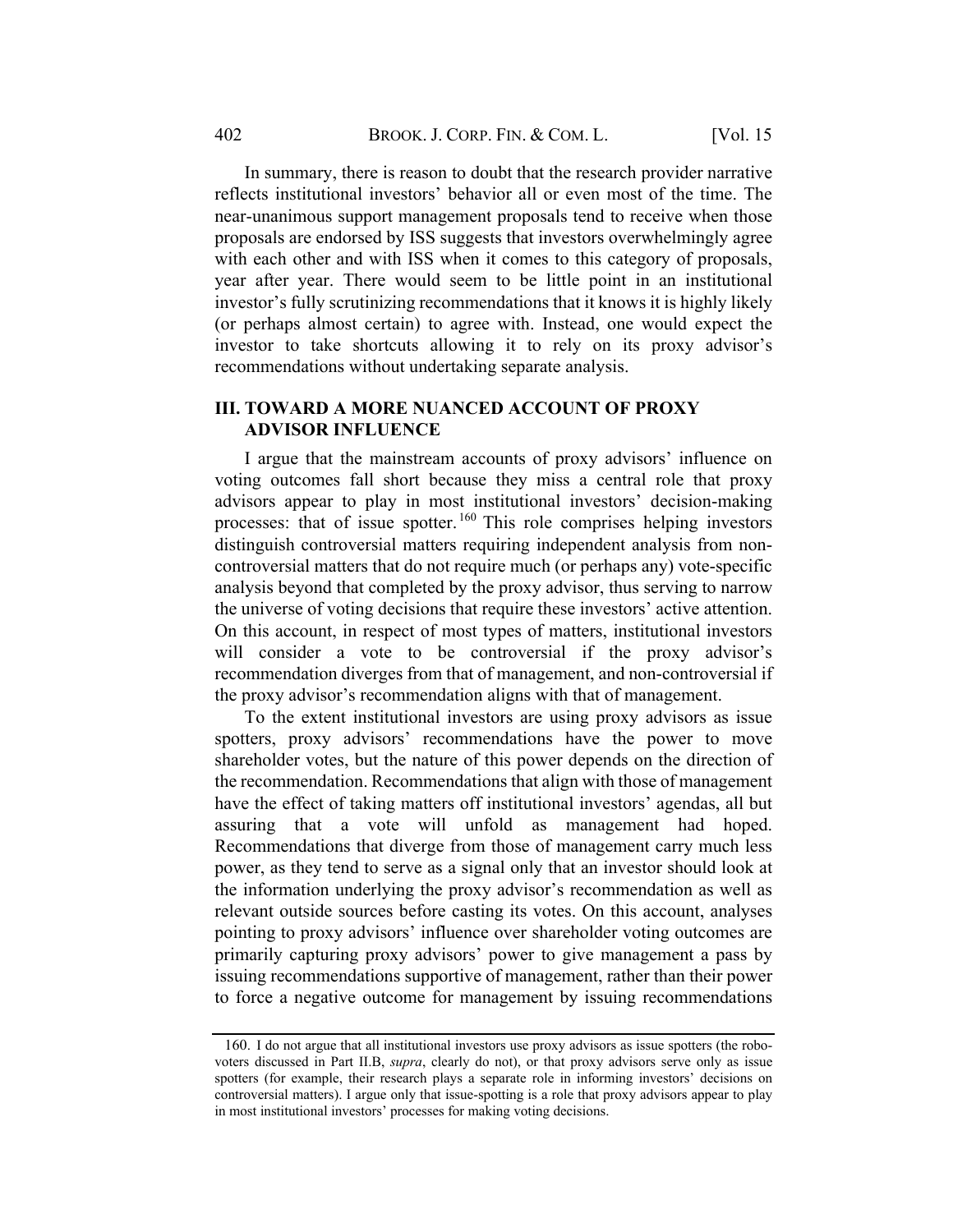that oppose those of management. This point is perhaps clearer if one analogizes it to the court system: appeals of trial judgments often succeed, but this is not evidence that the losing party at trial has the power to dictate how appellate courts decide their cases. The best they can do is give the winning party a pass by declining to appeal and thus excluding their matter from the appellate court's attention.

Adopting a more nuanced account of proxy advisors' influence that incorporates their role as issue spotters allows us to reconcile the dueling empirical claims made by proponents of the blind reliance and research provider narratives. We can accept as true both the U.S. Chamber of Commerce's assertion that institutional investors typically vote in line with ISS recommendations, by also keeping in mind that the vast majority of ISS recommendations align with those of management. At the same time, we also can accept the Council of Institutional Investors' assertion that proxy advisors merely supplement the resources institutional investors spend inhouse on making voting decisions, by adding the caveat that these in-house resources are focused on those matters the investor deems to be most worthy of its attention based on the direction of its proxy advisor's recommendation.161

This Part aims to clarify the scope of this role by looking at how it might work in the context of different types of proposals. In particular, it argues that proxy advisors appear likely to play an issue-spotting role with respect to the numerous and often uncontroversial ordinary course management and shareholder proposals (where corporate control is not in issue). However, in proxy contests (contested directors' elections), institutional investors have little need of an issue spotter because these matters are inherently controversial given that corporate control is at issue. For these matters, institutional investors are likely to value proxy advisors exclusively as research providers.

#### A. ORDINARY COURSE MANAGEMENT PROPOSALS

The bulk of the empirical evidence described above focuses on management proposals on ordinary course matters, such as proposals to elect directors nominated by management in uncontested elections, say-on-pay proposals, and proposals to approve new equity compensation plans. Shareholders view most of these proposals as uncontroversial, as evidenced by the high levels of support these proposals receive on average.<sup>162</sup> But at the same time, they know that a minority of these proposals will be controversial.

<sup>161.</sup> U.S. Chamber of Commerce, supra note 3, at 8; CII Letter, supra note 7, at 6.

<sup>162.</sup> BROADRIDGE & PRICEWATERHOUSECOOPERS, supra note 96, at 5–6; GINA LAURIERO, MIMS MAYNARD ZABRISKIE & JEFFREY LETALIEN, MORGAN, LEWIS & BOCKIUS LLP, 2020 PROXY SEASON: A RECAP OF 2019 AND TRENDS TO WATCH (2020) 7, https://www.morganlewis .com/-/media/files/publication/presentation/webinar/2020/public-company-academy/2020-proxyseason-a-recap-of-2019-and-trends-to-watch.pdf [https://perma.cc/VAF2-2VGK].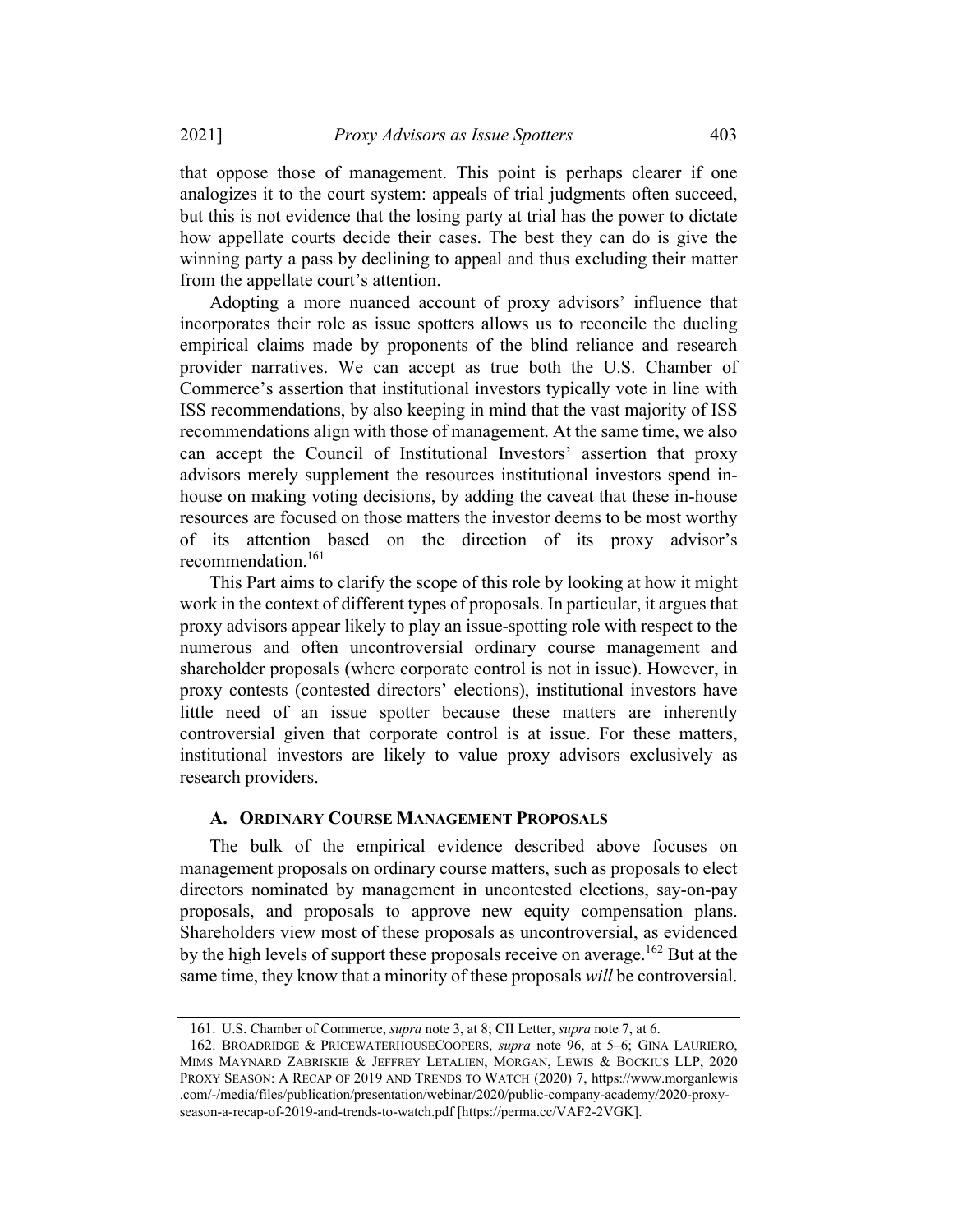When a proxy advisor recommends voting in favor of an ordinary course management proposal, this serves as a signal that the proposal is uncontroversial and that investors should vote in line with management's (and the proxy advisor's) recommendation without spending too much time researching the basis for the recommendation. Institutional investors' reflexive support for proposals falling into this category is evidenced by the studies listed in Table 3, each of which found average support for ISSendorsed management proposals in excess of 90%, despite covering varying types of proposals over varying time periods. Factors that might explain why ISS-endorsed management proposals do not receive even higher support on average include (i) small differences in institutional investors' proxy voting policies which may lead them to occasionally vote against an ISS-endorsed proposal, (ii) instances where another proxy advisor recommends voting against an ISS-endorsed proposal, and one or more of that proxy advisor's clients decide to side with this recommendation rather than that of ISS and (iii) dissenting votes cast by retail investors and institutional investors that are not ISS clients.

When a proxy advisor recommends voting against a management proposal, institutional investors appear to view this as a signal that the vote is controversial and should be set aside for closer analysis. Different investors may reach different decisions on these votes, as reflected in their tendency not to vote en masse against management in response to a negative ISS recommendation. These investors could rely on a variety of bases for reaching diverging voting decisions on the same proposal. Some investors with larger stakes in a company may have been consulted by management on the matter up for vote beforehand (management, based on its understanding of proxy advisors' policies, may have anticipated that the matter would be controversial), <sup>163</sup> and vote in line with management because they were persuaded by the case previously made by management. Alternatively, large investors might exercise effective control over a company and thus have overseen the formulation of the proposals up for vote. Other investors might wait for management to file supplemental proxy materials in response to the proxy advisor's recommendation and take these materials into account before voting, while others might be inclined to give management the benefit of the doubt if the company has been generating adequate returns.<sup>164</sup>

<sup>163</sup>. See Ertimur, Ferri & Oesch, supra note 111, at 969 ("for most items on the ballot, [proxy advisors'] recommendations are largely anticipated and there is limited incremental information in [proxy advisor] reports").

<sup>164</sup>. See, e.g., Fisch, Palia & Davidoff Solomon, supra note 113, at 101 (finding, based on sayon-pay voting outcomes, that "shareholders do not appear to care about executive compensation unless an issuer is performing badly"). Others suggest deference to management could reflect more self-interested motives. For example, more deference could pay dividends to a mutual fund sponsor if it means company managers are more inclined to include that sponsor's mutual funds as an investing option for company employees' retirement plans. See Sean J. Griffith & Dorothy S. Lund, Conflicted Mutual Fund Voting in Corporate Law, 99 B.U. L. REV. 1151, 1176–82 (2019).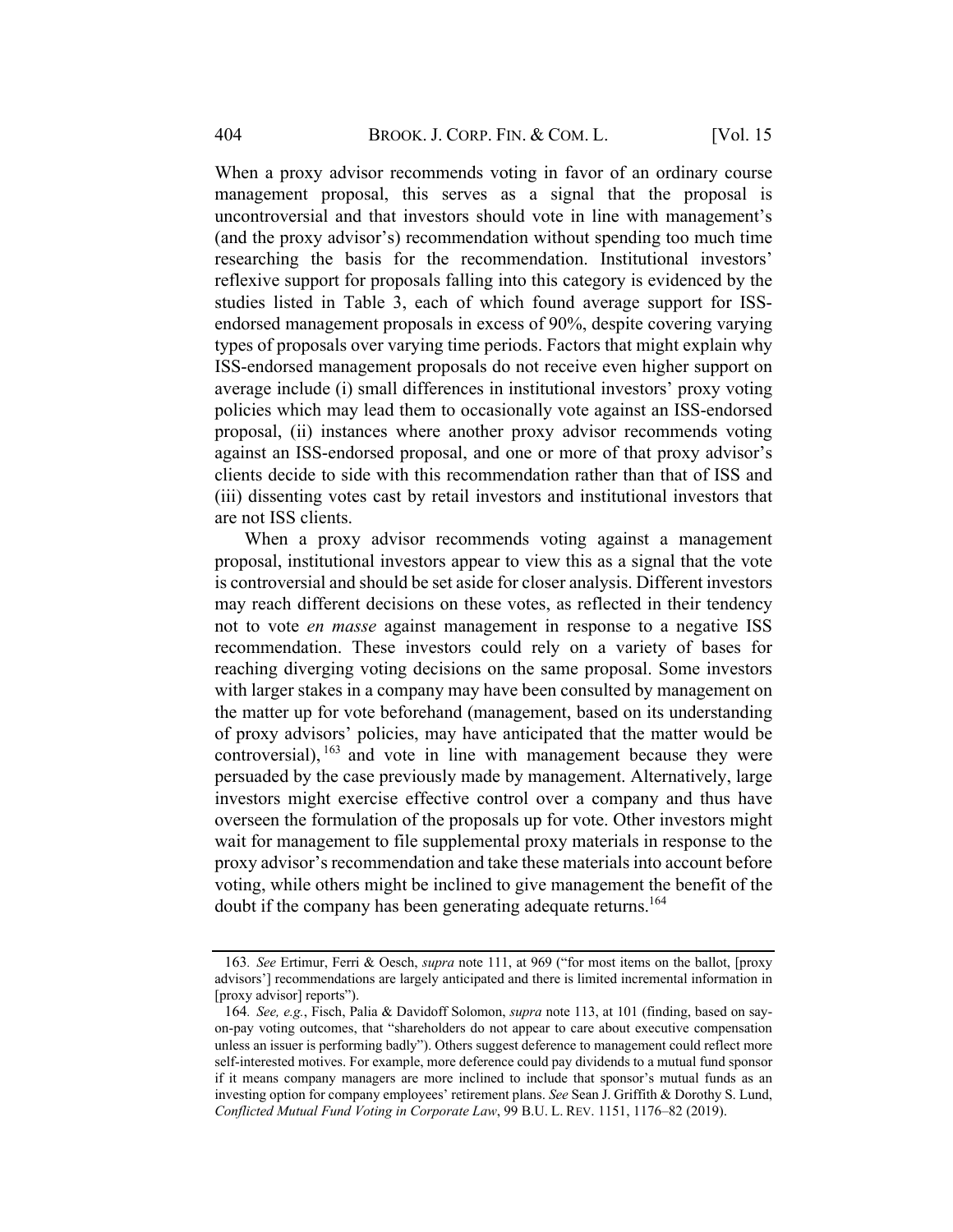2021] *Proxy Advisors as Issue Spotters* 405

Viewing proxy advisors as issue spotters helps resolve a tension between the findings of Choi, Fisch & Kahan and those of Malenko & Shen. Choi, Fisch & Kahan look at an entire universe of uncontested directors' elections and find that ISS's influence on voting outcomes could be as low as 6.4 percentage points,  $165$  whereas Malenko & Shen, focusing on companies sitting along a borderline ISS used to set companies aside for closer review, found that ISS's influence likely is around 25 percentage points.<sup>166</sup> If ISS's influence stems from its ability to focus institutional investors on some proposals and not others, this influence should appear strongest close to any cut-off ISS uses when developing its recommendations. Those companies on the right side of ISS's cut-off are well-placed to escape investor scrutiny and receive overwhelming support on the management proposals up for vote. Those on the wrong side of the cut-off will face investor scrutiny, with different investors reaching different verdicts based on their view of management's track record and the merits of the relevant proposals. When one looks at the entire universe of recommendations made by a proxy advisor, however, these borderline cases should tend to be overwhelmed by clearer cases for which factors outside of the particulars of the proxy advisor's process for reaching recommendations provide ready explanations for differences in voting outcomes. This would lead one to reach a lower estimate of the marginal impact of a proxy advisor recommendation.

#### B. ORDINARY COURSE SHAREHOLDER PROPOSALS

Proposals introduced by shareholders can cover matters as wide-ranging as corporate governance (e.g., a proposal to separate the role of board chair from that of CEO), labor rights, and environmental sustainability. These proposals are almost always opposed by management and tend to have a low probability of succeeding.<sup>167</sup> In this context, a proxy advisor's role may be to help investors separate those shareholder proposals that merit closer attention from those that ought to be rejected out of hand.

Thomas, Palmiter & Cotter reached results broadly consistent with this account. Shareholder proposals on executive pay opposed by both management and ISS received 11% support on average, compared to 39.9% for proposals endorsed by ISS and opposed by management, a difference of 28.8%. <sup>168</sup> A 2012 report by the Manhattan Institute reviewed ISS

<sup>165.</sup> Choi, Fisch & Kahan, Myth or Reality?, supra note 105, at 903.

<sup>166.</sup> Malenko & Shen, supra note 109, at 3404.

<sup>167.</sup> JAMES R. COPLAND, YEVGENIY FEYMAN & MARGARET O'KEEFE, PROXY MONITOR 2012: A REPORT ON CORPORATE GOVERNANCE AND SHAREHOLDER ACTIVISM (2012) 18, https://www. proxymonitor.org/pdf/pmr\_04.pdf [https://perma.cc/GZ6M-7EM4]; Thomas, Palmiter & Cotter, supra note 108, at 1245.

<sup>168.</sup> Thomas, Palmiter & Cotter, supra note 108, at 1245. These findings are distinct from the authors' findings with respect to management-presented say-on-pay proposals, which are described in Table 1. Note that the authors report levels of support for eight types of executive pay shareholder proposals; the figures reported above are a weighted average of this data.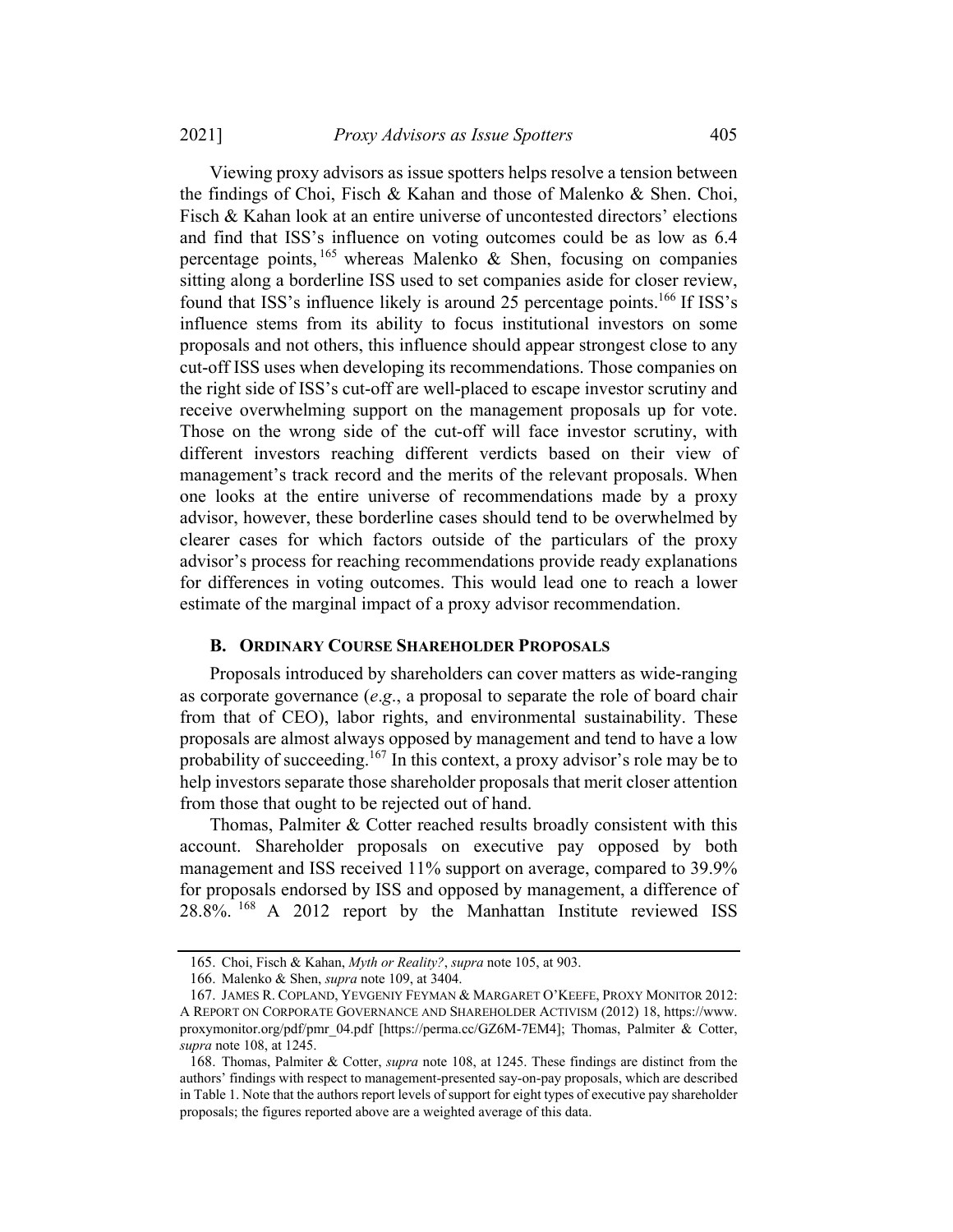recommendations and voting outcomes with respect to shareholder proposals introduced at Fortune 200 companies from 2006 through 2012, finding that positive ISS recommendations are associated with a 15 percentage point boost in shareholder support on average.<sup>169</sup> The report also found that the gap between a proposal's likelihood of success and its likelihood of receiving an ISS endorsement tended to vary widely depending on its subject matter. For example, while ISS endorsed 70% of proposals on political spending and lobbying, only 1% received majority support. By contrast, ISS endorsed 97% of board declassification proposals and 84% received majority support.<sup>170</sup> This data appears consistent with the notion that institutional investors are reviewing and exercising independent judgment on ISS recommendations that differ from those of management.

The report suggests, however, that ISS may not be doing an effective job of winnowing down voting decisions for institutional investors. While ISS endorsed over 63% of all shareholder proposals covered by the study, only 8% of shareholder proposals received majority support.<sup>171</sup> The report speculated that ISS's general policies on shareholder proposals may be calibrated to the preferences of a subset of its clients from which it generates significant revenues, "social investment vehicles and labor-union pension funds," rather than to the preferences of its client base as a whole,  $172$  leading it to flag proposals that most of its clients generally would not consider supporting. Another possibility is that ISS was spotting issues correctly, and that the bulk of its clients simply had not caught up with ISS's thinking in this area. While proposals on environmental and social matters might have been regarded as fringe issues at the time the report was published, the strong expressions of support for more corporate action on climate change and human rights expressed by major institutional investors such as BlackRock and Vanguard leave one with the impression that ISS was ahead of the curve,<sup>173</sup> notwithstanding the Trump-era DOL's comments on the matter in its 2020 rulemaking.174 Even if ISS's general policies in this area were not well-tailored to its clients' objectives, these clients could have responded by customizing their voting policies so that ISS's issue-spotting activities more closely align with their views on which shareholder proposals merit attention.

<sup>169.</sup> Copland, Feyman & O'Keefe, supra note 167, at 3.

<sup>170</sup>. Id. at 23.

<sup>171</sup>. Id. at 3.

<sup>172</sup>. Id. at 23.

<sup>173.</sup> See, e.g., Peter Reali & Anthony Garcia, Nuveen, LLC, Proxy Season Rising Demand for Board Oversight of ESG, HARV. L. SCH. F. ON CORP. GOVERNANCE (Sept. 11, 2019), https://corpgov.law.harvard.edu/2019/09/11/proxy-season-rising-demand-for-board-oversight-ofesg/ [https://perma.cc/M4DW-9GMN]. See also Keith Johnson, Cynthia Williams & Ruth Aguilera, Proxy Voting Reform: What is on the Agenda, What is Not on the Agenda, and Why it Matters for Asset Owners, 99 B.U. L. REV. 1347, 1353–55 (2019).

<sup>174.</sup> DOL Proposed Rules, *supra* note 17, at 55,223.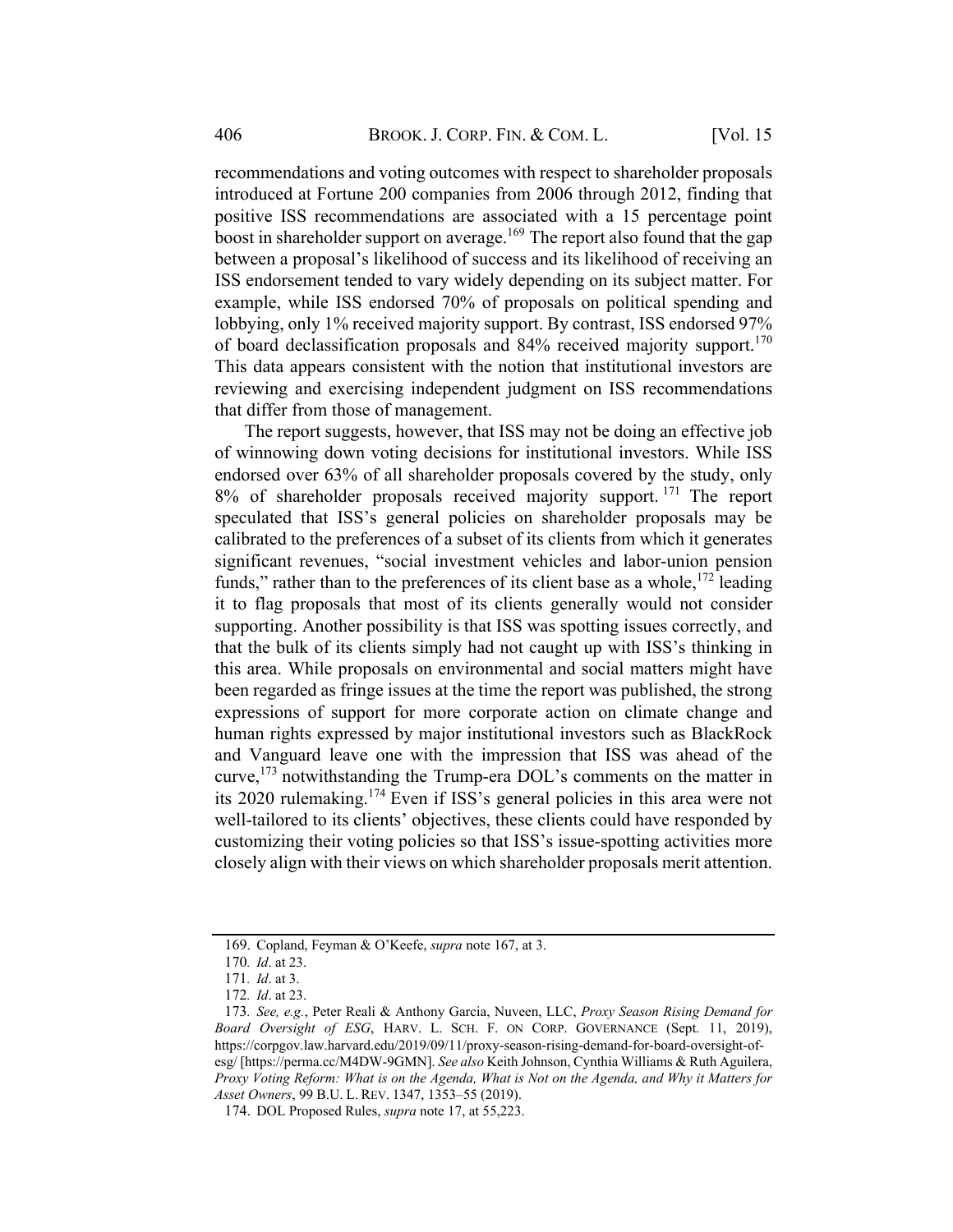If this is the case, ISS's efficacy at spotting issues for its clients may be better than the statistics highlighted in the report indicate.

### C. PROXY CONTESTS

Institutional investors need no assistance spotting issues in proxy contests. Contested directors' elections come with high stakes for shareholders, as the victory of a dissident slate of director nominees can mean significant changes in a company's strategy, potentially resulting in a company merger or breakup.<sup>175</sup> All parties to the contest can be expected to wage campaigns for shareholder support, such that investors should have access to substantial information on the issues at the center of the contest.<sup>176</sup> Because proxy contests are relatively rare, ranging at about 50 per year in the United States over 2016–2019 in contrast to the thousands of say-on-pay resolutions and uncontested director nominations one sees annually, <sup>177</sup> institutional investors should for the most part be able to afford to independently analyze and make voting decisions when such a contest arises at a company in its investment portfolio.

In this context, proxy advisors may serve exclusively as research providers, with their reports helping institutional investors sift through the information underlying the competing narratives promoted by the management and dissident slates of director nominees to reach a voting decision. The study by Brav, Jiang, Li & Pinnington,  $178$  which examines mutual fund voting in proxy contests at U.S. companies between 2008 and 2015, suggests a level of heterogeneity in mutual fund voting that seems to reflect their reaching different, independent judgments regardless of ISS's bottom line recommendation. The authors found that, on average, dissidents with ISS support received 57.5% of mutual funds' votes, compared with 17.8% in the case of dissidents without ISS support (a difference of about 40%).<sup>179</sup> These averages do not reflect the kind of overwhelming average levels of support that would suggest blind reliance on the proxy advisor's bottom-line recommendation. But the size of the voting swing, together with the authors' finding that an endorsement from ISS increased a dissident's chance of victory by  $35\%,^{180}$  suggests that mutual funds (and likely other investors) tend to give ISS recommendations serious weight in making voting decisions.

<sup>175</sup>. See, e.g., 2018 Review of Shareholder Activism, LAZARD, 3–5 (2019), https://www.lazard. com/media/450805/lazards-2018-review-of-shareholder-activism.pdf [https://perma.cc/V4CY-GG 79] (reporting outcomes of various proxy contests in 2018).

<sup>176.</sup> Katherine W. Kelley, Kullman: Tactics for Winning a Proxy Fight, NACD BOARDTALK (Oct. 19, 2017), https://blog.nacdonline.org/posts/how-to-win-a-proxy-fight [https://perma.cc/6N GS-93MP].

<sup>177.</sup> See Copland, Larcker & Tayan, supra note 107, at 12.

<sup>178.</sup> Brav, Jiang, Li & Pinnington, supra note 116.

<sup>179</sup>. Id. (manuscript at 17).

<sup>180</sup>. Id. (manuscript at 4).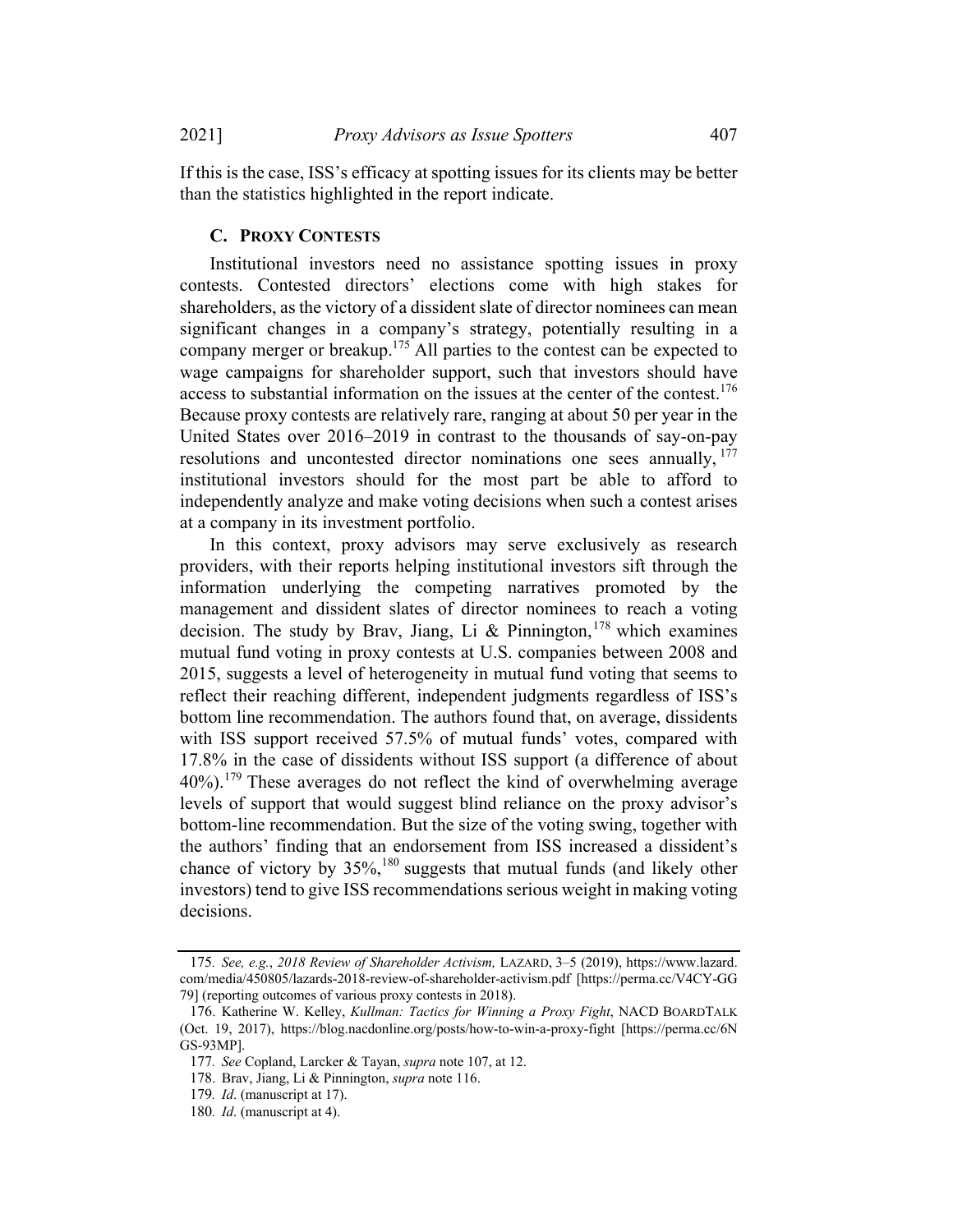Another study, by Alexander, Chen, Seppi & Spatt, looked at the price impact of ISS recommendations on proxy contests over 1992–2005 to try and understand how investors view these recommendations. <sup>181</sup> The authors found that an ISS endorsement of a dissident slate was followed by an increase in the company's stock price, attributable to two factors: (i) investors' perception that the dissident's chance of winning is higher, <sup>182</sup> and (ii) increased confidence that the dissidents, if victorious, will be able to increase the company's value.<sup>183</sup> The authors reasoned that the quality of a dissident and its plans for the company may be difficult for investors to assess, such that they would place value on a "certification" of that dissident by  $ISS.184$ 

In summary, investors have little need for an issue spotter when it comes to proxy contests because all proxy contests raise significant issues requiring their attention. Rather, it appears investors tend to use proxy advisors as a source (but by no means their sole source) of information and guidance, with their recommendations providing indicators not only of a dissident's chances of success but of the underlying quality of the dissident and its plans for the company.

## IV. IMPLICATIONS FOR PROXY ADVISOR REGULATION

The SEC's package of proxy advisor reforms aim to address at least three different, though overlapping, failure scenarios for the delivery of proxy advice: (i) the proxy advisor uses low-quality standards for developing its recommendations, defined here as standards that fail to serve their intended goals even if they are correctly applied; (ii) the proxy advisor delivers lowquality recommendations, defined here as recommendations that fail to reflect its standards (e.g., as a result of bias or factual or analytical errors); and (iii) the proxy advisor's clients make low-quality voting decisions (whether due to defects in the proxy advisor's advice or other factors). Critics of the SEC's reforms point to a fourth possibility that excessive regulation will reduce the supply of and demand for proxy advice, in turn making it more difficult for shareholders to cast informed votes and engage in meaningful oversight of public company managers.<sup>185</sup>

<sup>181.</sup> Alexander, Chen, Seppi & Spatt, supra note 119. Unlike recommendations on ordinary course management and shareholder proposals, ISS recommendations on proxy contests typically are made public, often by the party that received ISS's endorsement. Id. at 4424.

<sup>182.</sup> The authors find that an ISS endorsement increased a dissident's probability of success by between 14% and 30%. Id. at 4422. This estimate is lower than that reached by Brav, Jiang, Li & Pinnington, likely reflecting the authors' older sample of contests (proxy advisors' client bases grew significantly over the 1990s and early 2000s). See U.S. GOV'T ACCOUNTABILITY OFF., supra note 94, at 13.

<sup>183.</sup> Alexander, Chen, Seppi & Spatt, supra note 119, at 4452.

<sup>184</sup>. Id. at 4451.

<sup>185</sup>. See, e.g., Dent, supra note 154, at 1304–06; Cappucci, supra note 56, at 610–11.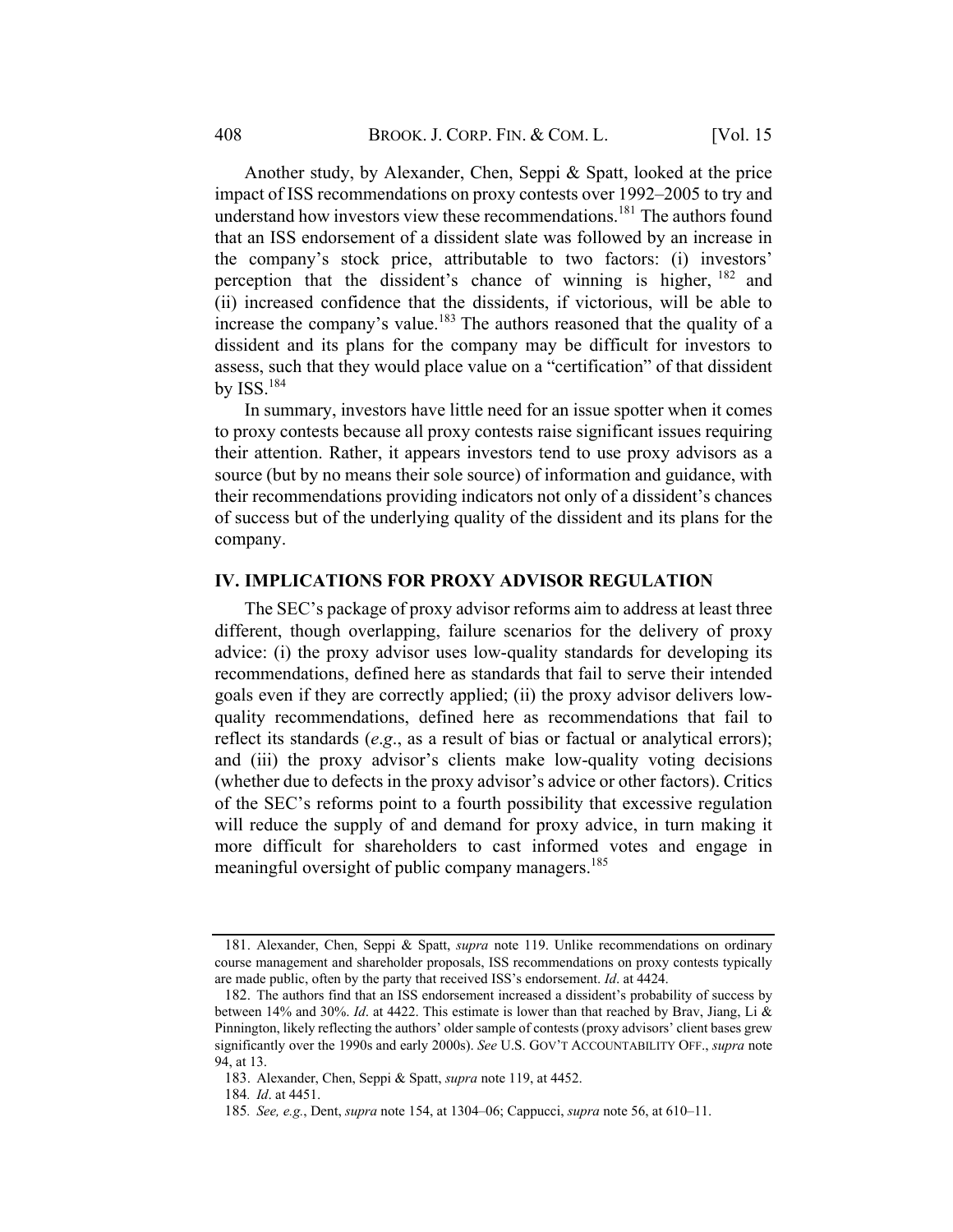2021] Proxy Advisors as Issue Spotters 409

After briefly reviewing the possible effects of more burdensome proxy advisor regulation, this Part examines the implications that taking proxy advisors' role as issue spotters into account may have for different proposals to address the three failure scenarios listed above. In respect to the first scenario, it turns on its head a frequent criticism of proxy advisors' standards, reflected in the SEC's reforms—that their one-size-fits-all approach to corporate governance fails to account for the circumstances of particular issuers and thus results in too many recommendations to vote in opposition to management. To the extent negative recommendations serve only to focus investors' attention, erring on the side of providing such recommendations is not objectionable. The real problem may be that proxy advisors' standards result in too few negative recommendations. Issuers could exploit weaknesses in these standards to secure positive recommendations despite problematic practices, thus increasing the likelihood that these practices will escape investors' notice. The SEC's reforms do not address this problem. As part of the review of proxy advisor regulation expected to be conducted under the Biden Administration,<sup>186</sup> it could be worthwhile for the SEC to explore mitigating this problem through guidance that encourages investment advisers to review records of their past votes to identify potential weaknesses in their proxy advisor's voting standards and work with the proxy advisor to resolve them. The DOL could provide parallel guidance to those investment fiduciaries under its oversight.

Turning to the second scenario, incorporating an understanding of proxy advisors' role as issue spotters points toward a more focused approach to regulating the presentation and delivery of proxy advisor recommendations, and any response from the issuer, than that adopted by the SEC. The SEC's reforms should have focused on helping institutional investors access new signals about the quality of these recommendations of which they would not otherwise have been aware. Instead, the reforms impose a variety of new, at times burdensome requirements that appear to signal problems that investors are already aware of and have adapted to.

For the third scenario, this account suggests that, instead of issuing guidance that could be viewed as imposing new procedural hurdles to voting on the vast majority of investors that appear not to blindly rely on their proxy advisors' recommendations, the SEC should focus its attention on the small minority of investors that cast their votes in lockstep with proxy advisor recommendations. The SEC would be right to question whether this small minority is in fact exercising its voting rights prudently, or whether these investors are simply imposing unnecessary costs on its clients in an effort to shield themselves from liability under current rules and guidance. A targeted response to this problem could include guidance reiterating that investment advisers can agree with their clients not to exercise voting rights when they

<sup>186.</sup> Coffee, supra note 15.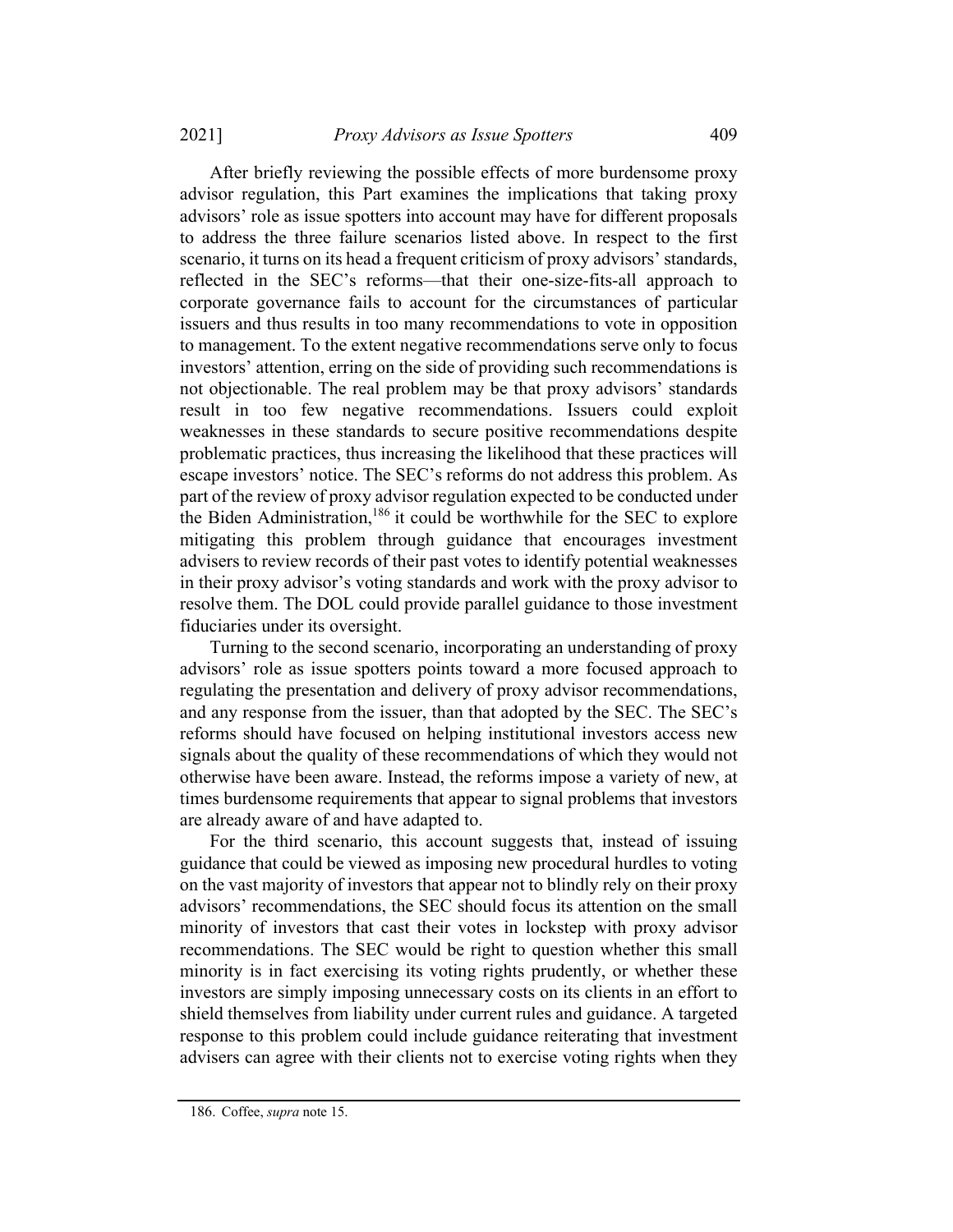believe the costs of doing so likely will exceed the benefits, and adding that in assessing these costs investment advisers should consider the cost of independently reviewing proxy advisor recommendations on controversial matters.

### A. PREFACE: POSSIBLE EFFECTS OF MORE BURDENSOME **REGULATION**

As illustrated in Part I, the proxy advisors' growth likely was not a result of market forces alone. Regulation likely helped generate demand for proxy advisors' services and fostered growth in the supply of these services. Regulation also could impose costs that have the opposite effects, casting a shadow over any proposal aimed at addressing proxy advisors' perceived failings. On the supply side, these costs are salient because proxy advisors do not appear well-placed to absorb these costs on their own and, accordingly, it is likely that these costs would cascade to institutional investors, issuers (particularly smaller issuers), and retail investors. On ISS's and Glass Lewis's ability to absorb costs, two points are relevant: (i) despite their dominance of the proxy advisory market, they do not reap monopoly-like profits, <sup>187</sup> and (ii) the already massive and still-growing volume of management and shareholder proposals requiring recommendations each year, largely "crammed into a four-month proxy season," only makes proxy advisors' compliance challenges more daunting.<sup>188</sup> While proxy advisors could try to pass higher costs on to their clients, small and mid-size institutional investors may be unwilling to pay them. SLB 20 already notes that there is nothing preventing investment advisers from agreeing with their clients not to exercise voting rights if the costs of exercising these rights exceed the expected benefits.<sup>189</sup> As such, a rational response to higher prices may be to stop using proxy advisors altogether (and most likely either stop voting or adopt a blanket policy of always voting in line with management recommendations).

If proxy advisors cannot pass on the costs of more burdensome regulation through higher prices, they could try to do so through at least two other means. First, by providing lower-quality research and advice. For example, if proxy advisors were required to clear their recommendations through management as had been contemplated under the Proposed Rules,<sup>190</sup> their path of least resistance would have been to abandon the notion of providing objective advice and instead provide advice favorable to management. As one market participant has observed, if proxy advisors "believe that every disagreement over a subjective determination like a say‐on‐pay vote is likely

<sup>187.</sup> Dent, supra note 154, at 1308.

<sup>188.</sup> Proxy Advisory Business: Apotheosis or Apogee?, LATHAM & WATKINS LLP (Mar. 2011), https://www.lw.com/upload/pubContent/\_pdf/pub4042\_1.pdf [https://perma.cc/5FSP-52NA].

<sup>189.</sup> SLB 20, supra note 60, at Question 2.

<sup>190.</sup> Proposed Rules, *supra* note 67, at 66530.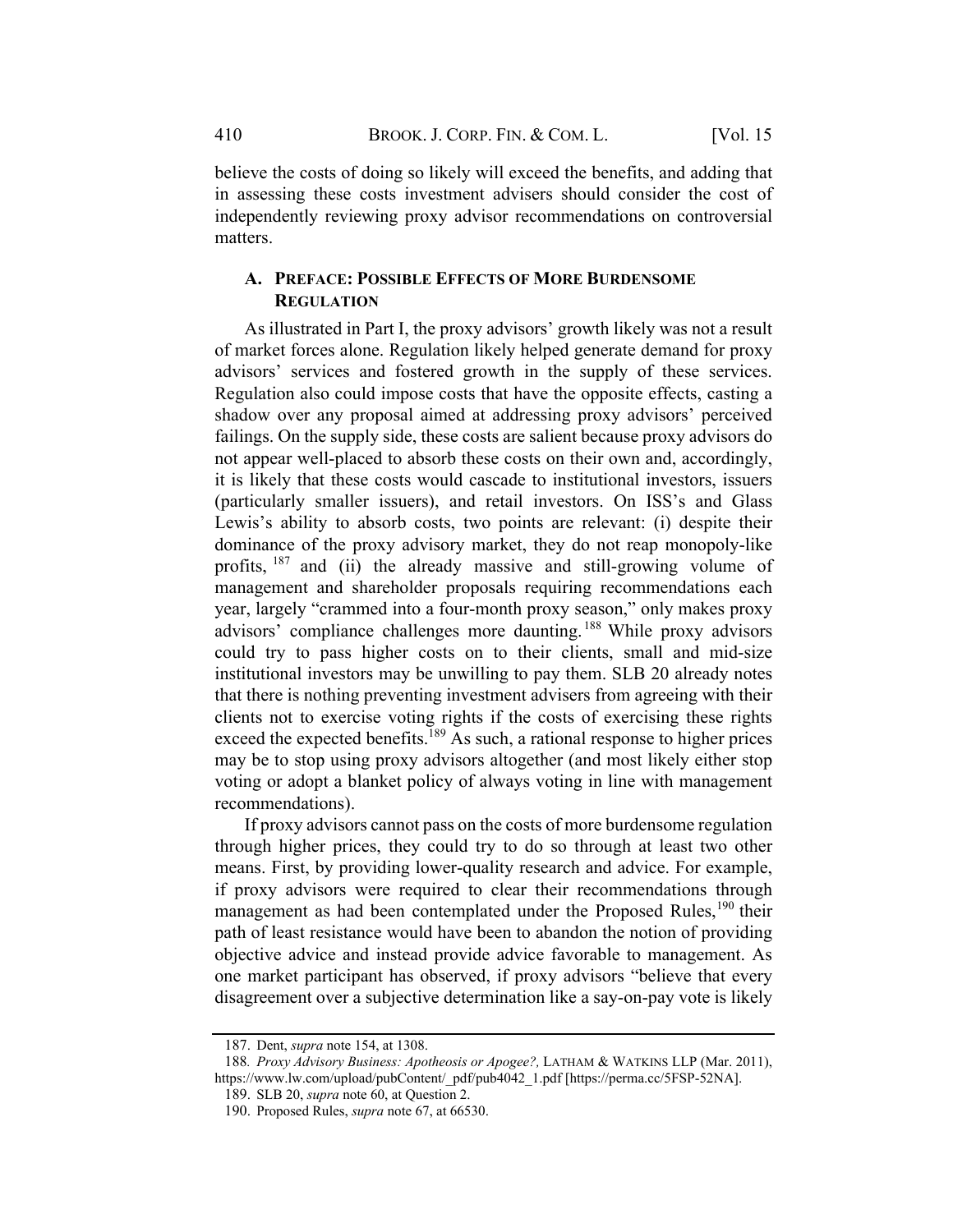to lead to a messy confrontation with management, they may be less inclined to issue negative advice."191 Second, proxy advisors could reduce the number of companies they cover. This probably would mean limiting their coverage to large companies, in which the largest number of their clients invest. Institutional investors might divest from smaller companies if these companies no longer are covered by proxy advisors, leaving these investors' beneficiaries less diversified and making it even more difficult for emerging companies to raise capital in the public markets.<sup>192</sup>

More burdensome regulation also may discourage others from providing proxy advice, further impairing competition in this sector. While existing barriers to entry already make it unlikely that another business similar to ISS will emerge, one could foresee, for example, non-profit organizations providing proxy advice on specific issues of interest (e.g., shareholder proposals on environmental, social and governance matters) in conjunction with more general advocacy on these issues.<sup>193</sup> One also could foresee groups of institutional investors establishing co-operatives to pool their resources for overseeing portfolio companies.<sup>194</sup> Could more burdensome regulation have a chilling effect on these kinds of activities? At a minimum, it might require these organizations to exercise additional care—and thus expend additional costs—ensuring that their activities as structured would not be treated as proxy advice under SEC rules. At worst, it could deprive investors of a diversity of views on corporate governance and sources of information to inform their votes, potentially reducing the quality of their voting decisions.

Moving briefly to the demand side, regulation that requires institutional investors to undertake additional diligence in overseeing their proxy advisors could lead these investors to decide that exercising their voting rights is not worth the cost. To the extent such regulation leads institutional investors that adopt blanket policies of voting with a proxy advisor to stop voting, this regulation could be beneficial if it results in more informed and engaged institutional investors' having a greater voice in shareholder votes. If such regulation leads relatively informed investors to disengage from voting, however, then it may be harmful.

Timing may be relevant to drawing a prudent boundary between helpful and harmful regulation. Because of the time crunch institutional investors face during proxy season, rules that require them to exercise additional diligence *before* casting their proxies seem likely to have the most significant

<sup>191.</sup> Cappucci, supra note 56, at 610–11.

<sup>192.</sup> Dent, supra note 154, at 1304–05.

<sup>193.</sup> See id. at 1302 (describing potential alternative sources of advice available to institutional investors).

<sup>194</sup>. See Tuch, supra note 35 (discussing the rise of similar entities in the U.K. to fulfill functions similar to those now fulfilled by proxy advisors in the United States). See also Edward J. Waitzer & Douglas Sarro, Fiduciary Society Unleashed: The Road Ahead for the Financial Sector, 69 BUS. LAW. 1081, 1103–04 (2014) (describing collaborative efforts by shareholders to foster good governance).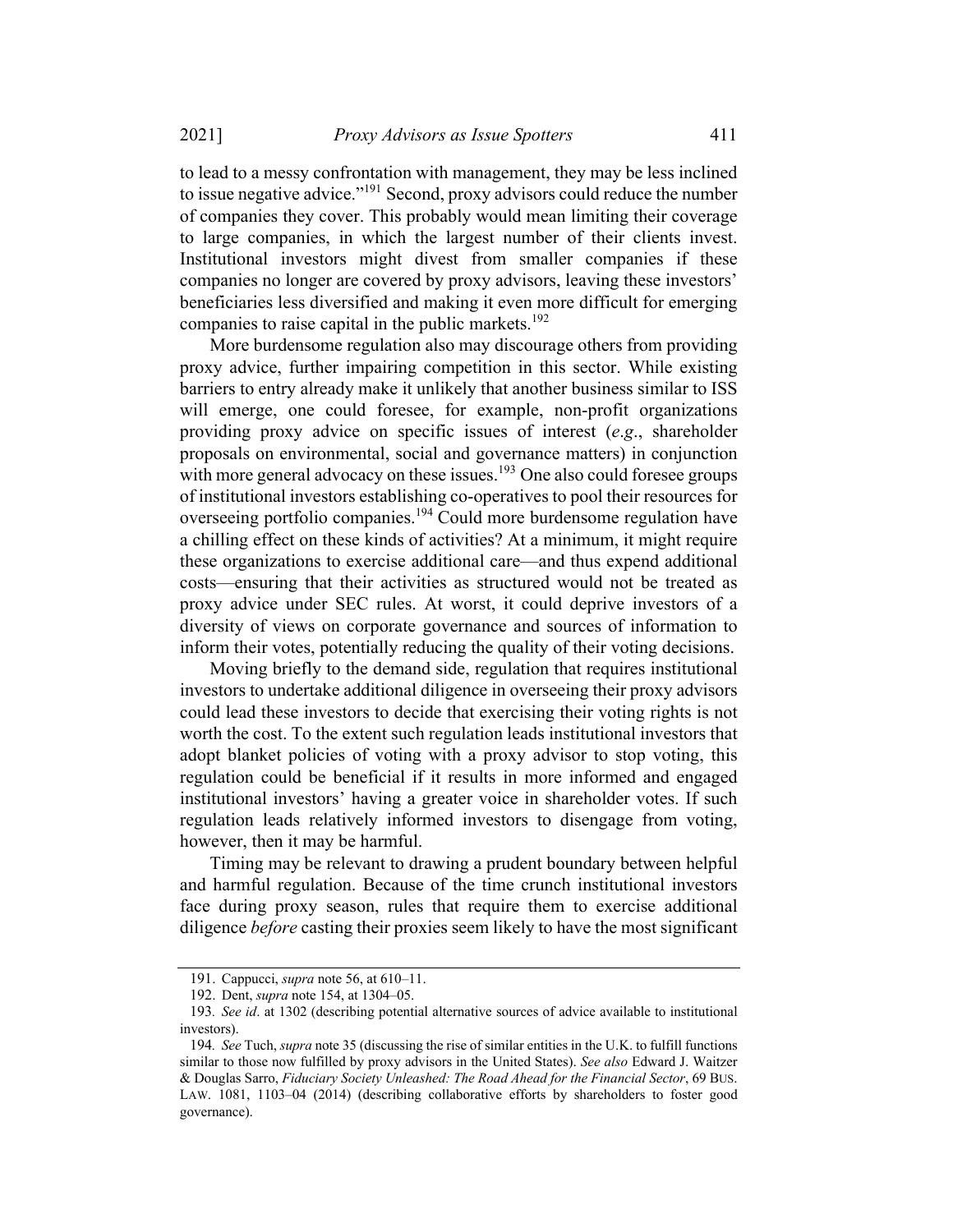adverse effects on demand for proxy advice, especially if such requirements do not reflect current market practice. Rules that require investors only to review their votes *after* their proxies have been cast and address any deficiencies discovered on a going-forward basis, as suggested in SLB 20,<sup>195</sup> may be easier to implement and thus lead fewer investment advisers to cease trying to cast informed votes.

#### B. REEVALUATING "ONE-SIZE-FITS ALL" STANDARDS

Understanding proxy advisors' role as issue spotters casts one criticism of the quality of proxy advisors' standards—that they reflect a "one-size-fitsall"<sup>196</sup> or "cookie-cutter"<sup>197</sup> approach to analyzing the quality of issuers' corporate governance that does not reflect each company's unique set of circumstances or investors' diverse objectives 198—in a new light that exposes a potential weakness in these standards that is unaddressed by the SEC's reforms.

Critics of proxy advisors' methodologies assert that, because good governance requires different practices in different circumstances, one-sizefits-all policies must be low-quality, and institutional investors' use of proxy advisors that employ such policies means they must not be paying sufficient attention to their obligations to exercise their voting rights prudently.<sup>199</sup> The SEC's reforms reflect a more specific concern that these one-size-fits-all policies result in too many negative (i.e., anti-management) recommendations. Consider, for example, the SEC's guidance emphasizing that institutional investors should look for and place weight on issuers' responses to proxy advisor recommendations, and its rules requiring proxy advisors to have a framework in place for conveying issuers' responses to their clients. These reforms only come into play in the event of a recommendation that management disagrees with—management will not rebut a recommendation to vote "For" its own say-on-pay proposal, for example.

To the extent institutional investors are using proxy advisors as issue spotters, one-size-fits-all policies that err on the side of providing negative recommendations can be seen in a different light. Crudely drawn cut-offs are unlikely to achieve perfect recommendations, but they can quickly and cheaply screen out votes that are clearly uncontroversial. To the extent an

<sup>195.</sup> SLB 20, supra note 60, at Question 1.

<sup>196.</sup> CTR. FOR CAPITAL MKTS. COMPETITIVENESS & NASDAQ, supra note 18, at 3; CHESTER S. SPATT, PROXY ADVISORY FIRMS, GOVERNANCE, MARKET FAILURE, AND REGULATION 12–13 (2019), https://milkeninstitute.org/sites/default/files/reports-pdf/Proxy%20Advisory%20Firms%20 FINAL.pdf [https://perma.cc/9VYH-YVG8].

<sup>197.</sup> Letter from Tom Quaadman, Exec. Dir., Fin. Reporting and Inv'r Opportunity, Ctr. for Capital Mkts. Competitiveness, to The Hon. Mary Schapiro, Chairman, SEC, at 3 (Aug. 5, 2010), https://www.sec.gov/comments/s7-14-10/s71410-26.pdf [https://perma.cc/GX92-P4YT].

<sup>198.</sup> Spatt, supra note 196, at 14; Copland, Larcker & Tayan, supra note 107, at 17.

<sup>199</sup>. See Copland, Larcker & Tayan, supra note 107, at 17.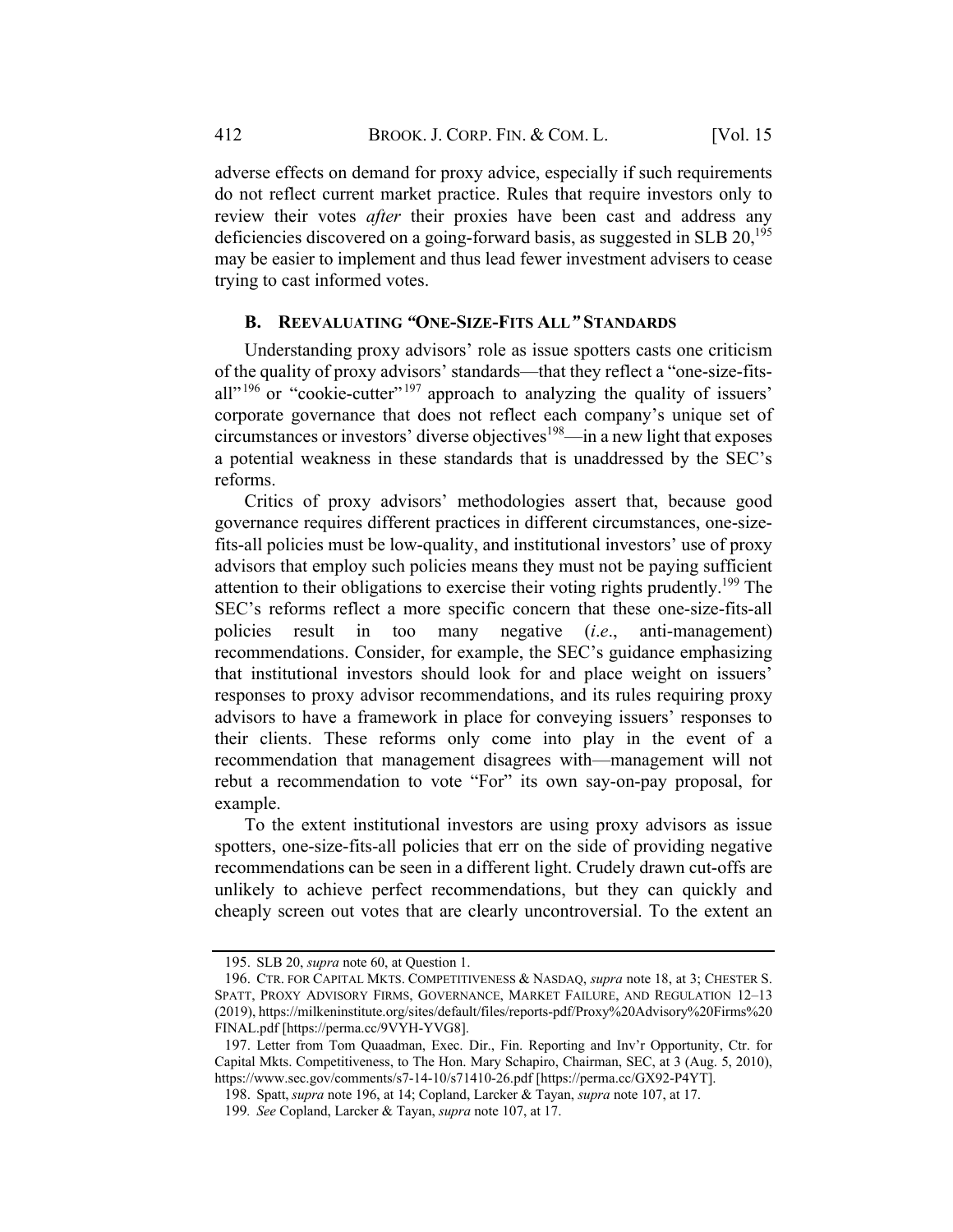institutional investor wants to cast votes that reflect its objectives and hear more from management on proposals the investor regards as controversial, it may be to the investor's advantage to hire a proxy advisor that uses crude cut-offs that err on the side of contradicting management recommendations. It allows the investor to deal quickly and cheaply with the massive proportion of issues that clearly are uncontroversial while giving the investor freedom to analyze and make prudent decisions on the limited universe of matters that require closer judgment calls.

One-size-fits-all policies could fail, however, to the extent they err on the side of supporting management recommendations. This is a problem the reforms described above do not address, despite there being reason to suspect that this problem exists. Public company managers have a strong interest in designing governance and compensation structures to avoid proxy advisor scrutiny, but not necessarily to design them in ways that further the objectives behind proxy advisors' voting standards. Managers can invest significant time and effort to find creative ways to skirt these standards, possibly with the assistance of the governance consultants housed within a proxy advisor's business. Managers might even try to game the various financial metrics proxy advisors use to screen compensation proposals for further review.<sup>200</sup> Proxy advisors' research staff, by contrast, have limited time and other resources to review the quality of these proposals and, assuming the firewalls between research and governance consulting staff are effective, will not know whether these proposals reflect advice from their in-house governance consultants. Research uncovering the strong influence financial performance metrics play in shaping ISS recommendations on say-on-pay votes, without regard to the strength of the relationship between pay and performance reflected in the compensation structures up for vote, could reflect efforts by research staff to triage resources that result in poor compensation structures slipping by. $^{201}$ 

Proxy advisors and institutional investors likely will be unable to spot these types of proposals in real-time without incurring prohibitive costs, but retrospective analyses of proposals that may have been misclassified as uncontroversial might foster gradual improvements in proxy advisors'

<sup>200.</sup> There has been at least some suggestion in the popular press that management may be able to game these metrics. Shawn Tully, CEO Pay May Soon Face a New, Hard-to-Manipulate Yardstick As ISS Embraces 'EVA', FORTUNE (Mar. 28, 2019), https://fortune.com/2019/03/28/issceo-pay-eva/ [https://perma.cc/P5ZW-AZ7P]. This practice does not appear implausible in light of research highlighting CEOs' tendency to cherry-pick peer groups to justify upward movements in executive pay. See Mathijs de Vaan, Benjamin Elbers & Thomas A. DiPrete, Obscured Transparency? Compensation Benchmarking and the Biasing of Executive Pay, 65 MGMT. SCI. 4299, 4299, 4315 (2019).

<sup>201.</sup> Fisch, Palia & Davidoff Solomon, *supra* note 113, at 116–117. To some extent, these triage mechanisms likely also reflect proxy advisors' anticipation of their clients' preferences—even in the face of a negative ISS recommendation, institutional investors are inclined to give a say-on-pay proposal the benefit of the doubt if an issuer's financial performance is deemed satisfactory. Id.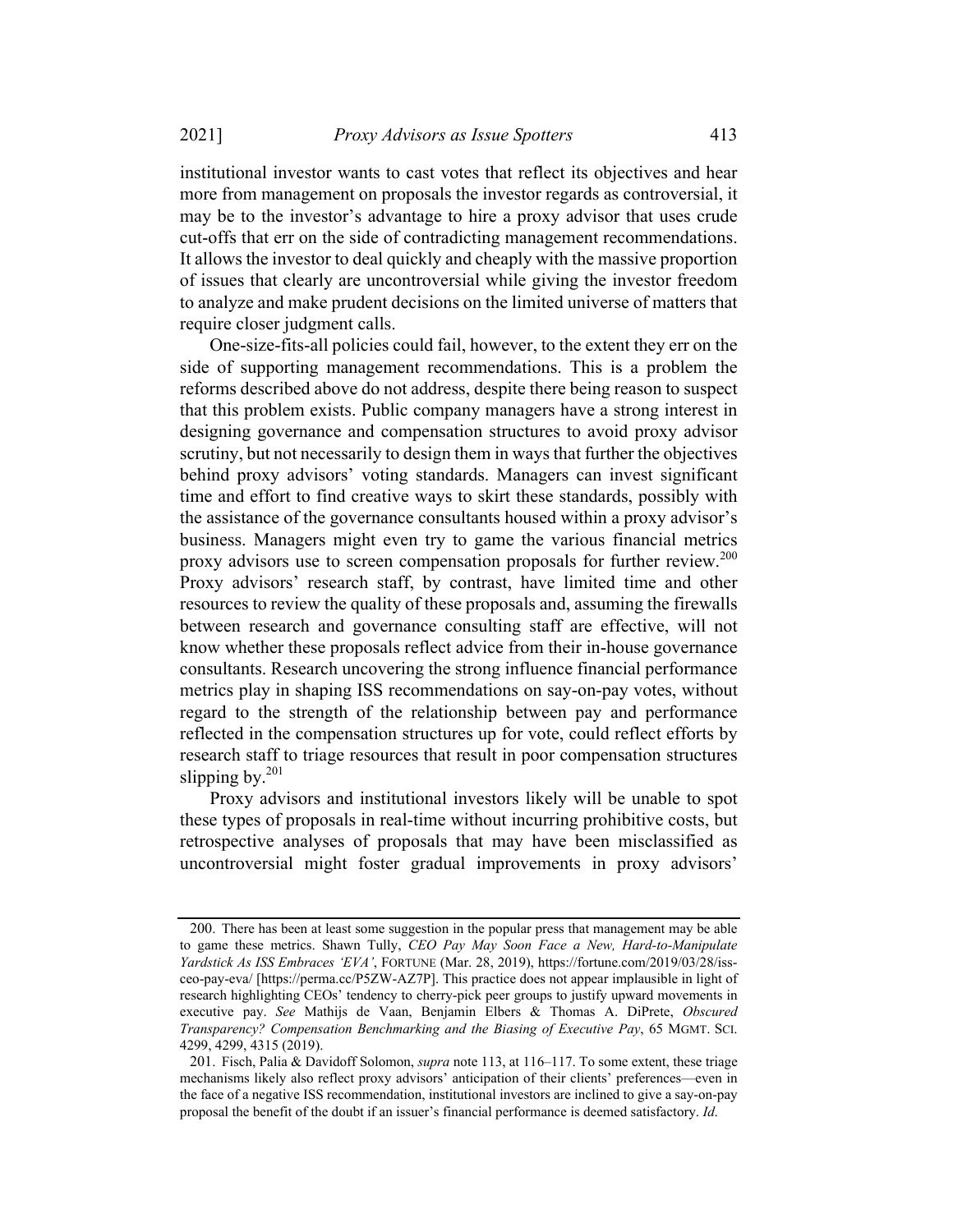standards. The SEC could provide guidance recommending that investment advisers review, at least annually, a sample of the recommendations they received from their proxy advisor to determine whether these recommendations align with the objectives that underlie their proxy voting policies. Investment advisers could be asked to focus their review on relatively complex matters, such as say-on-pay votes, and provide feedback to their proxy advisor based on this review. Such guidance would have the added benefit of increasing institutional investors' participation in the ongoing development of proxy advisors' voting standards, something which has been lacking despite proxy advisors' efforts to solicit their clients' opinions on this front.<sup>202</sup> Such guidance also would have the advantage of being incremental—it builds on the guidance in SLB 20 recommending retrospective reviews of proxy advisor recommendations.<sup>203</sup> As a final note, the DOL also could explore providing similar guidance to the investment fiduciaries under its oversight.

#### C. IMPROVING (DEBATE OVER) PROXY ADVISOR RECOMMENDATIONS

The Proposed Rules sought to address the perceived problem of lowquality proxy advisor recommendations through rules aimed at (i) improving the quality of these recommendations by allowing issuers to review and comment on draft recommendations; and (ii) signaling potential problems with these recommendations to proxy advisors' clients through enhanced conflict of interest disclosures and measures that enhance issuers' opportunity to respond to proxy advisor recommendations and place these responses in front of investors. The Final Rules abandoned the first objective but pressed forward with the second. Abandoning the first objective makes sense: a prior issuer review period would have been highly burdensome given the limited time proxy advisors have to formulate recommendations, and probably unnecessary given that it appears institutional investors tend not to blindly rely on proxy advisor recommendations. But the collection of surviving measures designed to further the second objective is far from unproblematic.

On an understanding of proxy advisors as issue spotters, the criterion for evaluating these measures is whether they serve to provide signals that meaningfully inform an institutional investor's decision on a controversial matter. To the extent these measures merely repeat information of which institutional investors are already aware or signal risks that these investors

<sup>202.</sup> See David F. Larker, Allan L. McCall & Brian Tayan, And Then A Miracle Happens!: How Do Proxy Advisory Firms Develop Their Voting Recommendations?, STAN. CLOSER LOOK SERIES 2 (Feb. 25, 2013), https://ssrn.com/abstract=2224329.

<sup>203.</sup> SLB 20, supra note 60, at Question 1.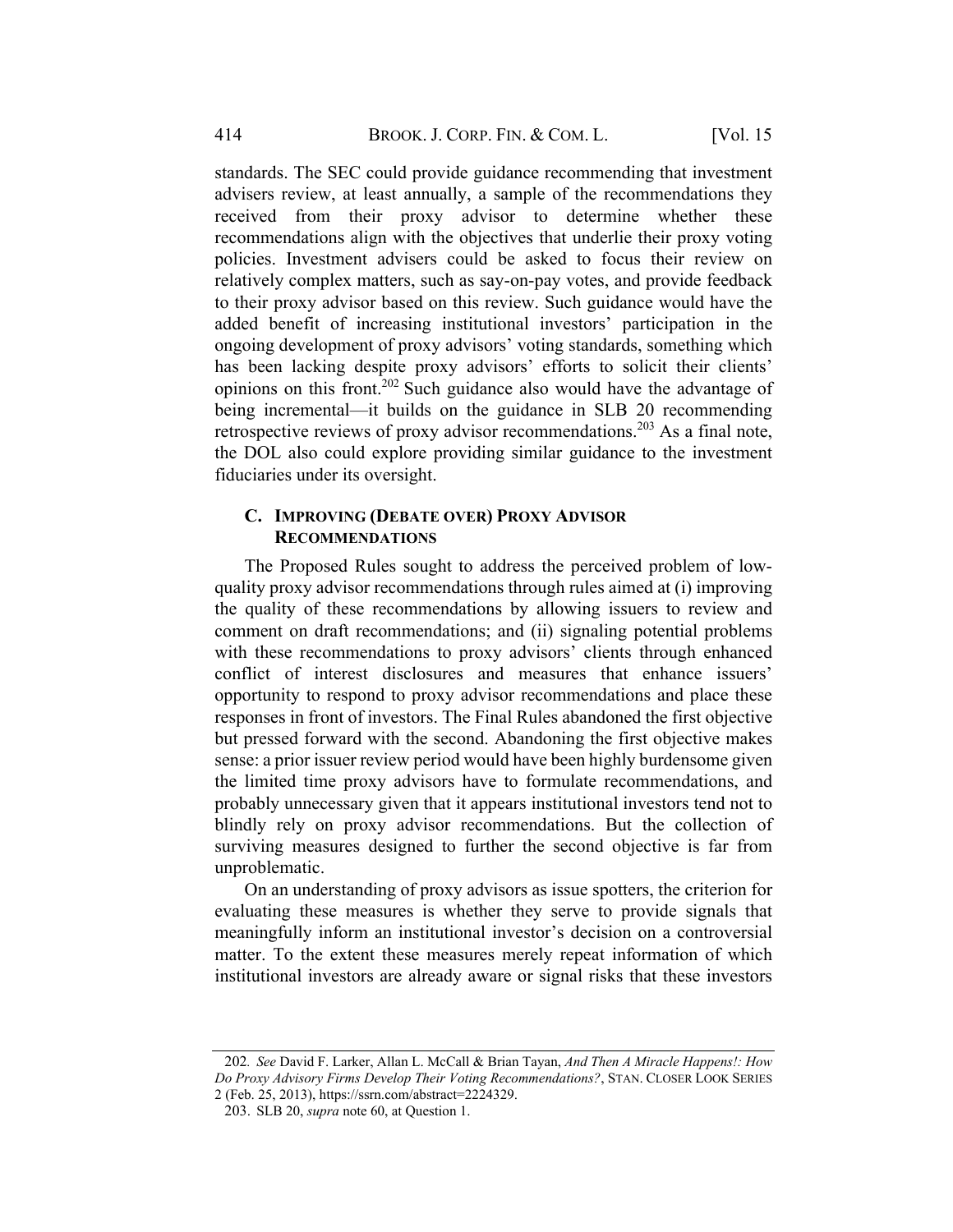already mitigate through other means, the benefit of these measures is less clear.

The Final Rules' general requirement that issuers receive a copy of proxy advisor reports at least contemporaneous with these reports' distribution to clients is most defensible under this criterion.<sup>204</sup> This measure would help ensure issuers have an opportunity to review these reports and formulate their response, potentially placing relevant information in front of investors before a vote. The costs of this requirement would seem relatively low. It would not slow down or increase the burden of developing proxy advisor recommendations. This requirement would not set the bar much higher than current practice at ISS, which provides final copies of its reports to issuers upon request, after dissemination to clients.<sup>205</sup>

The case for the Final Rules' requirement that proxy advisors effectively act as go-betweens between issuers and investors, notifying their investor clients when an issuer plans to respond to one of their recommendations and passing links to these responses when they become available on EDGAR, is less clear. This measure seems predicated on the assumption that institutional investors will not bother to look for or consider supplemental information filed by issuers unless they receive it directly from their proxy advisor. On the account adopted in this article, it stands to reason that institutional investors will understand that, when a proxy advisor's recommendation diverges from that of management, management likely will seek to respond and the investor will know to look for such a response. Requiring proxy advisors to alert investors to such responses adds nothing new, while imposing additional burdens on proxy advisors and creating an incentive for them to provide less objective advice. An easy way to avoid the hassle of checking for and relaying issuers' notices and disclosures to clients, and limit the risk of liability for failures to relay these messages in an effective way, would be to simply issue more recommendations supportive of management. To the extent the real problem is that issuers' responses to proxy advisor recommendations are difficult to find, a less burdensome alternative would be to require proxy advisors to include in their reports a link to the relevant issuer's page on EDGAR, where any response filed by the issuer will become available. $206$ 

Conflicts of interest are a legitimate concern, and the requirements included in the Final Rules that proxy advisors provide disclosure about these conflicts and how they are handled appear unobjectionable.<sup>207</sup> But their

<sup>204.</sup> This requirement appears in 17 C.F.R. § 240.14a-2(b)(9)(ii)(A) (2020).

<sup>205</sup>. FAQs: Engagement on Proxy Research, ISS, https://www.issgovernance.com/contact/faqsengagement-on-proxy-research/ [https://perma.cc/3YBE-XMJP].

<sup>206.</sup> Letter from James C. Allen, Head, Capital Mkts. Pol'y, and Matt Orsagh, Dir., Capital Mkts. Pol'y, CFA Inst., to Vanessa A. Countryman, Sec'y, SEC, at 4 (May 13, 2020), https://www.sec.gov /comments/s7-22-19/s72219-7182919-216808.pdf [https://perma.cc/HG6Z-5LJR].

<sup>207.</sup> These requirements appear in 17 C.F.R. § 240.14a-2(b)(9)(i) (2020).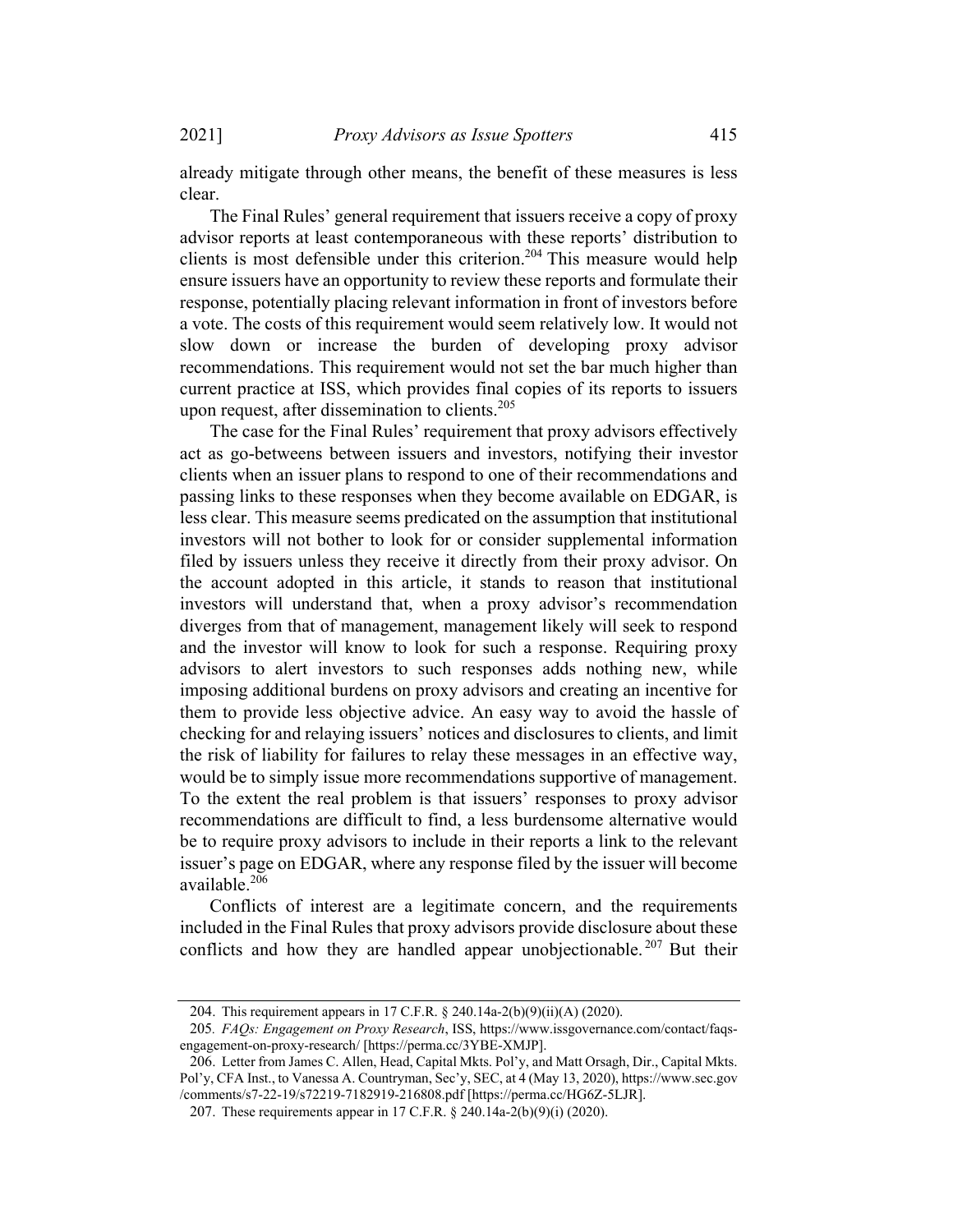ultimate benefit may be marginal at best. The new disclosure requirements mirror those applicable to research analysts, who must disclose if their firm provides investment banking services to an issuer that is the subject of their research, even if firewalls between the firm's investment banking and research services are in place.<sup>208</sup> They also appear only to build incrementally on proxy advisors' existing practices for disclosing conflicts of interest: ISS already has processes that allow their investor clients to find out whether an issuer that is the subject of ISS research has received governance advice from ISS.<sup>209</sup> The Final Rules would, however, make this information easier for investors to access. The benefits of this increased ease of access to more specific information about proxy advisors' conflicts of interest may be muted, however, as institutional investors already appear aware that these conflicts can arise and have employed various means of controlling for these conflicts. For example, ISS's efforts to isolate its proxy advisory and voting practice from its corporate governance advisory practice<sup>210</sup> likely reflects institutional investors' attention to potential conflicts of interest and their demand for mechanisms that address these conflicts. Institutional investors' practice of hiring multiple proxy advisors can be viewed as yet another mechanism by which they can avoid their votes' being tainted by their proxy advisors' conflicts of interest<sup>211</sup>—competition among proxy advisors has been cited as a factor that mitigates the harms that can come from conflicts of interest.212

#### D. RESPONDING TO ROBO-VOTING

The SEC's guidance stating that investment advisers should work to take issuers' responses to proxy advisor recommendations into account before

<sup>208</sup>. See, e.g., FINRA Rules 2241(b)(2), (c)(4), FINRA, https://www.finra.org/rulesguidance/rulebooks/finra-rules/2241 [https://perma.cc/2NU2-6WGF]. A research analyst also must disclose various other relationships that could be material to the objectivity of their advice.

<sup>209.</sup> Letter from Gary Retelny, President & CEO, Institutional S'holder Servs., to Brent J. Fields, Sec'y, SEC, at 14 (Nov. 7, 2018), https://www.issgovernance.com/file/publications/iss-roundtablecomment-letter.pdf [https://perma.cc/4MBJ-LACT].

<sup>210.</sup> INSTITUTIONAL S'HOLDER SERVS., DUE DILIGENCE COMPLIANCE PACKAGE 7–9, ISS (2017), https://www.issgovernance.com/file/duediligence/Due-Diligence-Package-November2017 .pdf [https://perma.cc/VR8B-3J7M].

<sup>211.</sup> Amy Freedman & Ian Robertson, Kingsdale Advisors, Understanding the Impact of America's Clampdown on Proxy Advisors, HARV. L. SCH. F. ON CORP. GOVERNANCE (Nov. 10, 2019), https://corpgov.law.harvard.edu/2019/11/10/understanding-the-impact-of-americas-clamp down-on-proxy-advisors/ [https://perma.cc/5LSH-W73Z]. Competing proxy advisors' recommendations are far from uniform, such that hiring multiple advisors should tend to provide investors with diverse views on matters up for vote. See, e.g., Ertimur, Ferri & Oesch, supra note 111, at 953 (finding that, with respect to the recommendations in their sample, ISS and Glass Lewis agreed only 17.9% of the time when it came to "Against" recommendations).

<sup>212.</sup> Tao Li, Outsourcing Corporate Governance: Conflicts of Interest Within the Proxy Advisory Industry, 64 MGMT. SCI. 2951, 2951 (2018).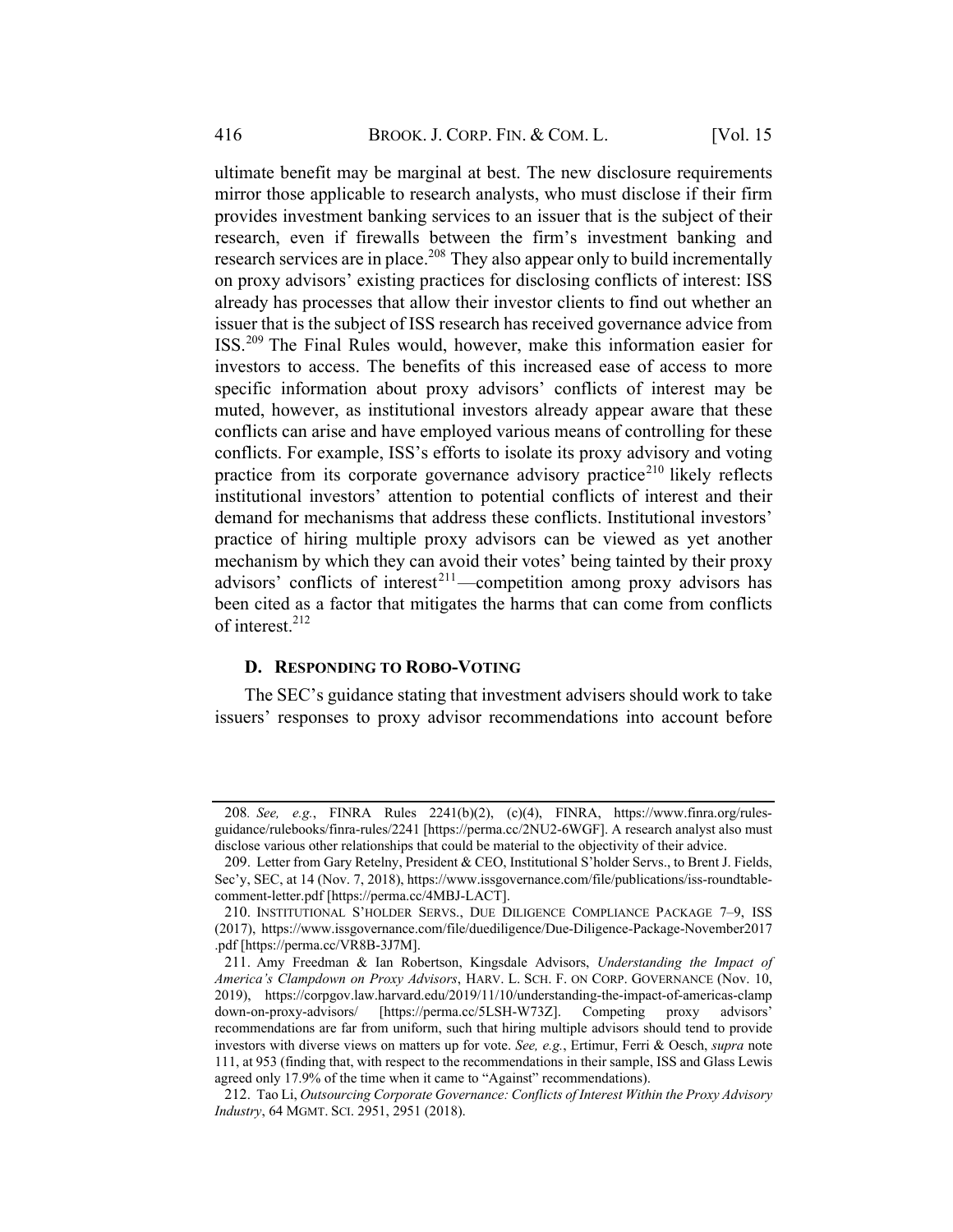2021] Proxy Advisors as Issue Spotters 417

voting, <sup>213</sup> and apply a "higher degree of analysis" to matters relating to corporate control, $2^{14}$  is consistent with how one would expect investment advisers and other institutional investors to act when they are using proxy advisors as issue spotters and accordingly should be uncontroversial. Its guidance indicating that investment advisers should consider sampling prepopulated votes to test for compliance with applicable voting policies before these votes are cast<sup>215</sup> may prove more burdensome to the extent it does not already reflect market practice. The need for such guidance is also unclear. If there were widespread problems with these votes, they would have been revealed in the periodic, post-vote quality checks contemplated under SLB 20, yet the SEC's new guidance points to no evidence of problems detected in these quality checks that might justify asking investment advisers to take the more burdensome step of carrying out these quality checks before votes are cast.

A better area of focus would have been the small minority of institutional investors that vote in line with proxy advisor recommendations close to 100% of the time. If institutional investors (particularly those that are large and well-staffed) tend to view proxy advisors' one-size-fits-all voting standards merely as simple ways of narrowing the universe of voting decisions that require independent analysis, is it prudent for other institutional investors to rely entirely on these recommendations in determining how to vote on all matters?<sup>216</sup> Even if an institutional investor does not view this approach as prudent, it may have felt obligated under pre-2019 rules and guidance to cast votes on all matters so long as it can afford to hire a proxy advisor to automatically populate and cast its votes.<sup>217</sup> While existing SEC guidance discusses in general terms investment advisers' ability to agree with their clients to limit the scope of their obligation to exercise voting rights where the costs of voting appear likely to exceed their benefits,  $218$  the SEC could add to this guidance by stating in clearer terms that these costs should be viewed as including the cost of separately reviewing controversial matters. Such guidance would give smaller institutional investors leeway to cut back the amount of voting they engage in to reflect their more limited resources, in turn lowering costs for these investors' beneficiaries. Such guidance

<sup>213.</sup> This requirement is discussed in Supplemental Investment Adviser Guidance (2020), *supra* note 68, at 55,156.

<sup>214.</sup> Investment Adviser Guidance (2019), supra note 66, at 47,424.

<sup>215</sup>. Id.

<sup>216.</sup> One can accept the prudence of using proxy advisors as issue spotters while still questioning individual investors' motivations behind their votes on controversial issues. Regarding these potential motivations, see supra notes 163–164 and accompanying text.

<sup>217.</sup> Such an assumption could flow from the general statements in the Avon Letter and Proxy Voting Rules that voting rights are fiduciary assets. See generally supra Part I.A. See also Copland, Larcker & Tayan, *supra* note 107, at 17 (asserting that institutional investors "are *required* by the SEC to vote all matters put forth on the proxy" (emphasis in original)).

<sup>218.</sup> SLB 20, supra note 60, at Question 2.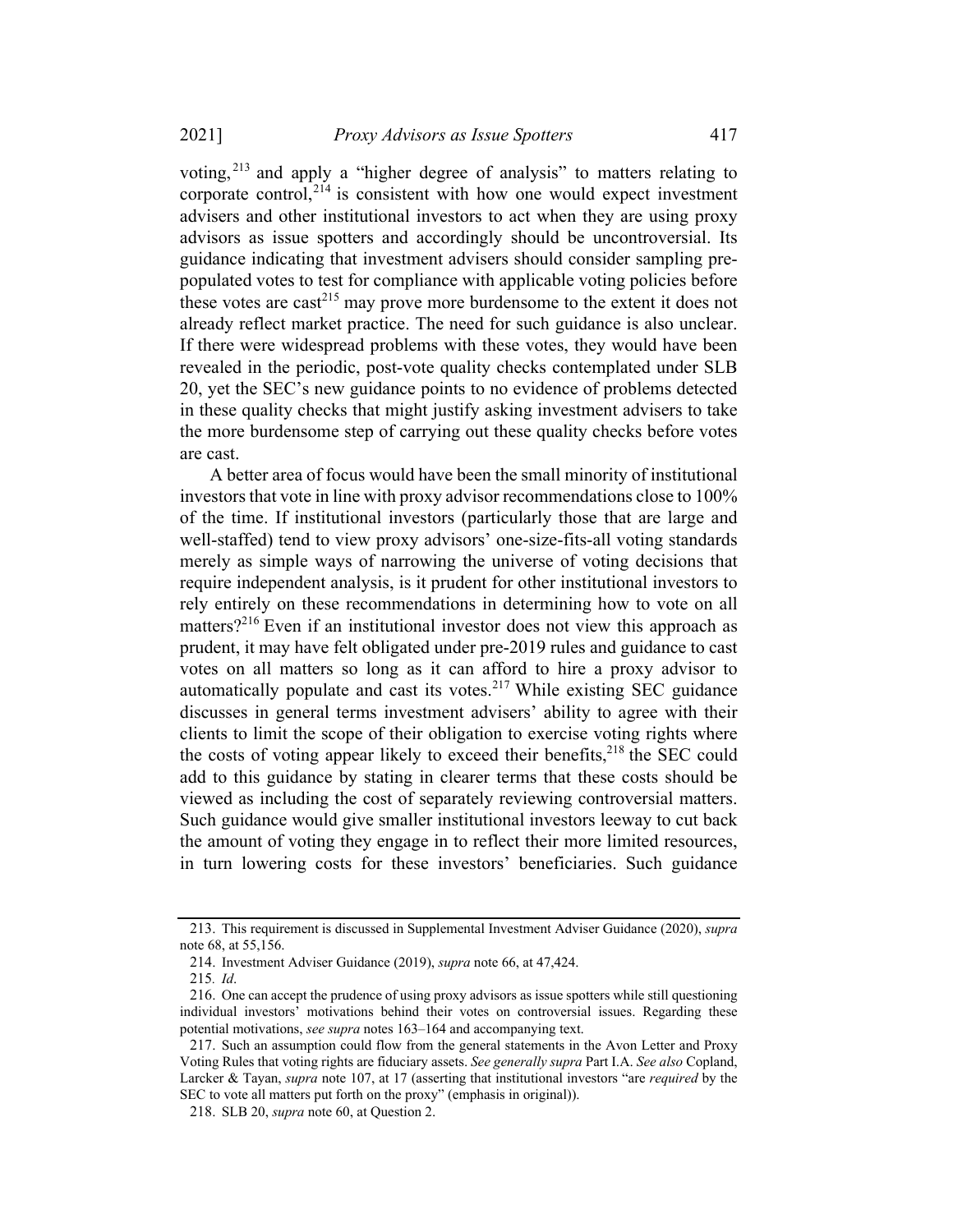should not substantially reduce demand for proxy advisors' services, since it appears institutional investors already tend to scrutinize proxy advisors' analyses of controversial matters before casting their proxies.

At first glance, the DOL's 2020 rulemaking could be seen as providing a template for future SEC action on this issue. The DOL's final rules state that ERISA fiduciaries must consider the costs of voting,  $219$  and can address situations where these costs appear likely to exceed the corresponding benefits by adopting a policy limiting exercises of voting rights to specific issues, specific companies in their portfolio, or some combination of the two.<sup>220</sup> The trouble is that these components may interact with at least two other pieces of the rulemaking so as to do more than simply curb robo-voting. First, the DOL's instruction to focus exclusively on *economic* interests<sup>221</sup> skews the benefits side of the investor's cost-benefit analysis, making intervention on the environmental, social, and governance issues raised in many shareholder votes more difficult to justify. Second, the instruction to "[e]valuate material facts that form the basis for any particular proxy vote or other exercise of shareholder rights $"222$  acts on the costs side of the analysis, by implying that investors must spend resources separately evaluating even non-controversial votes (as opposed to simply relying on their proxy advisor's recommendation). It is unclear what benefit is served by requiring case-by-case evaluations of non-controversial votes, and as outlined in Part II.C many investors likely would encounter significant difficulty meeting this burden. In these ways, the DOL rulemaking seems to do more than just discourage robo-voting—it seems to stack the deck to make shareholder voting as a general matter more difficult to justify. As such, its components should be viewed with caution in any review of the SEC's approach to proxy advisor regulation.

#### **CONCLUSION**

Neither of the two dominant accounts of proxy advisors' influence over their clients' voting behavior appears to provide a complete picture of how institutional investors use proxy advisors' research and recommendations. Contrary to what many proponents of additional proxy advisor regulation assert, institutional investors do not seem to blindly follow the recommendations of their proxy advisors regardless of the nature of the recommendation. At the same time, however, it seems implausible that institutional investors are using proxy advisors purely as research providers, and as a result subjecting all matters up for vote to equivalent scrutiny. This article argues that these accounts overlook an important role that proxy

<sup>219.</sup> 29 C.F.R. § 2550.404a-1(e)(2)(ii)(B) (2020).

<sup>220.</sup> 29 C.F.R. § 2550.404a-1(e)(3)(i) (2020).

<sup>221.</sup> 29 C.F.R. §§ 2550.404a-1(e)(2)(ii)(A), (C) (2020).

<sup>222.</sup> 29 C.F.R. § 2550.404a-1(e)(2)(ii)(D) (2020).